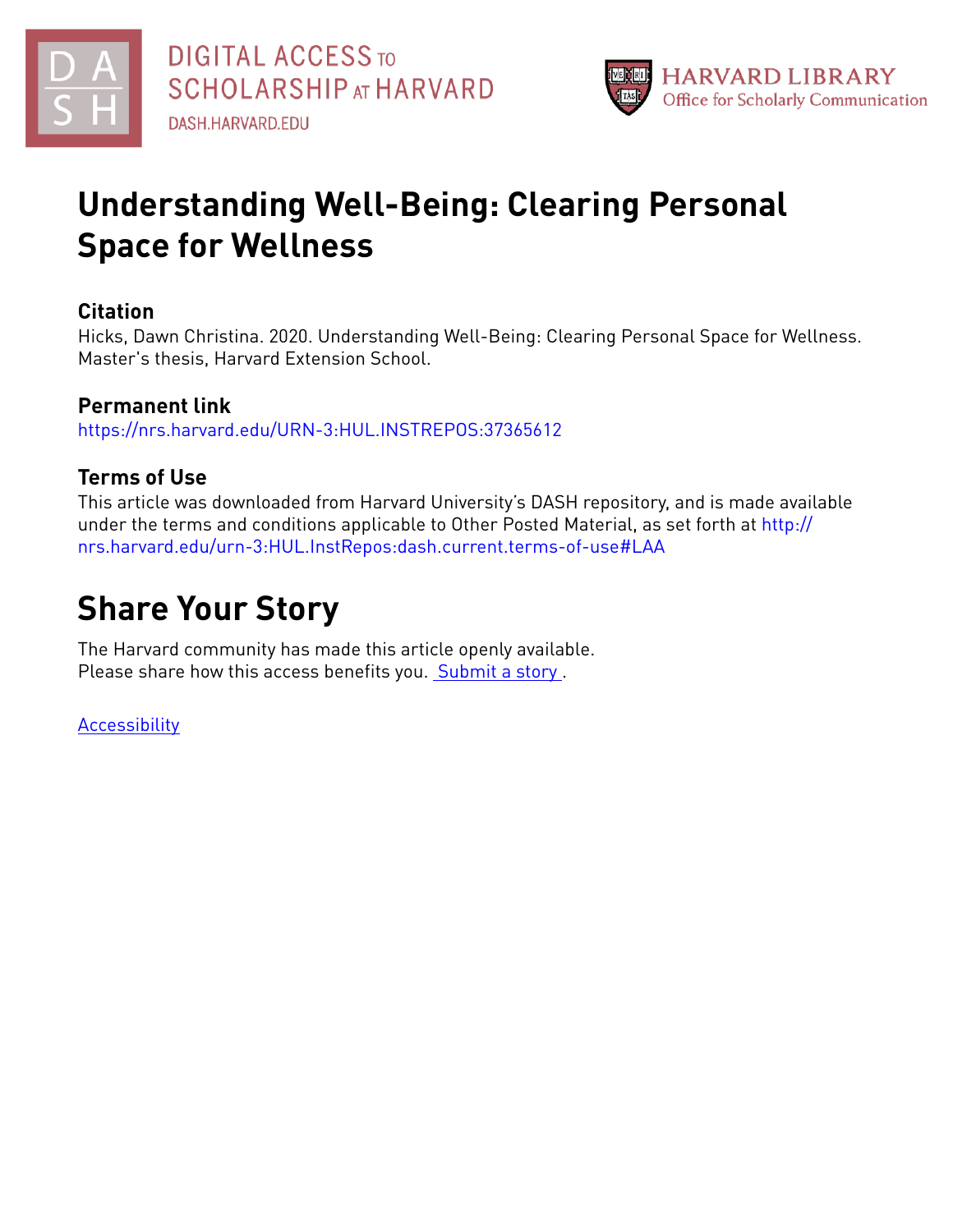Understanding well-being: Clearing personal space for wellness

Dawn C. Hicks

A Thesis in the Field of Psychology

for the Degree of Master of Liberal Arts in Extension Studies

Harvard University

November 2020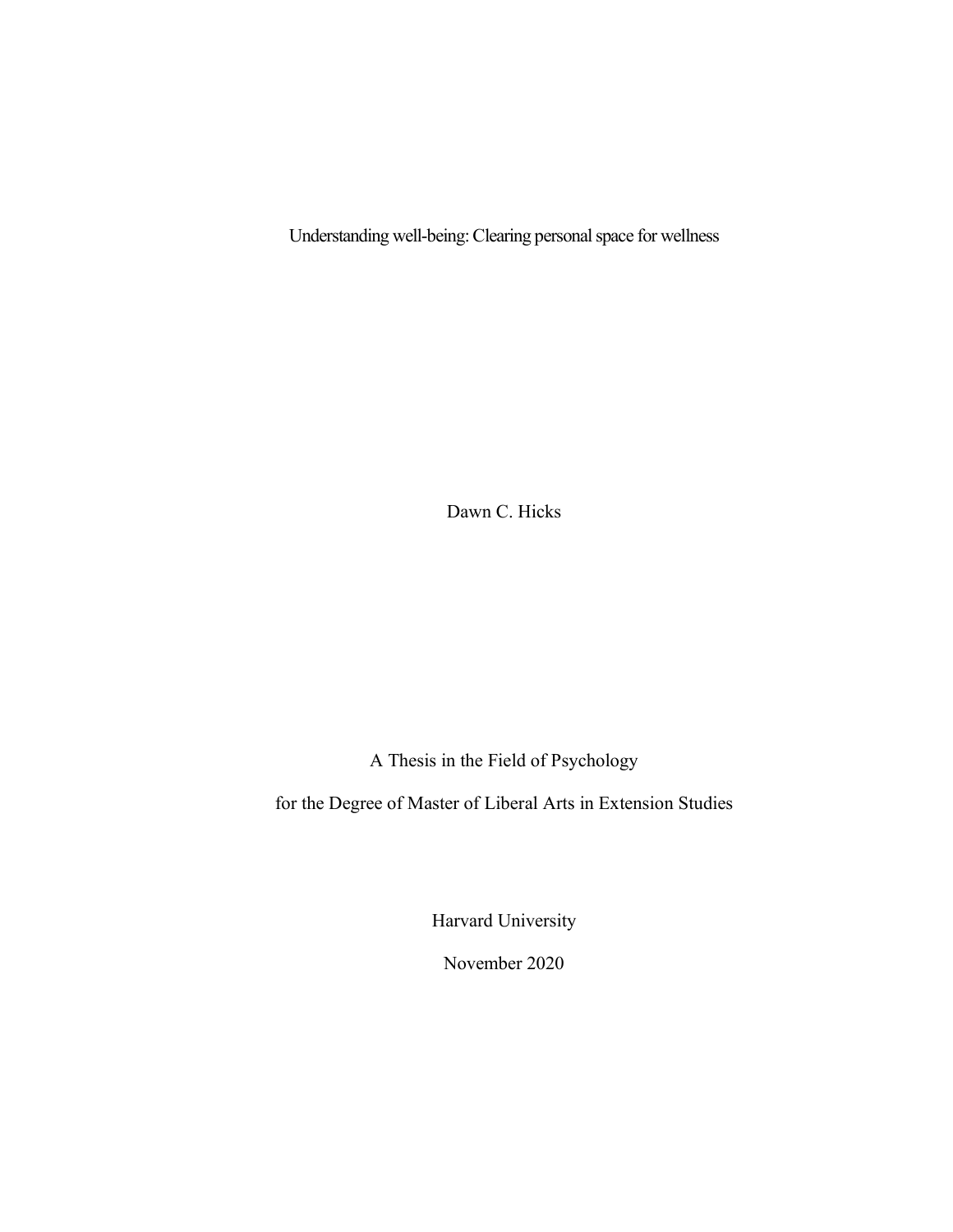Copyright 2020 Dawn C. Hicks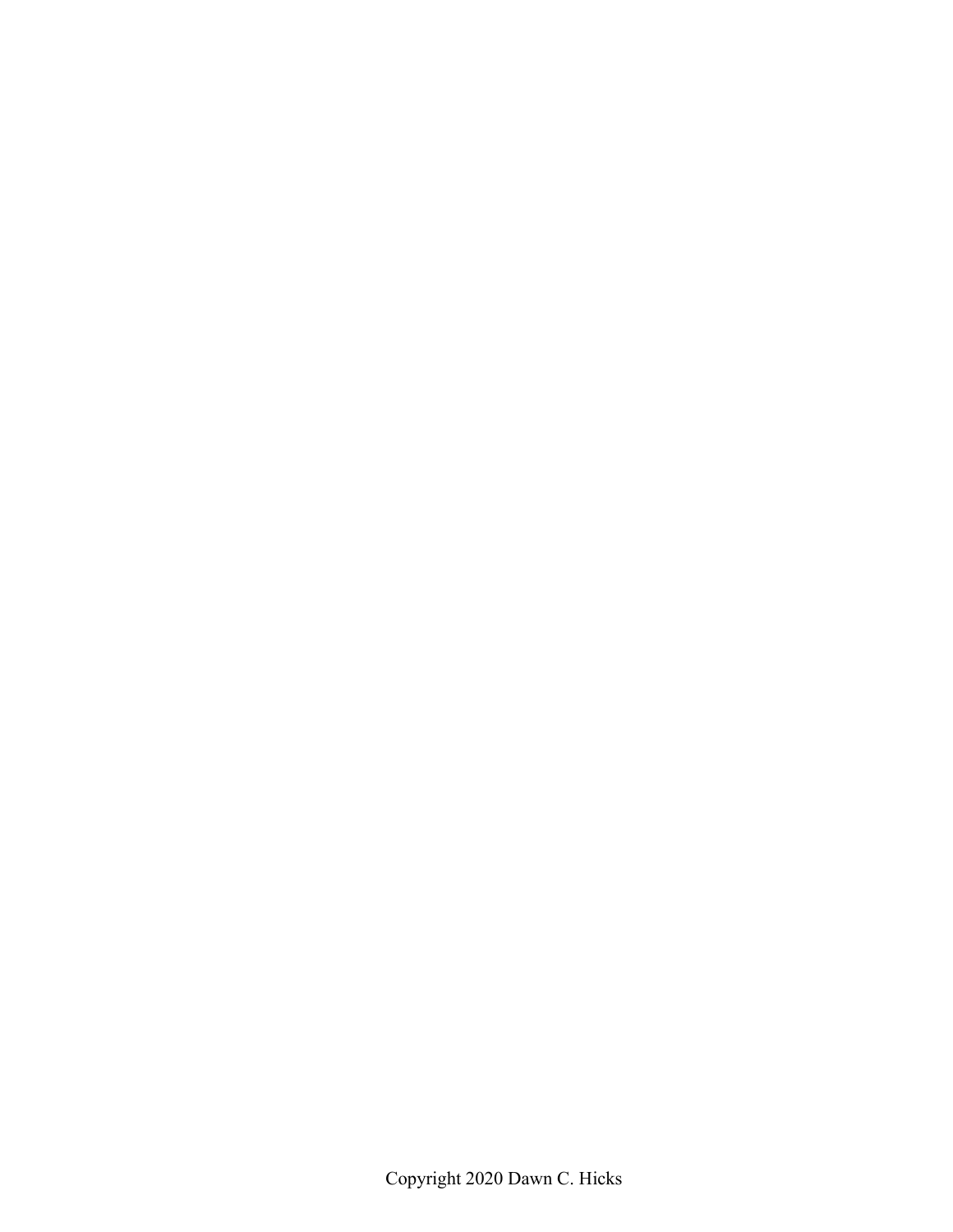Abstract

Increasing distractions in everyday living diminish our attention and turn our focus away from the experiences that truly matter. Past research has offered mindfulness as an effective tool to mitigate the inundation of useless or harmful information. Anecdotal accounts also suggest that decluttering -- or the removal of physical distractions from living spaces – may also help individuals looking for improved wellbeing. Can decluttering provide improved overall happiness, calmness, and mental clarity in the same way as engaging in mindfulness? Does decluttering provide greater improvements in confidence, productivity and relationship happiness compared to mindfulness meditation? And does decluttering diminish the importance having material possessions and feelings of being overwhelmed by "stuff" compared to mindfulness meditation? To address these questions, adults living in the US were recruited to take part in an online longitudinal study. Participants were assigned to an intervention that either directed them to declutter or to meditate for a period of 14 days. A well-being scale was used to captured baseline and end of treatment functioning. A daily questionnaire for each intervention collected data on the progress of participants and prompted reminders for engagement. Although every effort was made to recruit a large sample of participants only six adult females completed the decluttering intervention; no participants completed the meditation intervention. The unexpectedly small number of study participants precluded formal data analysis. However, an informal inspection of participant responses on the well-being scale as well as a consideration of participant comments did suggest the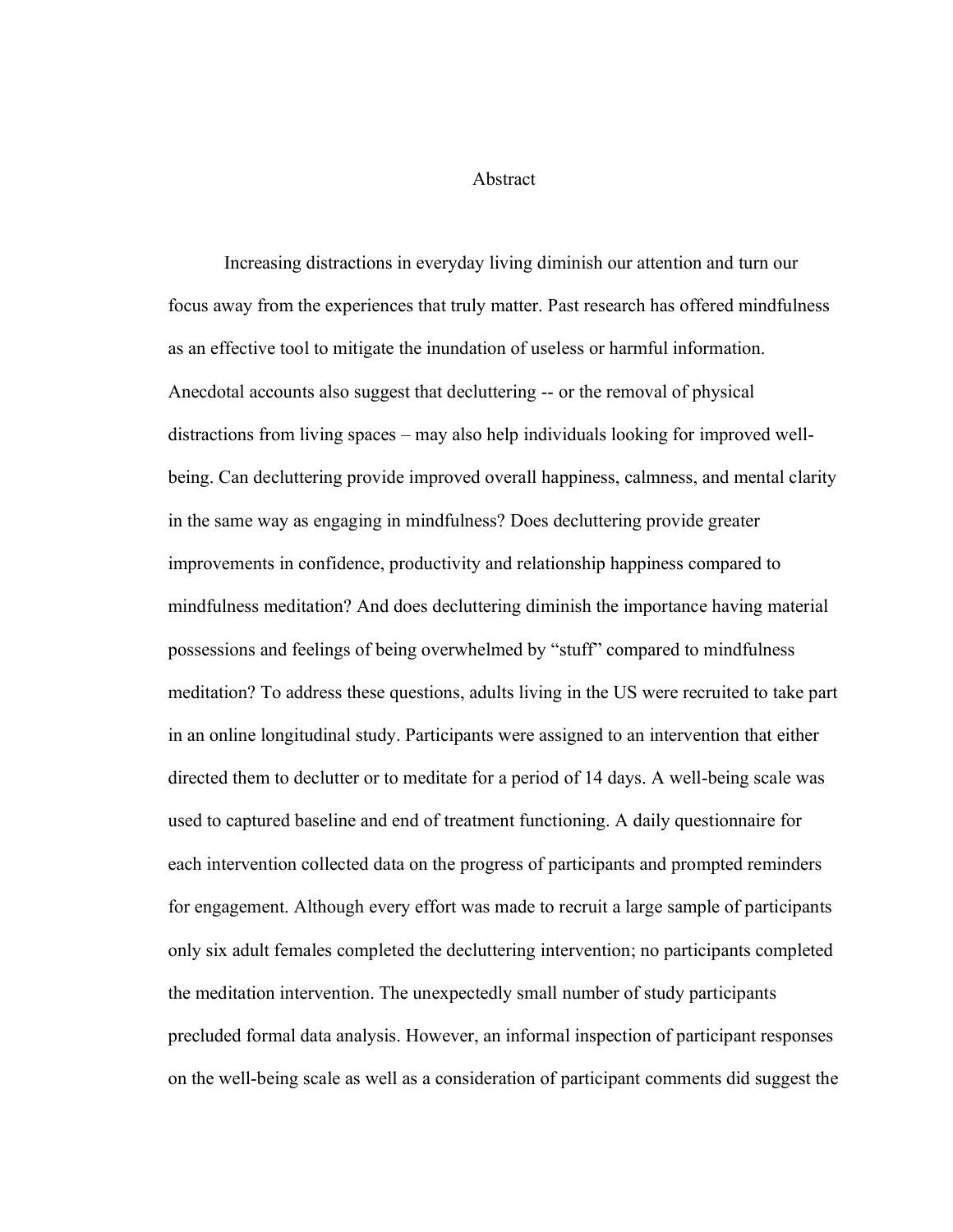potential of decluttering to provide some modest benefits. Future studies should explore this topic in more detail.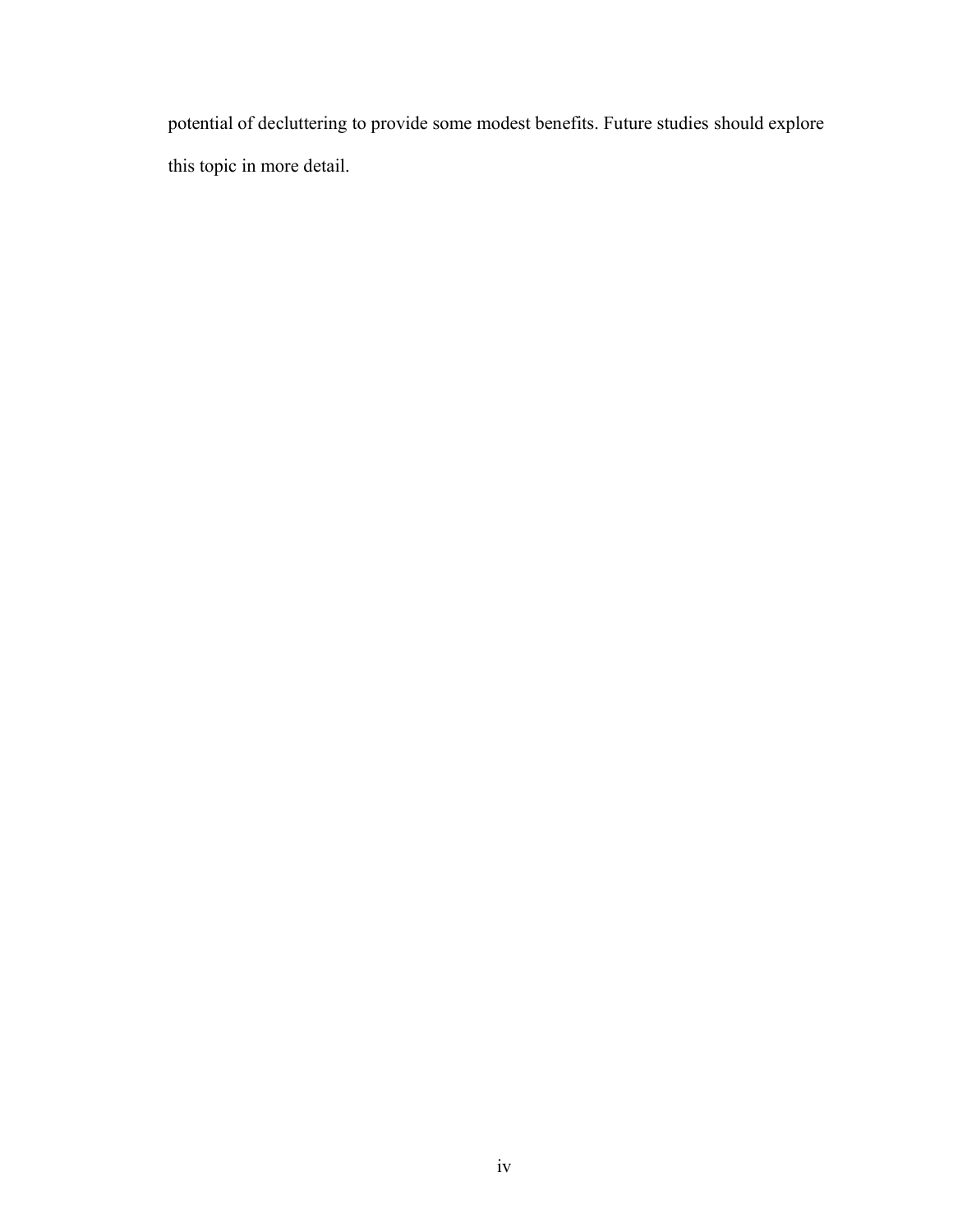## Dedication

My deepest gratitude goes to my parents Eugene and Josephine Wicks, and my husband, Jim Hicks. Their extraordinary support gave me the strength and courage to push through this challenging journey.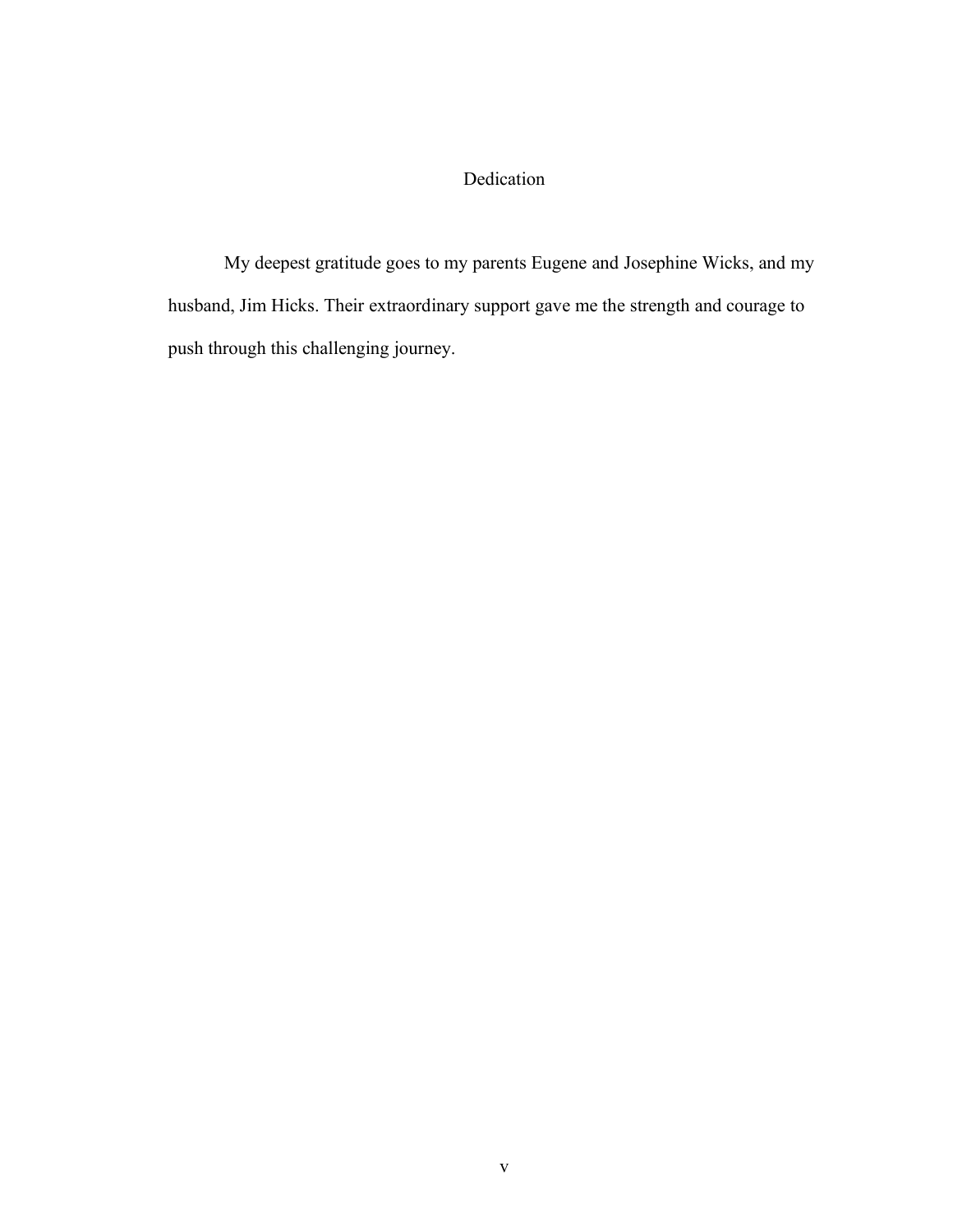### Acknowledgments

I extend my sincerest appreciation to my academic advisor, Charles Houston and my research advisor Dr. Dante Spetter for their knowledge and encouragement that supported me throughout the program. I also would like to express my sincerest gratitude to my thesis director, Dr. Jill Hooley, who provided invaluable guidance, inspiration, expertise and patience that enabled me to complete this demanding project during an unprecedented time.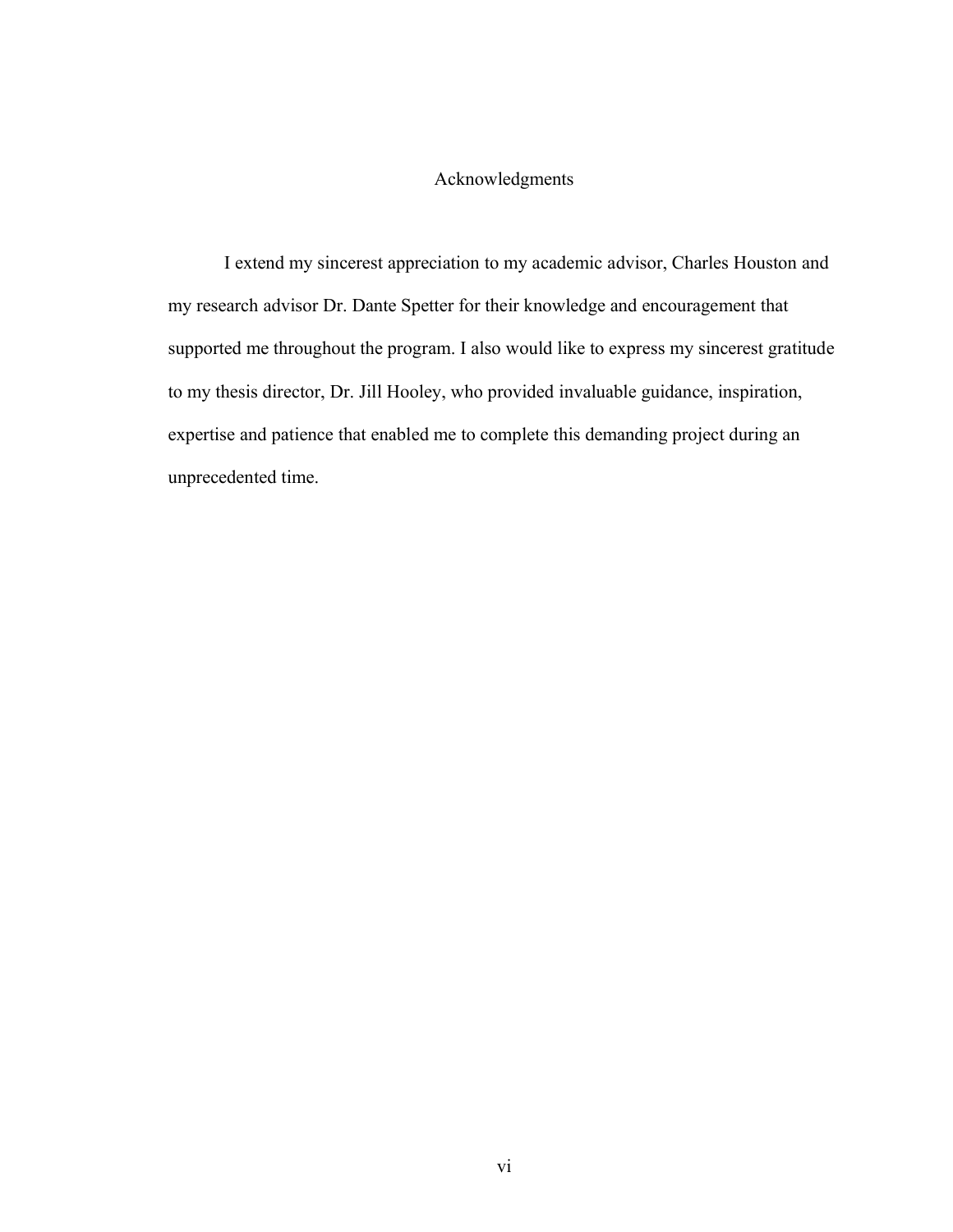## Table of Contents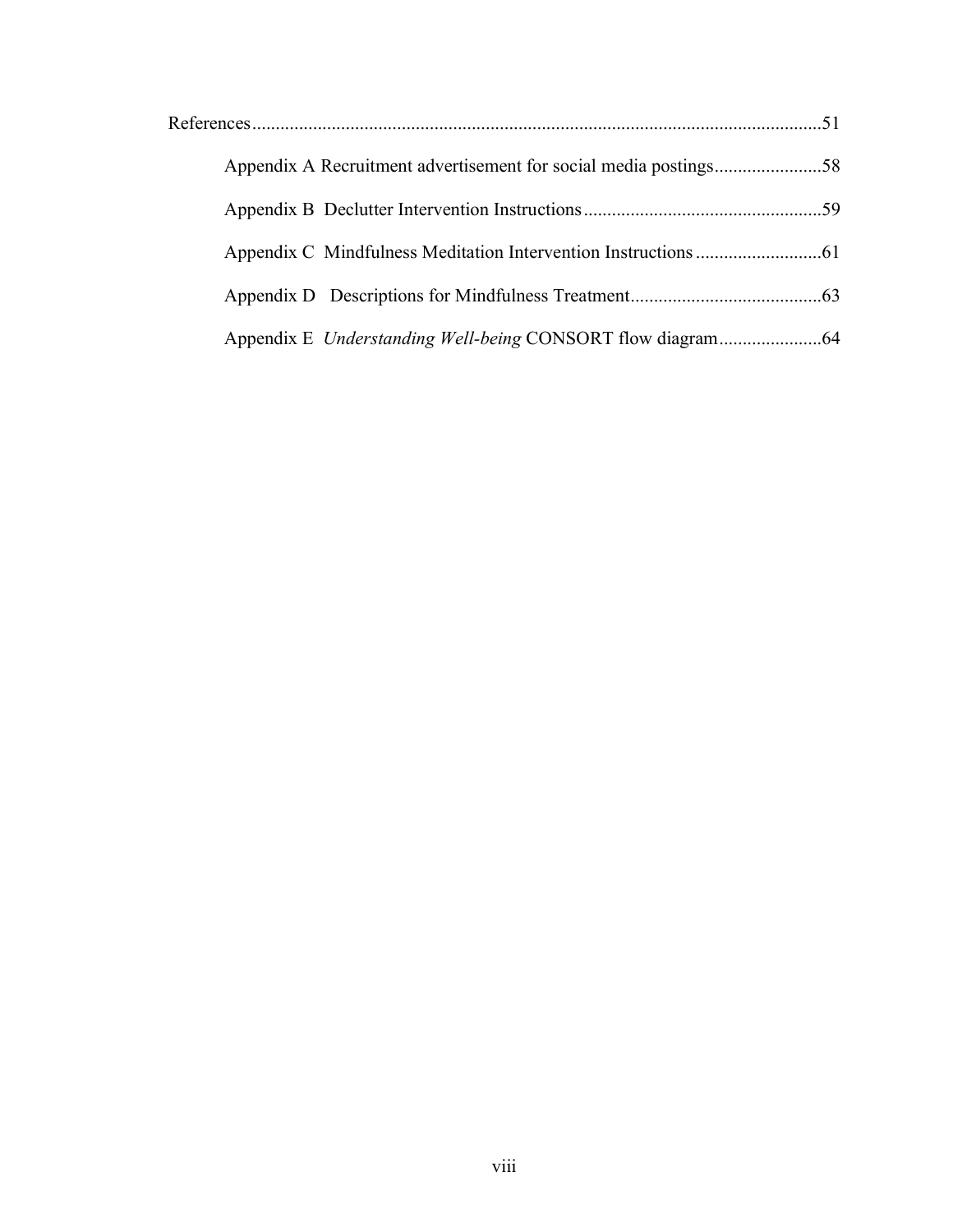#### Chapter I

#### Introduction

Happiness, according to an old Finnish proverb, is a place between too much and too little. This adage is reflected in many cultures across the record of human history and yet, the global economy is driven by material consumption and a definition of individual success built on the acquisition of things. The ease of acquisition and declining overall costs of consumer items have driven consumption, and it has become a deeply ingrained aspect of American culture (Schor, 1998, 2008). The impact of consumerism on the economy is so important that advertisers work to monopolize consumer attention through constant product exposure and conditioning tactics aimed at prompting impulsive and reactive buying behaviors (Rosenberg, 2004; Ruskin & Schor, 2005). While clearly of considerable macroeconomic value, increased material consumption, influenced by a variety of societal factors, has been shown to trap individuals into unsustainable work and spend cycles (Schor, 2008). The work and spend culture necessitates increased time at work to earn higher incomes to enable more consumption, leading to more responsibilities, anxiety, and burn out. (Schor, 2008).

#### Consumption and Clutter the American Way

Clutter is defined as excessive amounts of irrelevant possessions (Gregg, 1936) or unnecessary items that create disorder in living spaces, leading individuals to feel overwhelmed (Ferrari et al., 2018). Research has shown that living amongst clutter can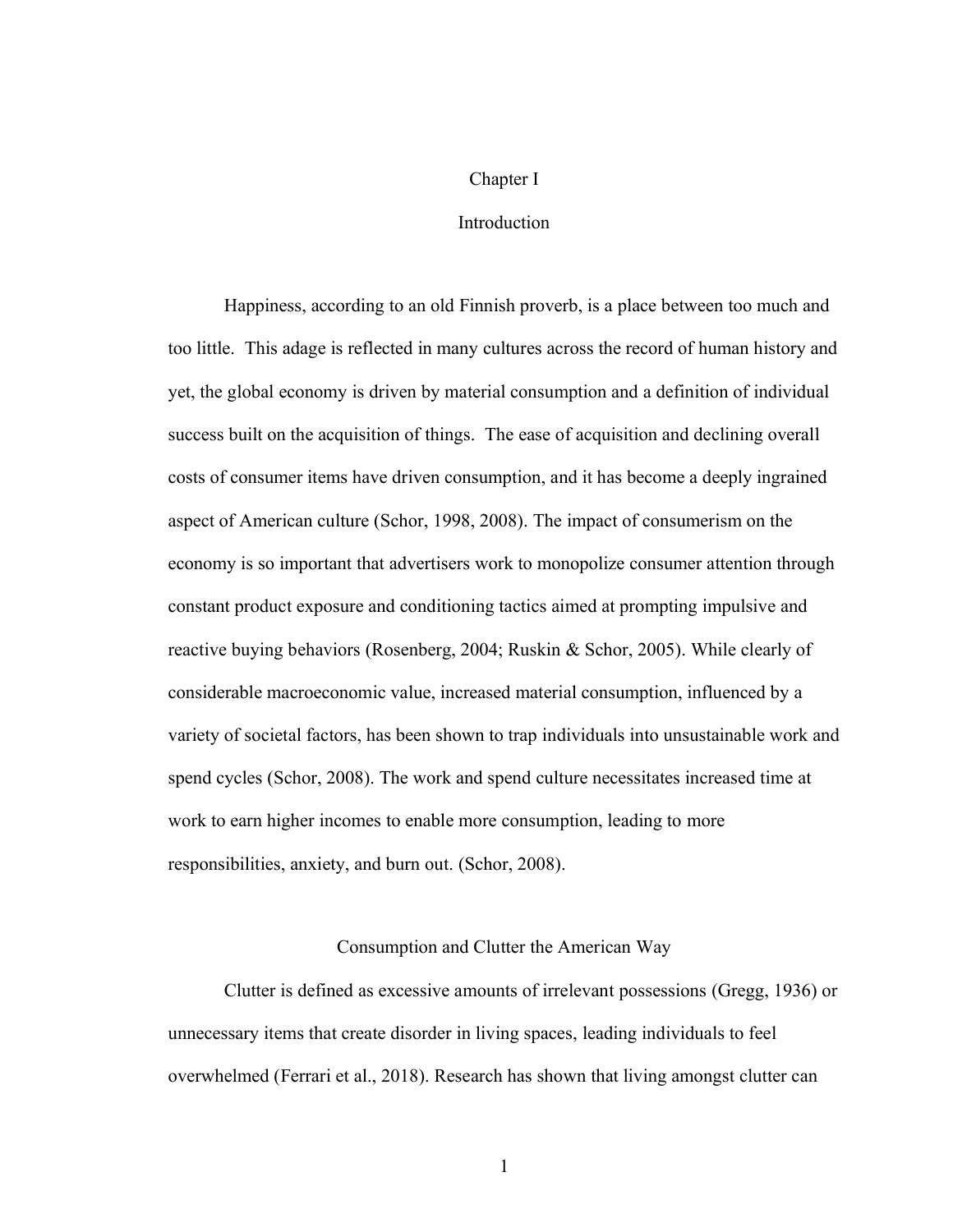result in a variety of consequences for an individual's physical health and well-being beyond the inconvenience or embarrassment that may result from living in a disorganized space (Ferrari et al., 2018; Roster et al., 2016). According to professional organization experts, the average American household stores 300,000 items (Lark, 2020; Macvean, 2014; Springer, 2017). The U.S. has 3.1% of the world's population of children, and yet American children are consuming 40% of the toys in the world (UCLA, 2013). And although the US is comprised of only 4% of the world's population, we produce more than 30% of the planet's total waste (Bradford et al., 2018; Fox, 2007).

In an economy driven by consumption and a society that celebrates the acquisition of material possessions as a definition of success, the accumulation of irrelevant possessions is perhaps inevitable. Yet, despite the data showing increasing consumerism, Americans have also expressed serious concerns over the increasingly materialistic culture that prioritizes affluent lifestyles over building family and community connections (The Harwood Group, 1995). These concerns seem to be supported by economic data establishing U.S. per-capita consumer spending as the highest globally (The World Bank, 2018) while the Sustainable Development Solutions Network's World Happiness Report (2020) found the U.S. to be only  $18<sub>n</sub>$  on the global rankings of national happiness.

The process of acquiring superfluous material goods is frequently used in an attempt to increase happiness, shape ones' personal identity, or to overcome challenges of social exclusion (Luttmer, 2005; Mead et al., 2011; Zhang et al., 2016), despite research suggesting that purchases favoring an experience over a material item create more happiness (Van Boven, 2005; Van Boven & Gilovich, 2003). American culture reinforces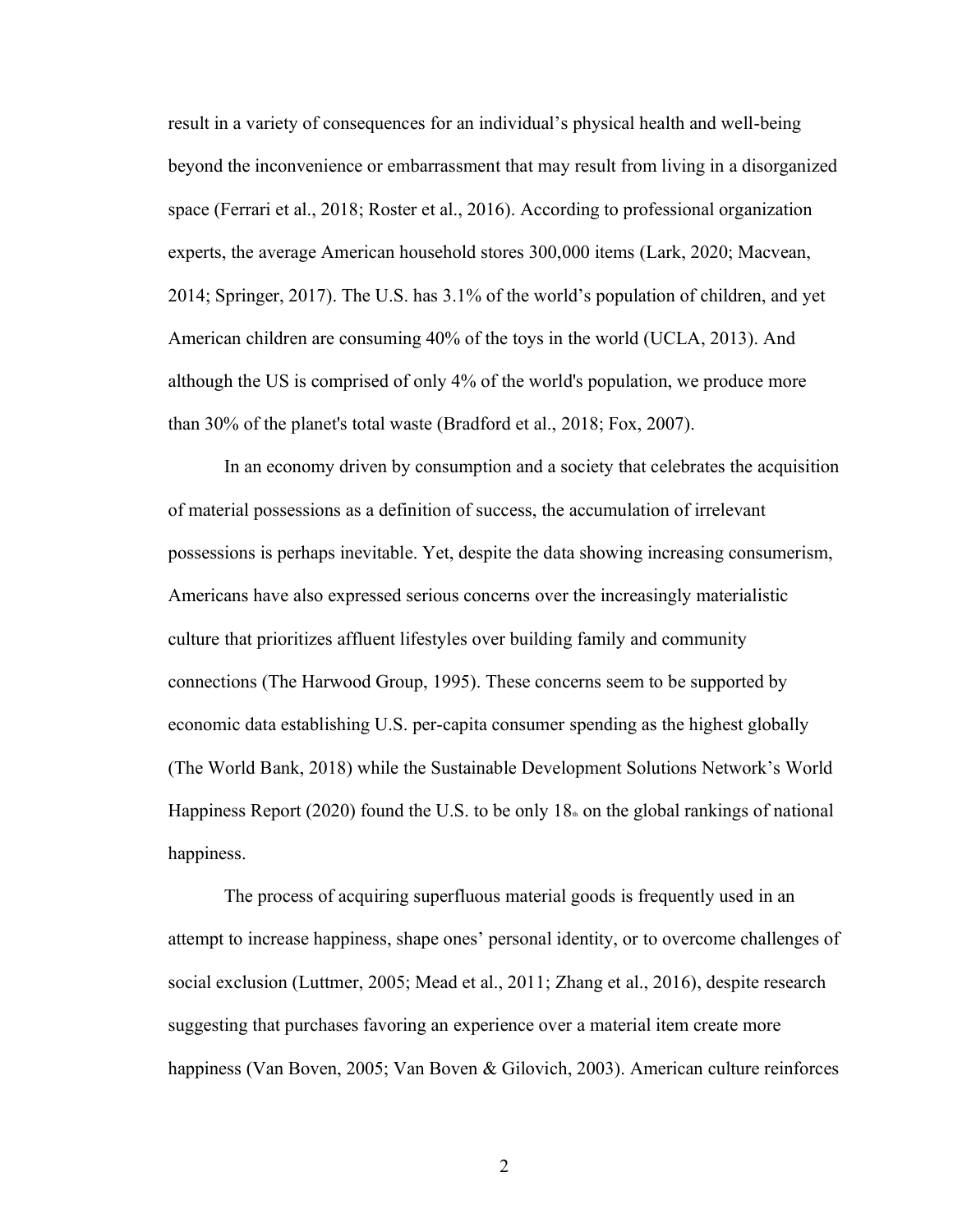shopping (particularly for women) as a distraction to feel better, directing attention away from addressing issues they are trying to avoid. Technological advances have given advertisers ubiquitous and targeted access to consumers and provided consumers with platforms by which they can participate in "retail therapy" with the instant gratification afforded by 24/7 access to online retail markets (Csikszentmihalyi, 1999; Sanburn, 2015). Dopamine, a neurotransmitter in the brain, is responsible for behavioral functions such as pain processing, attention, learning and motivation (McNight, 2014; Newton, 2009; Weinschenk, 2015). Functional magnetic resource imaging (fMRI) research has revealed evidence of increased dopamine levels resulting from both the act of shopping and the anticipation of shopping (Kumar et al., 2014; McNight, 2014). This short-term dopamine response can make continually resisting the urge to shop difficult despite its potentially problematic long-term consequences (Springer, 2017; Weinschenk, 2015).

In 1995, The Harwood Group conducted surveys of subject matter experts in the field of consumerism, including Dr. Juliet Schor, to gather their perceptions on consumption, materialism and the impact of these factors on environmental sustainability. For this report, 800 American participants were interviewed over the phone and an estimated 48 Americans participated in moderated focus group discussions. The survey results showed that 89% of participants agreed that consuming is a major part of American culture. Further research shows that Americans will habitually use possessions to reflect their societal status and values (Schor, 1998; Simon-Brown, 2000; The Harwood Group, 1995), while at the same time acknowledging that the focus on consumption in American culture does not promote personal financial security or align with personal values (The Harwood Group, 1995). Because physical environments are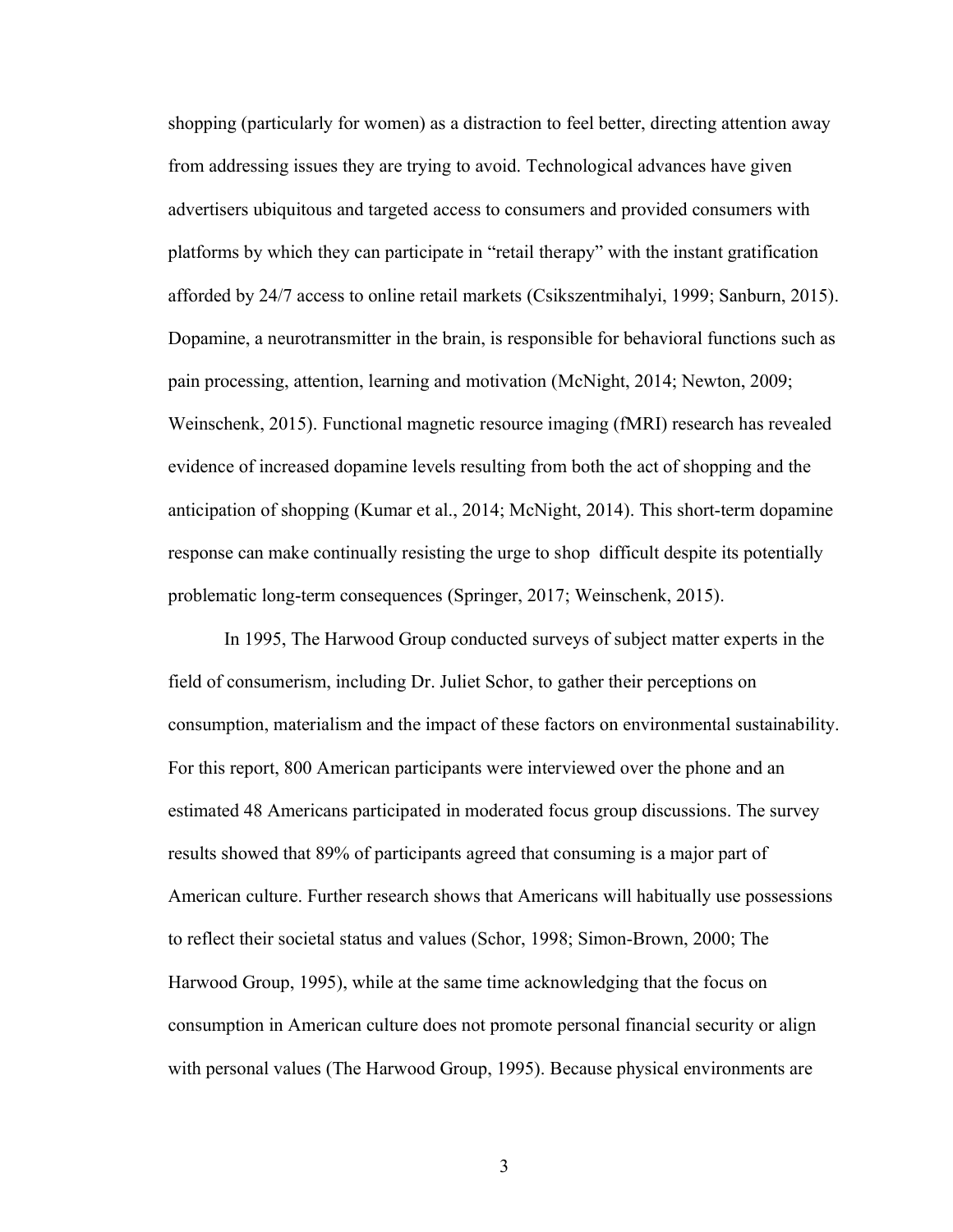often thought of as an expression of self-identity (Ferraro et al., 2011; Sigmon et al., 2002), people frequently experience difficulty detaching from possessions associated with their self-identity, even when those objects no longer serve a critical function (Ferraro et al., 2011).

Overconsumption and difficulty separating from material possessions are leading factors contributing the expansion of clutter within American homes and personal spaces (Belk et al., 2007; Lee, 2017; Roster et al., 2016; Saxbe & Repetti, 2010; UCLA, 2013). The accumulation of excessive possessions causes disorder and chaos in living spaces (Ferrari et al., 2018), and is a detriment to living a meaningful life (Gregg, 1936). McMains and Kastner (2011) used fMRI and physiologic instrumentation to study how visual stimuli affect focus and productivity with results suggesting that decreasing competition among visual stimuli (i.e., reducing clutter in the environment) can benefit an individuals in both areas (McMains & Kastner, 2011).

*Tidying Up with Marie Kondo*, a 2019 Netflix series that profiled families addressing their struggles to eliminate clutter from their homes, is one example of a growing cultural awareness around the detrimental effects of consumerism and clutter. American households are working more and buying more, and the result has decreased happiness due to the increased time and expense of managing possessions (Belk et al., 2007; Lee, 2017). Another video series, *A Cluttered Life: Middle Class Abundance*  (UCLA, 2013)*,* presents a 10-year ethnoarchaeological investigation by Jeanne Arnold and her ULCA colleagues (2012), of 32 American middle-class families, using interviews and digital photography of their living conditions. About 20,000 digital photos were used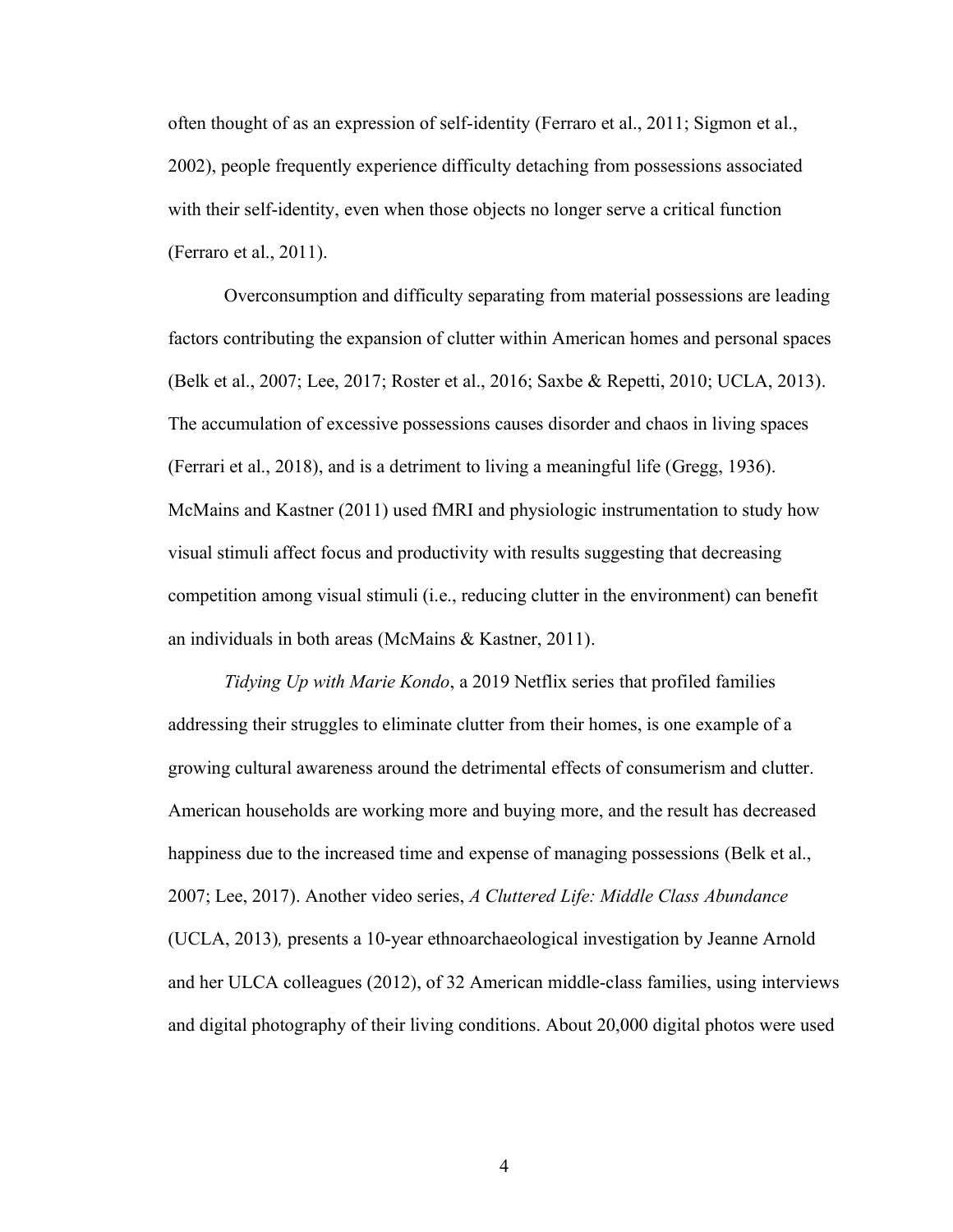in their analysis, with many images displaying numerous areas of clutter throughout the homes (UCLA, 2013).

Arnold et al. (2012) also revealed that American kitchens are one of the busiest areas in an American household. Kitchens serve a variety critical functions including storage, workspace, communication, and center for meal preparation and consumption. Additional studies have suggested that our surroundings may create vulnerabilities in how we approach food consumption and have proposed methods to counter potentially harmful mindless eating behaviors (Vartanian et al., 2017; Wansink & Chandon, 2014). The identification of clutter as having a negative influence on mindfulness in eating habits is especially relevant. Data from the U.S. Centers for Disease Control (CDC) from 2015-2016 indicate that more than 70% of the U.S. adult population is overweight or obese (Center for Disease Control and Prevention, 2018b; Center for Sustainable Systems University of Michigan, 2019)**.** Further, obesity is associated with a range of negative health and well-being outcomes such as social isolation, depression or heart-disease (Mayo Clinic, n.d.).

Vartanian et al. (2017) investigated eating behaviors within chaotic or cluttered environments, and examined whether those behaviors were moderated by an individual's frame of mind. The researchers predicted that individuals would eat more food in the chaotic environment if they felt "out of control" compared to individuals that felt "in control" (2017, p. 216). Ninety-eight female undergraduates, aged  $17 - 27$ , were observed in two conditions - a loud, disorganized, and disruptive kitchen environment compared to a quiet and organized kitchen without disruption. The researchers requested participant responses regarding their past experiences of feeling in control, past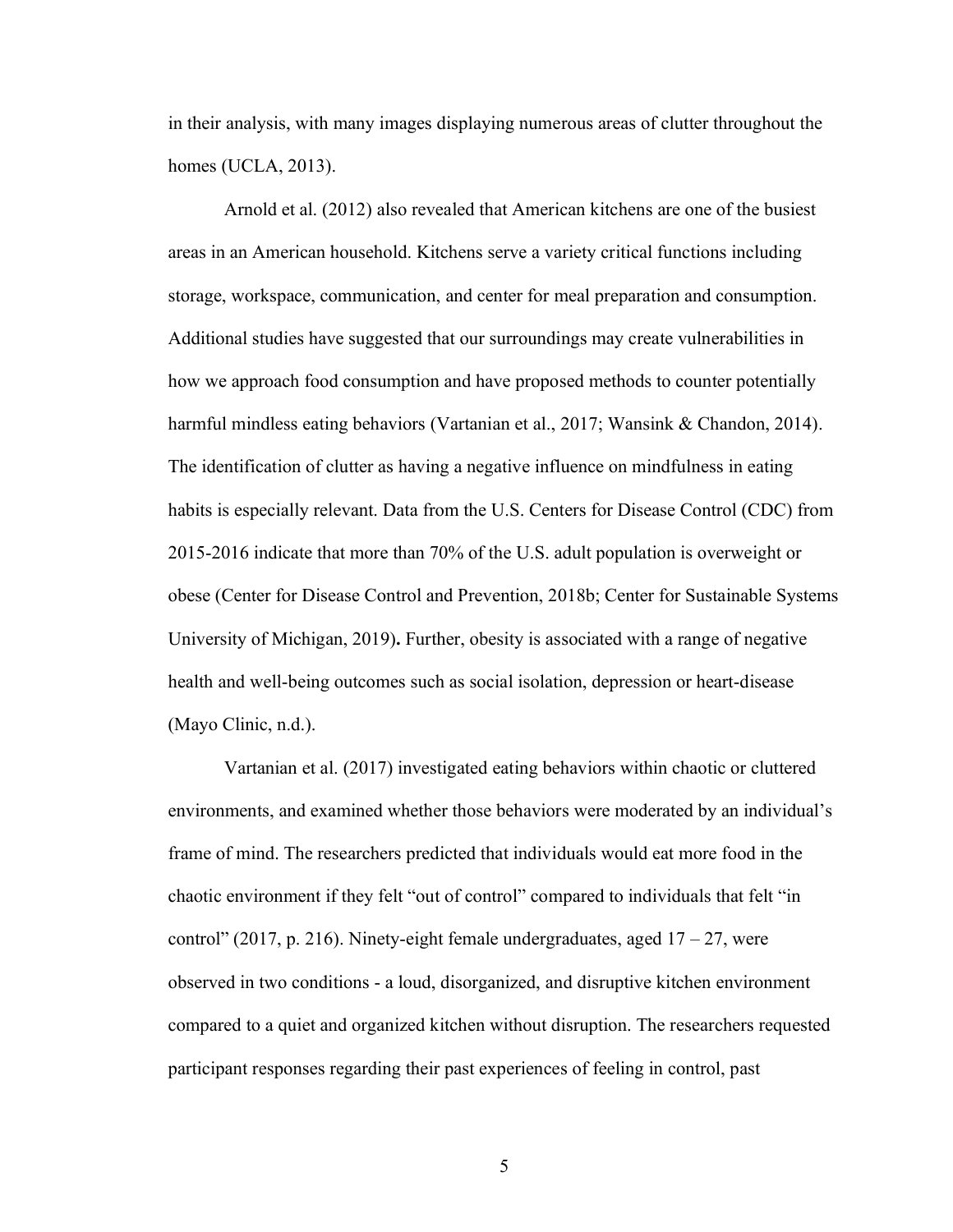experiences feeling out of control, and the last lecture they attended (neutral condition). Participants were then given bowls of cookies, crackers and baby carrots for 10 minutes and instructed to sample each type of food and informed to eat any additional food they wanted to consume. To measure each person's food intake, the containers of food were weighed before and after completing the tasting activity. Results from Vartanian et al's (2017) data analysis suggested that people may consume fewer snacks in more organized environments compared to chaotic environments full of clutter and distractions. Their research findings also suggested that an individual's food consumption in a chaotic environment, specifically for the sweet food, could be moderated by the individual's frame of mind (Vartanian et al., 2017).

In 2010, Saxbe and Repetti provided evidence of the detrimental impacts of clutter on an individual's sense of calm and happiness with their examination of how the perception of home environments affects physiological and mood responses. The researchers instructed 30 pairs of dual-income spouses to describe perceptions of their homes over a three-day period using video home tours, self-administered saliva samples, mood reports and questionnaires about neuroticism and marital adjustment. The saliva samples monitored the participants' diurnal cortisol slope to detect changes in stress level and Hierarchal Linear Modeling (HLM) was used to create models for both the mood and cortisol sample analysis. After analyzing data from the multiple sources, Saxbe and Repetti (2010) found that the female spouses were showing higher instances of guilt and negative feelings related to clutter in the home. The participants that expressed more stress or dissatisfaction during home tours also had flatter diurnal slopes of cortisol, an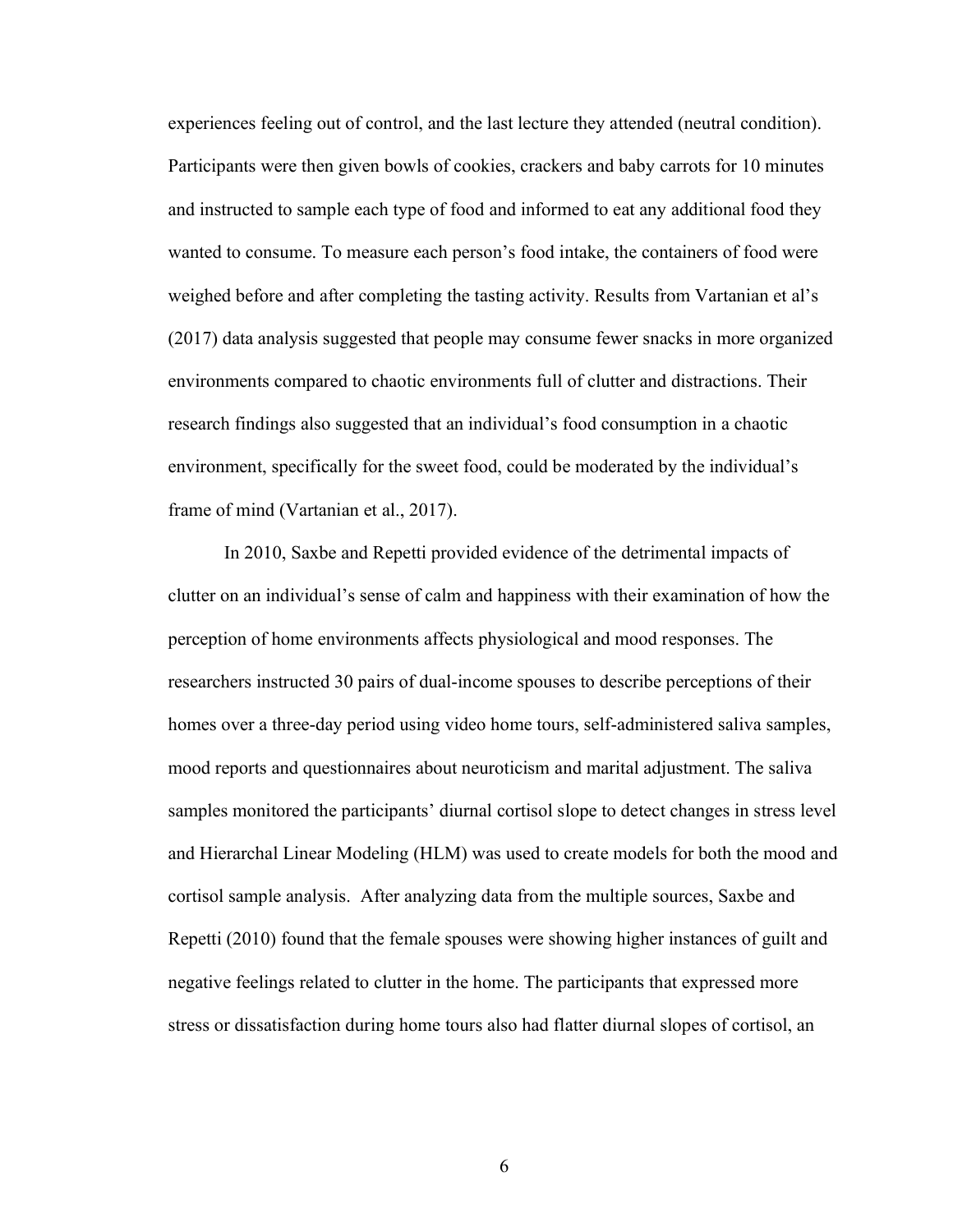indication of chronic stress and possibly negative health outcomes (Saxbe & Repetti, 2010).

Further compounding the negative effects of clutter in peoples' lives, research shows that Americans are losing both money and time in the service of cluttered households. Pixie Technology Inc., a software company that uses augmented reality technology to locate lost items for customers, conducted a recent Lost and Found survey that revealed how Americans spend two and a half days searching for misplaced items (i.e. remote control, keys, or glasses) each year (Pixie Technology Inc., 2017). Nearly 25% of the survey respondents expressed that they were late to school or work at least twice a week as a result of searching for lost items and attempted multitasking was most often cited as the reason respondents lost their possessions. The same survey also reported that American households spent more than \$2.7 billion each year replacing lost items (Pixie Technology Inc., 2017).

An ongoing commitment to owning more things also creates a need for storage. Home and Gardening Television (HGTV) and related real-estate focused programming routinely features home buyers, renovators or designers that are tasked with finding more storage possessions during the renovation or home search followed in each episode; implying that it is better to acquire more square footage for storage rather than to scrutinize whether the possessions are crucial in an overcrowded American home. With 48,500 storage facilities, the U.S. has nearly five times the storage facilities as the rest of the world. Although this figure accounts for people living in urban settings where space is limited, it warrants mention that a third of storage customers already have a basement, two-thirds own a garage, and almost half have an attic (Sanburn, 2015). In summary, the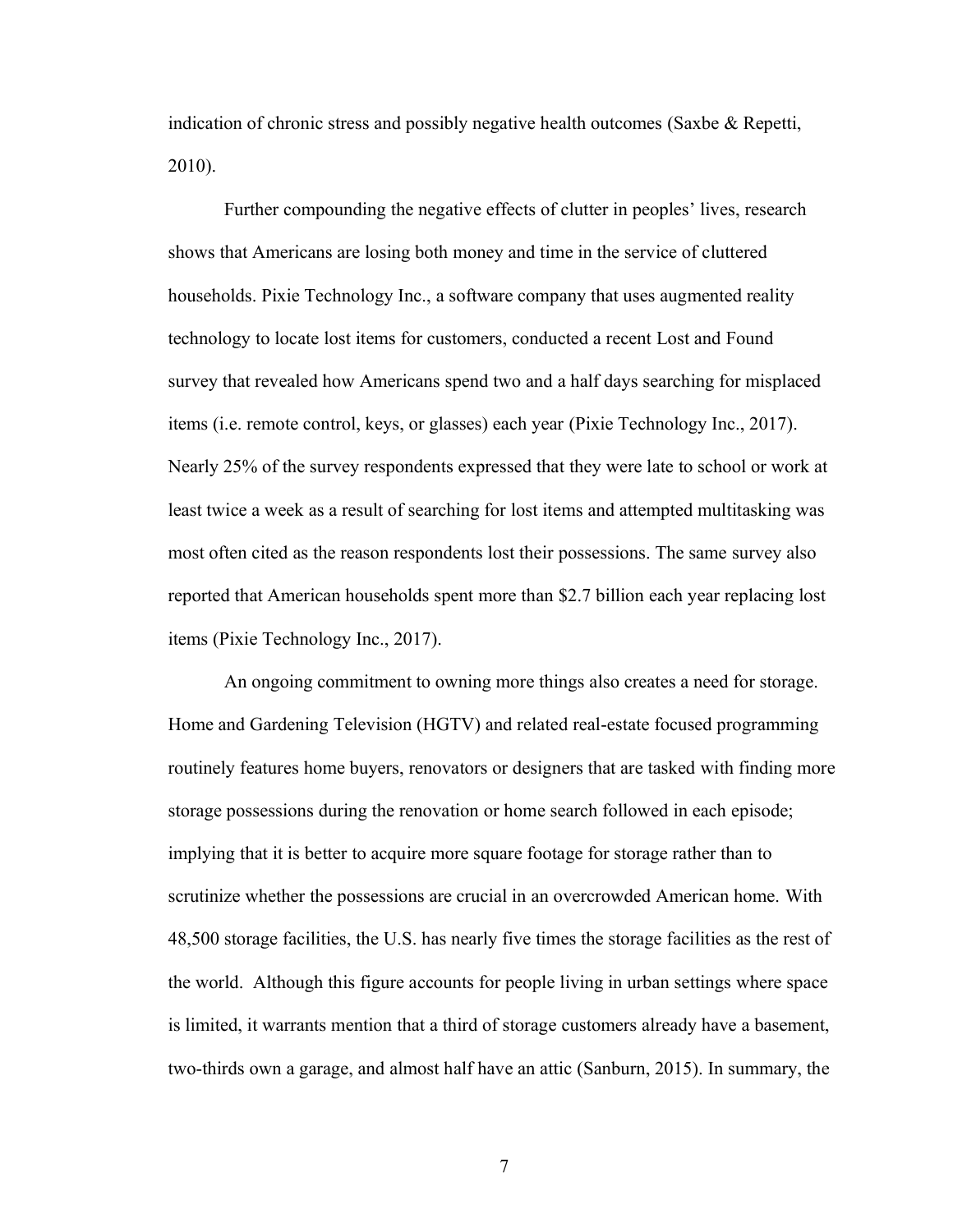national economy with the worlds' largest per-capita consumer spending also has the worlds' largest supply of storage capacity for goods consumed.

#### Well-being and Behaviors for Improvement

Well-being is a topic explored by many philosophers and researchers to better explain how individuals experience and internalize the world around them. Subjective well-being (SWB) is a multidimensional, self-reported assessment of internal cognitive judgments and emotional responses that reflects how a person perceives their life (Center for Disease Control and Prevention, 2018a; Diener, 1984; Diener et al., 2009). It involves engagement in high levels of pleasant emotions and moods, low levels of negative moods and emotions, and a focus on increasing life satisfaction (Diener et al., 2012). Diverse perspectives on the understanding of well-being have resulted in numerous instruments being created to investigate this critical element of the human experience and more psychological research is being dedicated to understanding contributors to optimal life satisfaction.

Mindfulness is the practice of exercising awareness in the moment without attaching judgement to emotions or thoughts (Davis  $\&$  Hayes, 2011). Practitioners work to focus on the present and to recalibrate their attention when it wanders (Teper et al., 2013). Past psychological research has identified mindfulness as a practice supportive of skilled responses to maladaptive behaviors and improved well-being. Successful engagement with the practice is defined by regulating attention, approached with curiosity and acceptance, to one's own present experience (Bishop et al., 2004). Based on these tenets of awareness and acceptance, Teper, et al. (2013) created a model that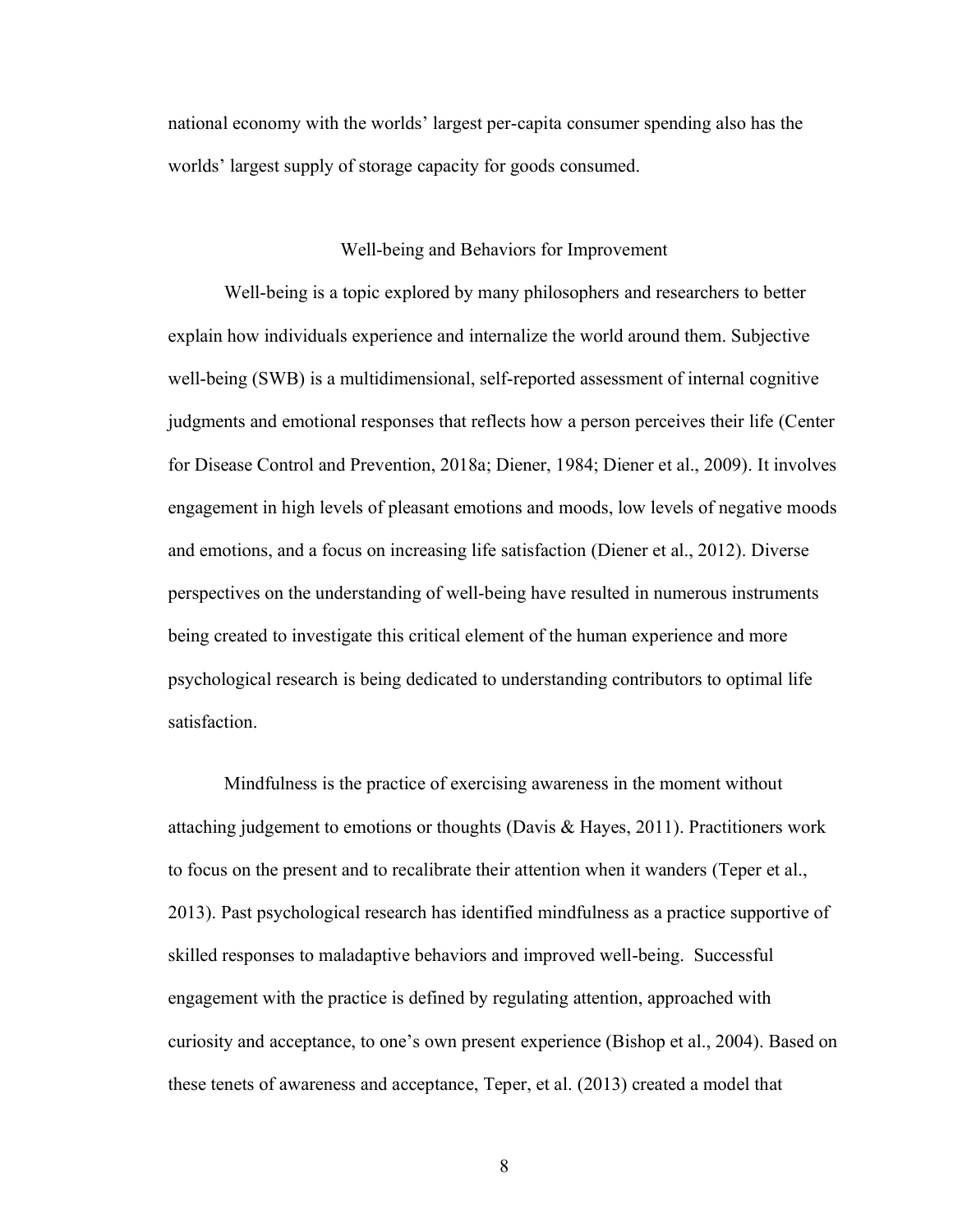supports the connection between mindfulness and executive control. Rosenberg (2004) further explains that mindfulness may be used to identify and reduce the manipulative communication from advertisers, to connect more with people as a source of happiness and to focus attention on the global impacts of consumerism.

Although there are many approaches to the practice, meditation in particular has become a popular method for individuals seeking the benefits of mindfulness. Meditation is also an approach frequently referenced in research literature (Davis & Hayes, 2011). The practice of meditation has been shown to increase mindfulness and provide a valuable method for improving well-being (Cardaciotto et al., 2008; Davis & Hayes, 2011; Teper et al., 2013). Some studies suggest that practicing meditation can support improved focus (Davis & Hayes, 2011; George et al., 2012), as well as better working memory (Davis & Hayes, 2011; Jha et al., 2010) and may serve to reduce manipulation from external sources.

#### Simplifying Motivations & Behaviors

More Americans are showing interest in alternatives to lifestyles of overconsumption and clutter in favor of more intentional ways of living. Though popularly referred to as minimalism now, social philosopher, Richard Gregg, introduced the term *voluntary simplicity* (VS) in 1936 to describe a lifestyle that focuses on deliberate consumption and prioritizes personal values. Past investigation of simplifiers primarily concentrated on their motivations, actions and beliefs behind practicing this lifestyle (e.g. Ballantine & Creery, 2010; Huneke, 2005; Nelson et al., 2007; Pravet & Holmlund, 2018). VS studies have also established behaviors and motivations for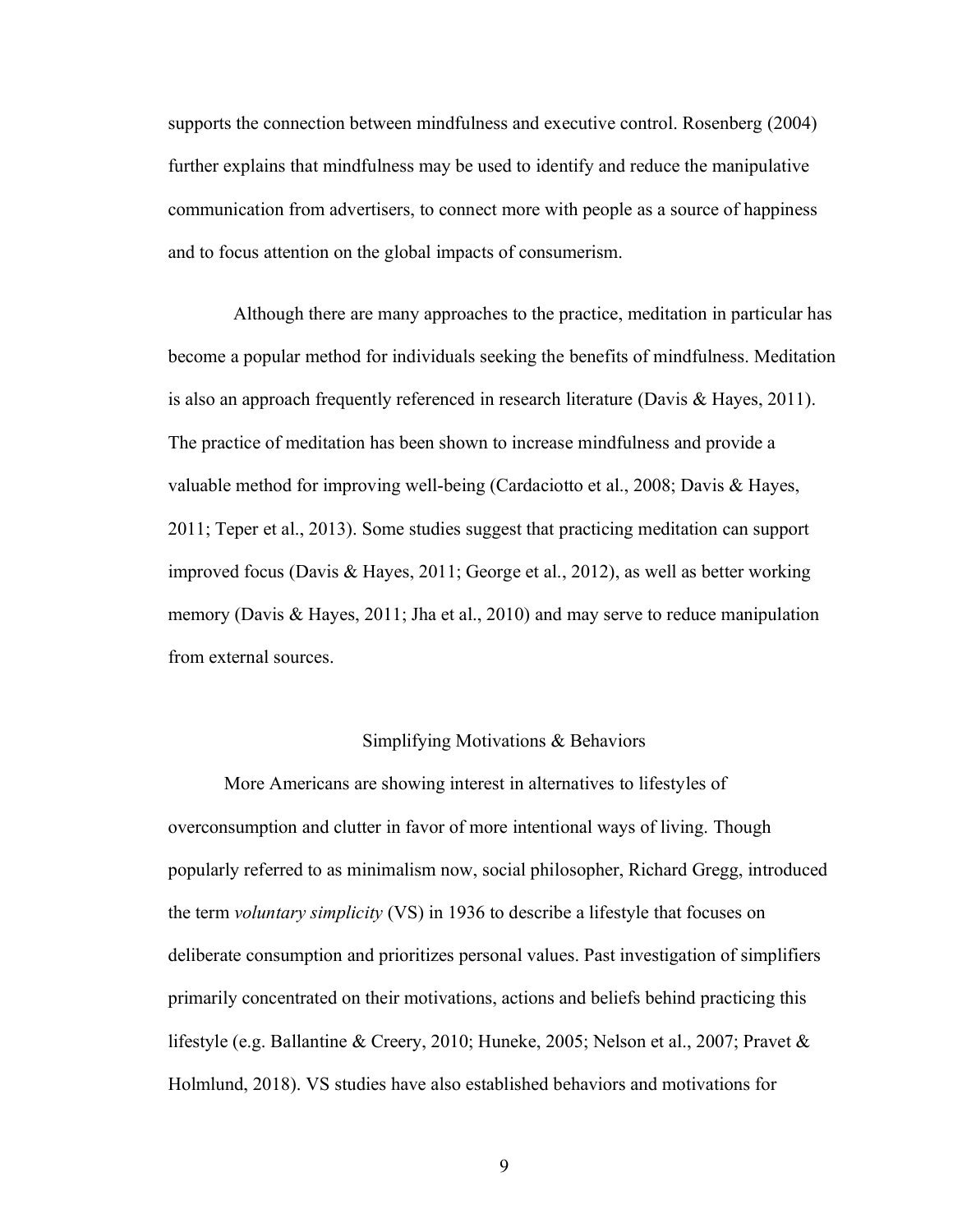different types of simplifiers or provided comparisons in behavioral responses between simplifiers and non-simplifiers (e.g. Ballantine & Creery, 2010; Craig-Lees & Hill, 2002; Livingston, 2016; Walther et al., 2016).

The increased attention to minimalism in mainstream American society has introduced numerous websites, documentaries, blogs and even professional careers that provide an abundance of information on ways to engage in a simplified lifestyle. One review of past studies noted that happiness or life satisfaction have been investigated as outcomes from engaging in the VS lifestyle by researchers of economics, sociology, and psychology (Rich et al., 2017). Expert simplifiers explain that decluttering serves as one of the key tenets of minimalism, for initiating and successfully maintaining this selfregulated lifestyle.

Minimalism focuses on deliberate consumption of material goods and prioritization of personal values related to relationships, health, environmental sustainability and building more spiritual or meaningful life experiences (Gregg, 1936; Walther et al., 2016). This lifestyle of self-organization requires the removal of clutter and distractions to focus on the things of greater personal value (Elgin, 2010). Minimalism practitioners commonly assert that simplifying behaviors, like decluttering, provide improved clarity and the confidence to focus on more meaningful things (Becker, n.d.; Carver, 2010; Fields Millburn, n.d.; Livingston, 2016). Voluntary simplicity prioritizes personal values. It also encourages the development of behaviors that eliminate the mental and physical clutter that undermines goal attainment (Gregg, 1936). This practice can be effective for a variety of people because the application can be applied based on personal lifestyle preferences or individual circumstances (Elgin &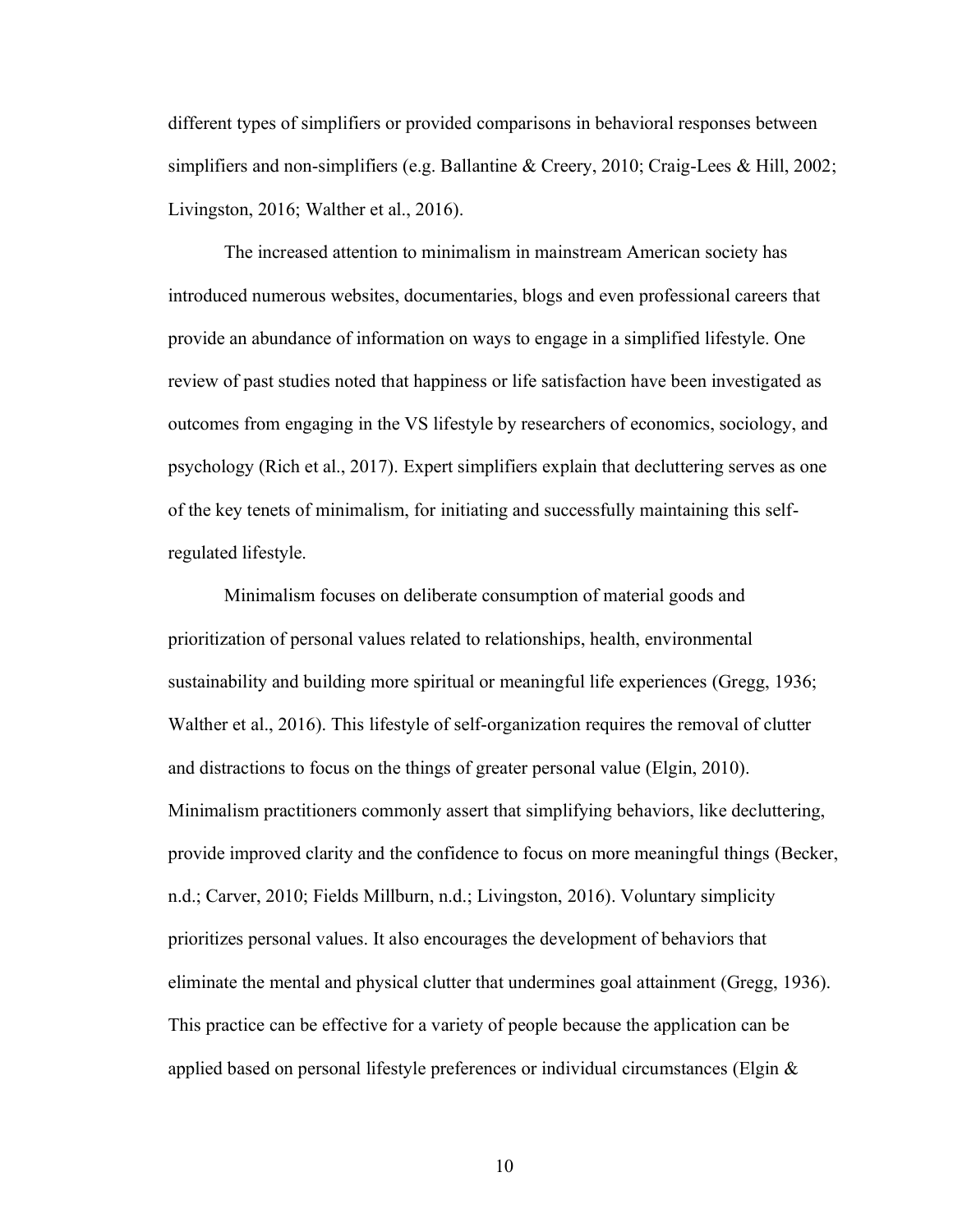Mitchell, 1977; Gregg, 1936). Elgin (2010) identifies eight categories of expressing voluntary simplicity, recognizing overlap in practice. Two categories of interest are uncluttered simplicity and frugal simplicity. Uncluttered simplicity is the active removal of both material and nonmaterial distractions to focus more on personal values and goals (Elgin, 2010). Frugal simplicity includes mindful consumption, deliberate spending, and management of financial resources to support goals or opportunities that lead toward financial freedom (Elgin, 2010). Voluntary simplicity does not propose living an impoverished existence or the rejection of all modern conveniences but demands deliberate and freely exercised behavior to improve the perceived quality of life with fewer material possessions (Alexander, 2011; Elgin & Mitchell, 1977; Gregg, 1936; Huneke, 2005).

Decluttering is a difficult but necessary element of practicing minimalism (Ballantine & Creery, 2010; Elgin, 2010; Huneke, 2005; Nelson et al., 2007). It is not simply about having a clean home, office or personal space, but about embracing behaviors that oppose a consumerist culture in favor of living in a meaningful way (Csikszentmihalyi, 1999; Fields Millburn, n.d.). The Harwood Group (1995) investigation revealed Americans are concerned that the cultural pursuit of the material expression of wealth in the U.S. does not align with their personal financial security. Practitioners of minimalism commonly associate the adoption of simplifying behaviors with helping them to better manage financial challenges as they seek financial independence (Elgin & Mitchell, 1977; Gregg, 1936).

Over a 10-day period, Huneke gathered data from self-identified simplifiers about their motivations, as well as the perceived benefits and the challenges of practicing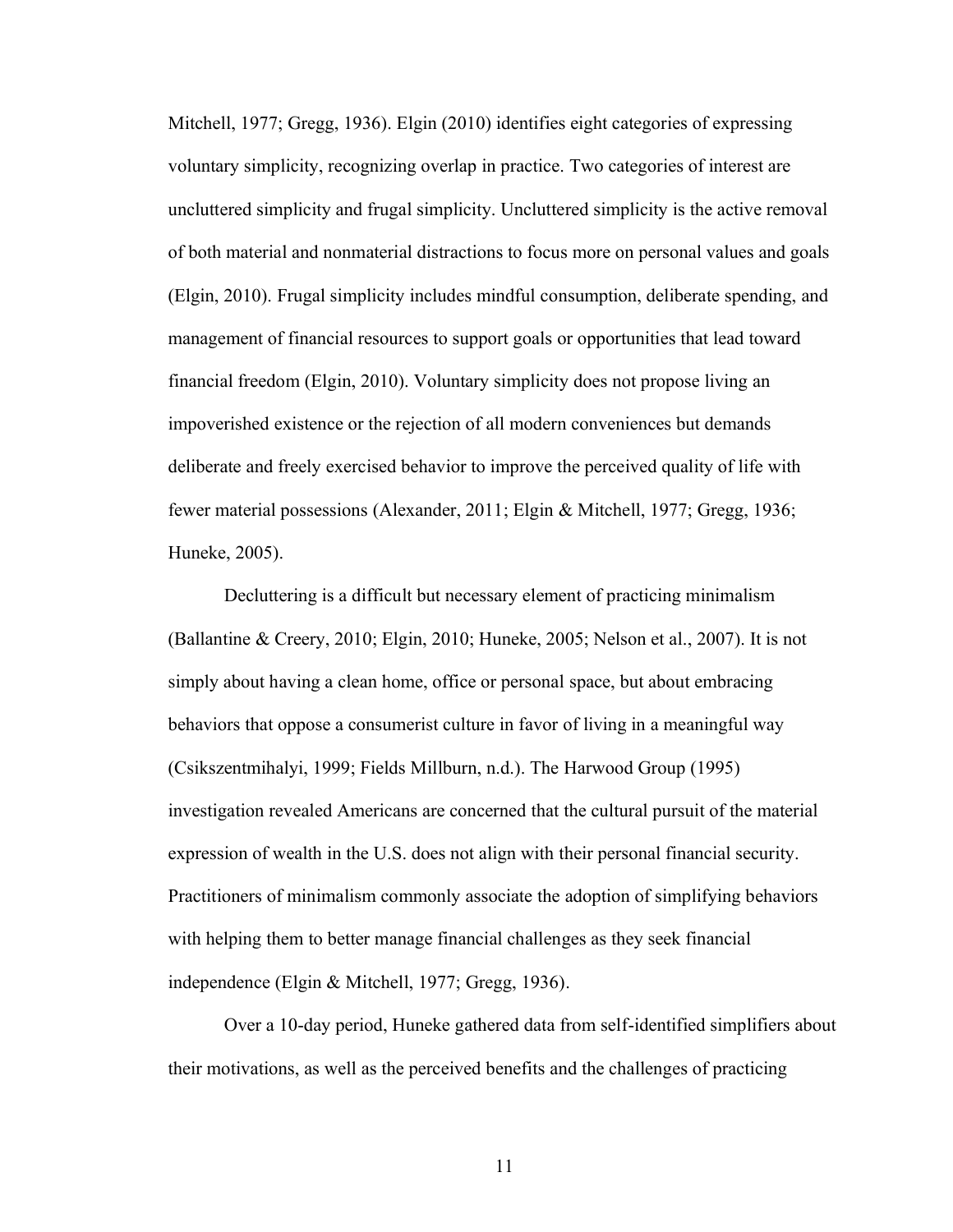minimalism (Huneke, 2005). The 113 participants in the study reported that American culture is not supportive of clutter reduction and identified decluttering as one of the hardest habits to maintain. Female respondents made up 73.5% of study responses and a half (50.5%) of the total respondents identified themselves as simplifiers of five or more years. In addition to initial decluttering, practitioners also shared that avoiding impulse purchases and recycling possessions are habits critical to the ongoing maintenance of a simplified lifestyle (Huneke, 2005).

Pravet and Holmlund (2018) studied the motives and effects of adopting minimalism by collecting email inquiries and daily diary responses from people interested in simplifying. Participants reported that reflection on their changed behavior was an important part of the awareness process and was helpful when assessing their ongoing consumption behaviors (Pravet & Holmlund, 2018). Using the phenomenology research approach to investigate decluttering experiences, Lee (2017) interviewed a small group of 11 adult women, ages 26 to 47, who reported using the KonMari decluttering method (Kondo, 2014). Participants provided responses to interview questions and chronicled their experience through videos, blog posts, diaries, and pictures. Interview responses included respondents expressing guilt about throwing items away with the guilt serving as an emotional reminder to avoid the purchase of frivolous items in the future (Lee, 2017). Respondents reported overcoming worry or dread after engaging in the KonMari process within one week of initiation and participants also described the process of disposing of extraneous items as "uplifting and refreshing" (Lee, 2017).

Self-image and acceptance socially or professionally, may also have significant influence on consumption habits (Csikszentmihalyi, 1999; Ruskin & Schor, 2005; Schor,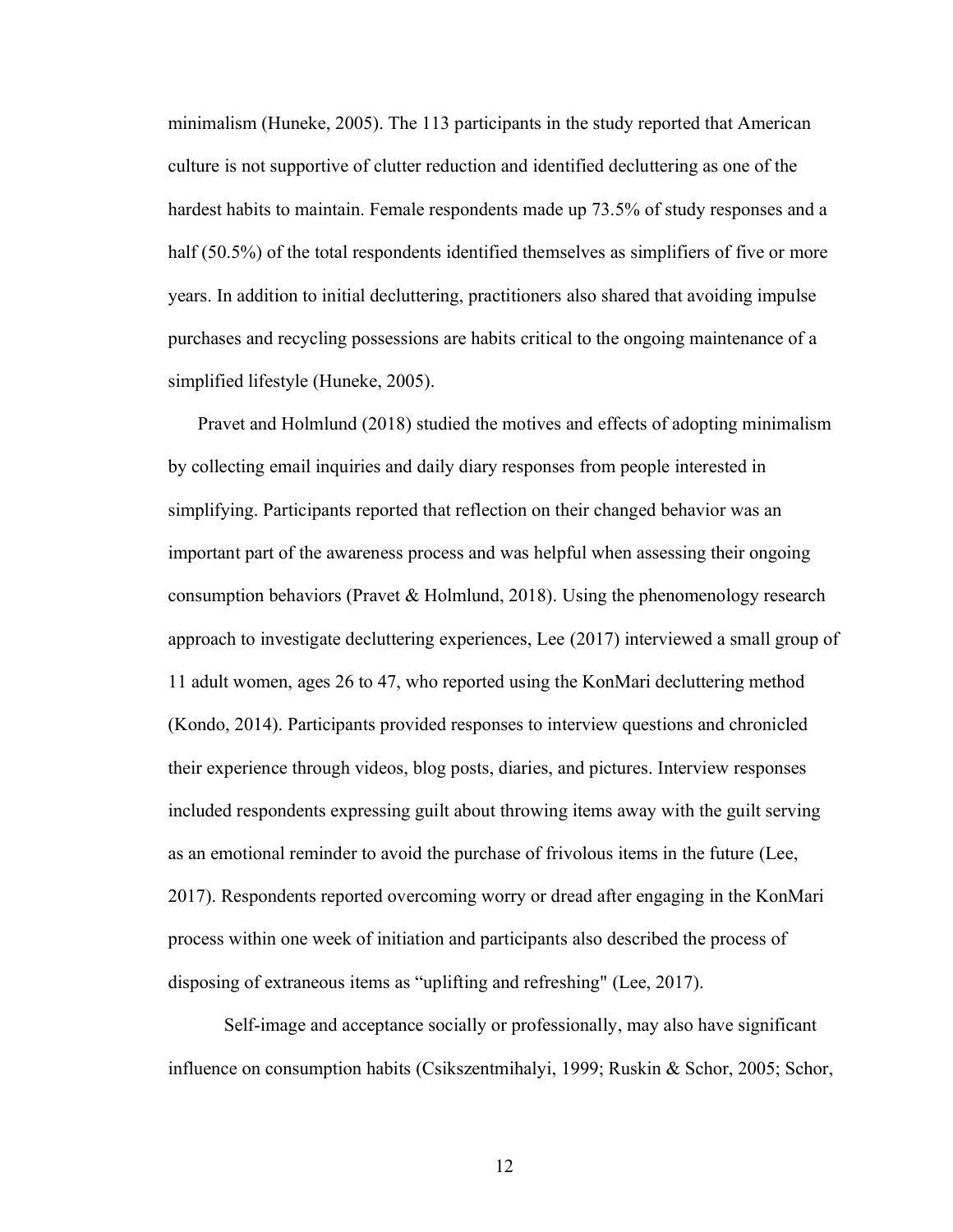1998, 2008). Simplifiers adopt mitigation behaviors in response to their desire to consume by prioritizing their limited time and resources against these external pressures (Elgin, 2010; Nelson et al., 2007; Schor, 1998). A variety of methods can be used for systematically removing clutter from living spaces. Project 333, for example, is a simplifying method of dressing with a restricted capsule wardrobe; thirty-three pieces of clothing, shoes, outerwear, and accessories to be worn over three months (Carver, 2010). The popular KonMari method (Kondo, 2014) gives attention to all possessions in a living space and requires focused assessments on whether each possession "sparks joy" as a means for deciding to save or discard the items. Practitioners are directed to acknowledge gratitude for each item to be given away or to be organized in a designated area. Both Project 333 and KonMari methods require evaluating possessions based on personal preferences and lifestyle aspirations.

*The Minimalism Game* (Fields Millburn & Nicodemus, 2018) is the gamification of initiating simplifier habits by asking participants to compete with friends and family in eliminating clutter within personal spaces each day throughout a month-long period. Participants work towards eliminating 496 superfluous items throughout the month while steadily adopting a habit of critically assessing the real benefit or value of owning each possession. Fields, Millburn and Nicodemus (2018) directly acknowledge the difficulty in finding 496 items to eliminate and don't provide strict rules about managing the process other than eliminating as many items as possible. The primary lessons from the challenge are learning to identify the appropriate value of things in personal spaces and removing material distractions in favor of spending more attention on important personal goals (Fields Millburn & Nicodemus, 2018).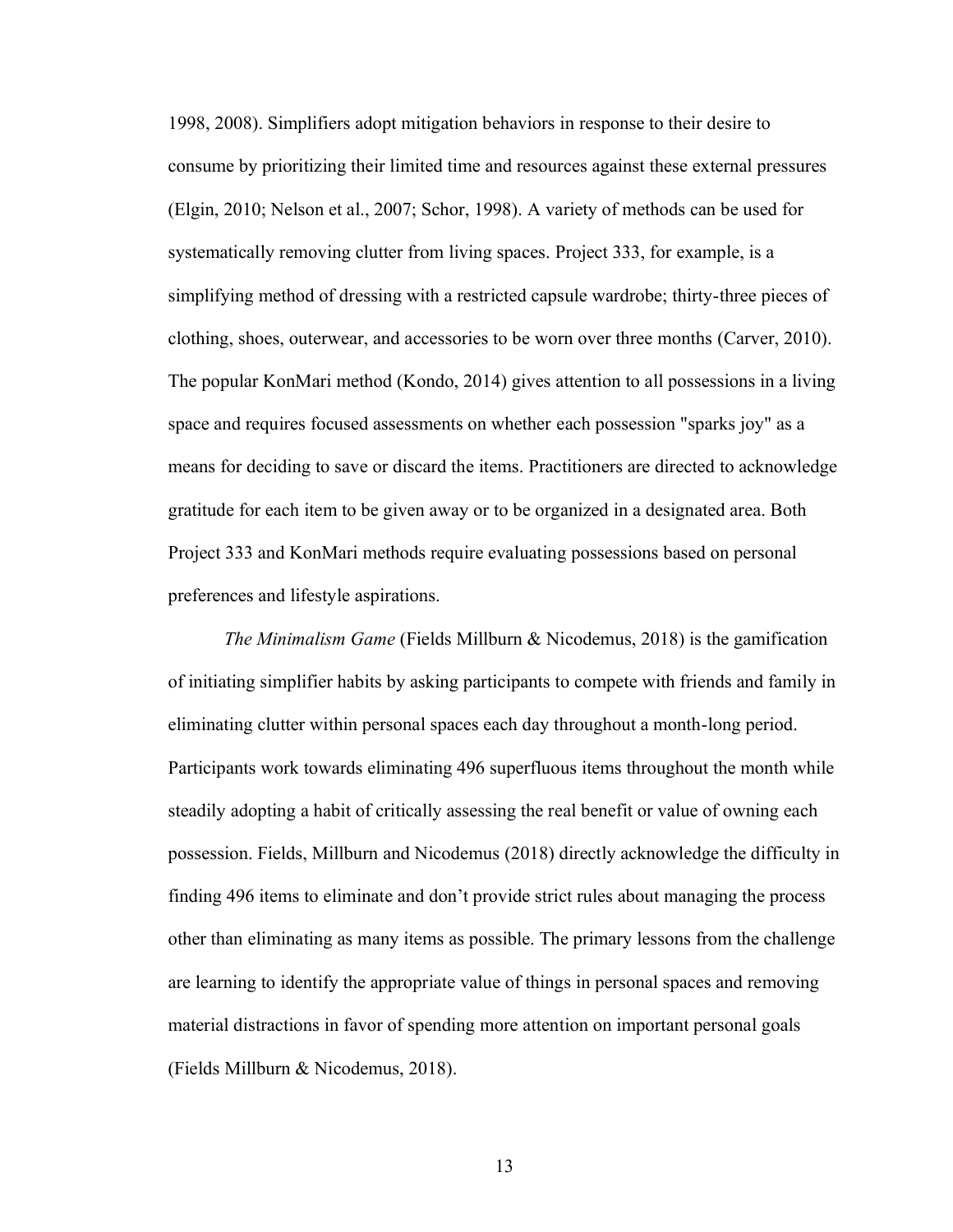#### The Current Study

The current study examines the effects of the act of decluttering on an individual's well-being to further substantiate possible benefits to individual well-being resulting from the decluttering of homes and workspaces. Americans are inundated with messaging that to have more of everything is better and that excess signifies success. This research will further educate individuals on the importance of managing personal spaces to prioritize what is truly valuable to them. Decluttering may offer people a better sense of control with their emotions, time, habits, and even finances.

Popular culture continues to endorse the benefits of decluttering based on anecdotal evidence and limited research. Although numerous psychological examinations of individual perception and responses to clutter have been presented, more research is needed to show how actively decluttering personal spaces can support improvements in well-being within a short period of time. This investigation will focus on how specific areas of well-being may change after 14 days of active decluttering. Just as in mindfulness meditation is often recommended as a method of stress reduction, this study introduces decluttering as a meaningful method to improve well-being. Past research on clutter has been a more passive experience that simply exposes participants to cluttered environments and examines their responses. This study gives individuals an active role in changing their personal environment to examine how decluttering impacts their wellbeing in areas such as satisfaction with relationships, productivity, and empowerment in managing living spaces.

#### Study Aims and Specific Hypotheses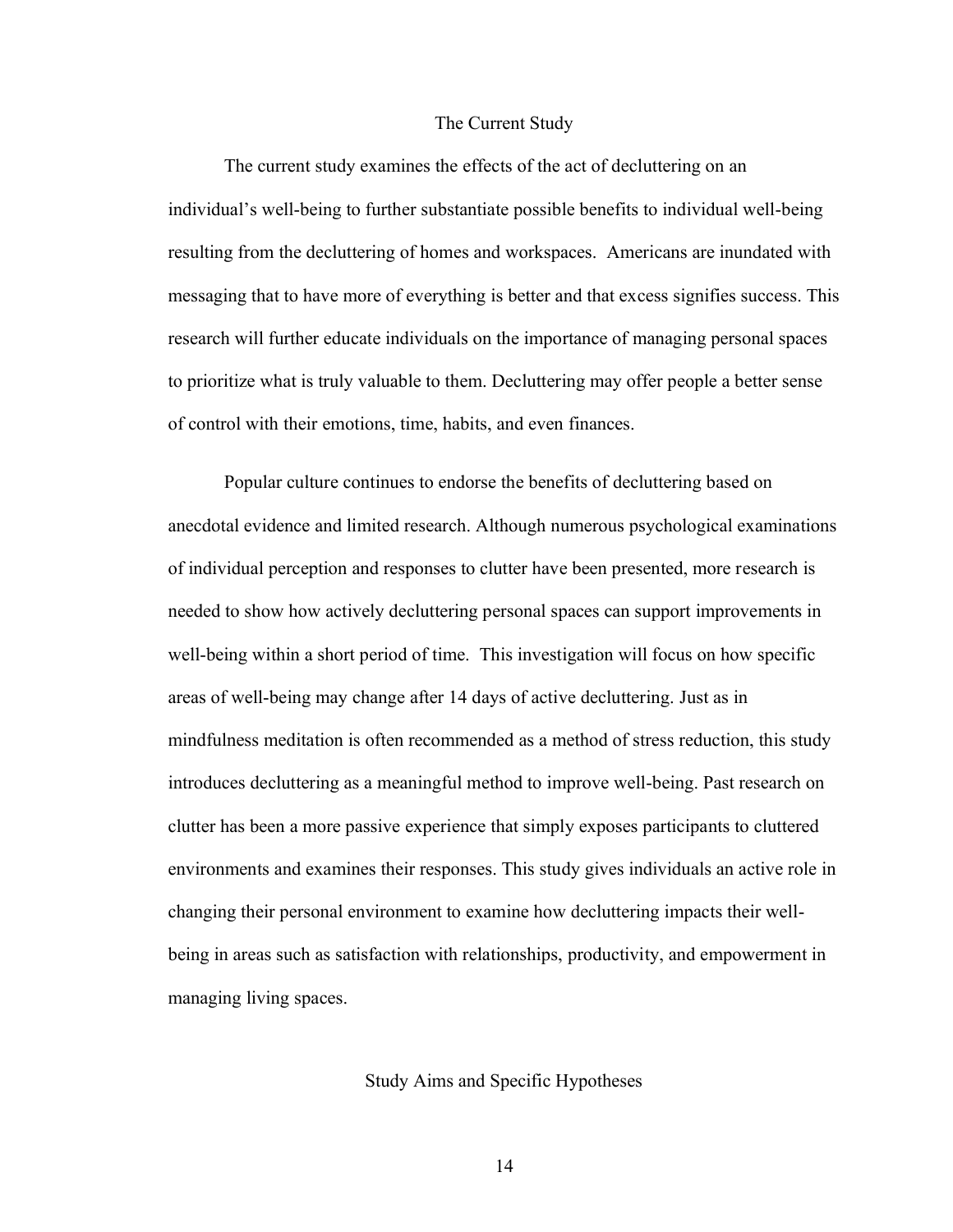The purpose of the current study is to provide empirical evidence on the efficacy of decluttering as a means to improve well-being outcomes in the following ways:

Aim 1

This study compares overall happiness, calmness, and mental clarity for individuals engaged in decluttering and practicing mindfulness. Past research has established beneficial outcomes from using mindfulness meditation to reduce stress, reduce emotional reactivity and cultivate well-being or happiness. Substantial data also demonstrates how clutter operates as a distraction, triggers stress and impedes happiness. It was predicted that both meditation and decluttering would be associated with improved well-being at the end of a 14-day intervention period.

#### Aim 2

Additionally, this study explores changes in confidence, productivity and happiness with relationships after engagement with the process of decluttering. Past research is mainly focused on the negative outcomes of clutter as it creates feeling of guilt, embarrassment and hinders social interactions. Compared to people that practiced mindfulness meditation over a 14-day period, it was hypothesized that participants that engaged in decluttering would show greater improvement in confidence, productivity and happiness with their relationships.

Aim 3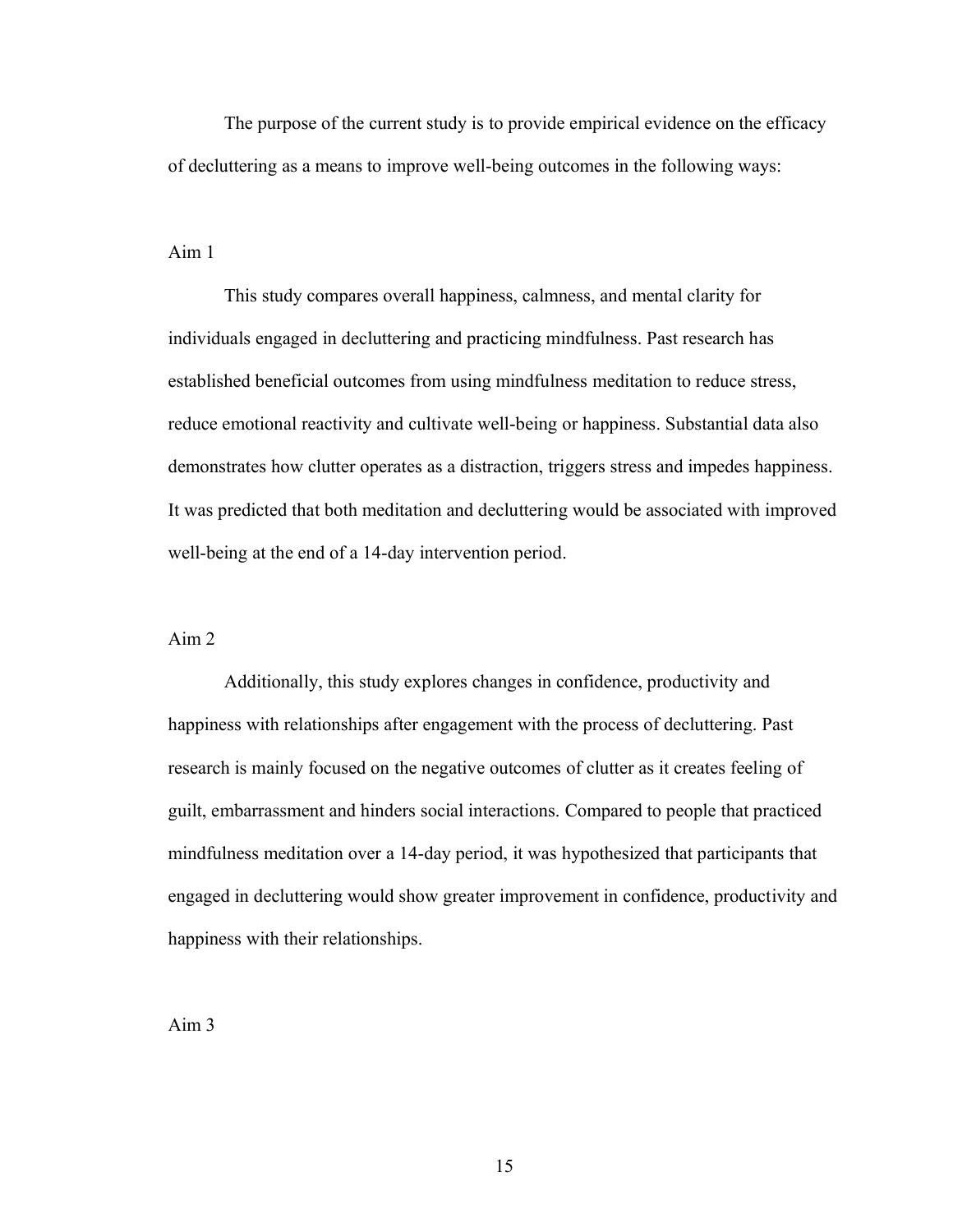Given past research on lifestyle behaviors and motivation of simplifiers, it was anticipated that people would experience a significant change in attitude towards possessions. Compared to participants that practiced mindfulness, participants from the decluttering group were expected to show a greater change in perceived importance of having material possessions. In addition, it was predicted that they would feel less overwhelmed by their possessions at the end of the 14-day treatment.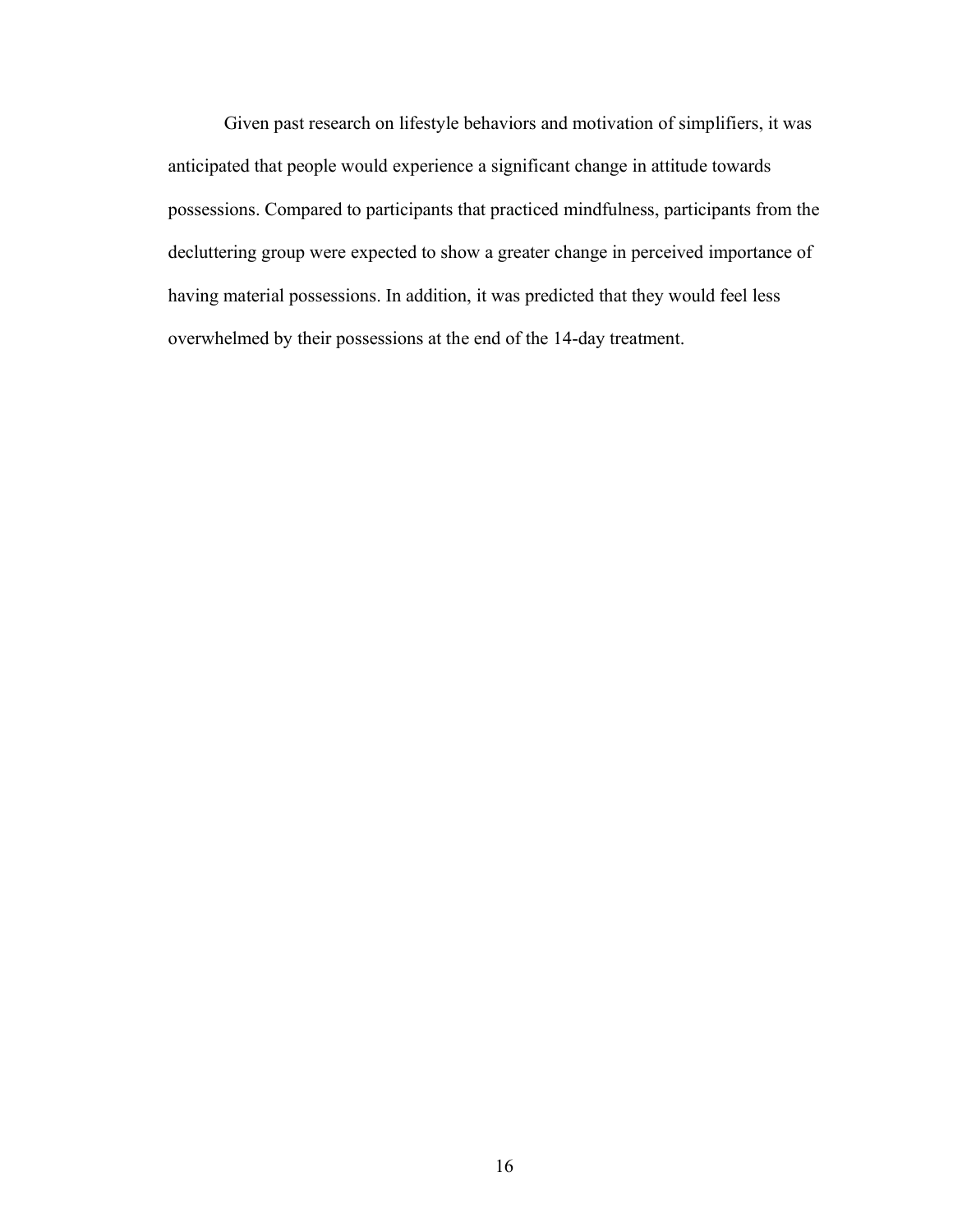#### Chapter II

#### Method

The longitudinal study, titled Understanding Well-being, was a series of online surveys with a sample goal of 160 participants - 80 assigned to a 14-day decluttering intervention and 80 assigned to a 14-day meditation intervention. A variety of social media or academic research platforms were used to recruit nonclinical adult participants in the US.

#### Study Participants

The Harvard University Institutional Review Board approved this study and informed consent was obtained from each respondent prior to initiating the study. Using social media and research-oriented platforms, participants were invited to participate in a study of well-being using a recruitment advertisement (see Appendix A) or short descriptive postings directing potential volunteers to the study.

The population of interest was adults, aged 18 and older, who have resided in the US within the last five years. Screen-out management was enforced through the validation questions accessed by the Qualtrics survey link listed in online recruitment postings. To establish eligibility, respondents confirmed their age, their residence in the United States within the last five years and their email address. There were no other exclusion restrictions prior to respondents consenting to participate. Upon completion of the 14-day study, participants also provided additional demographic information of gender and race.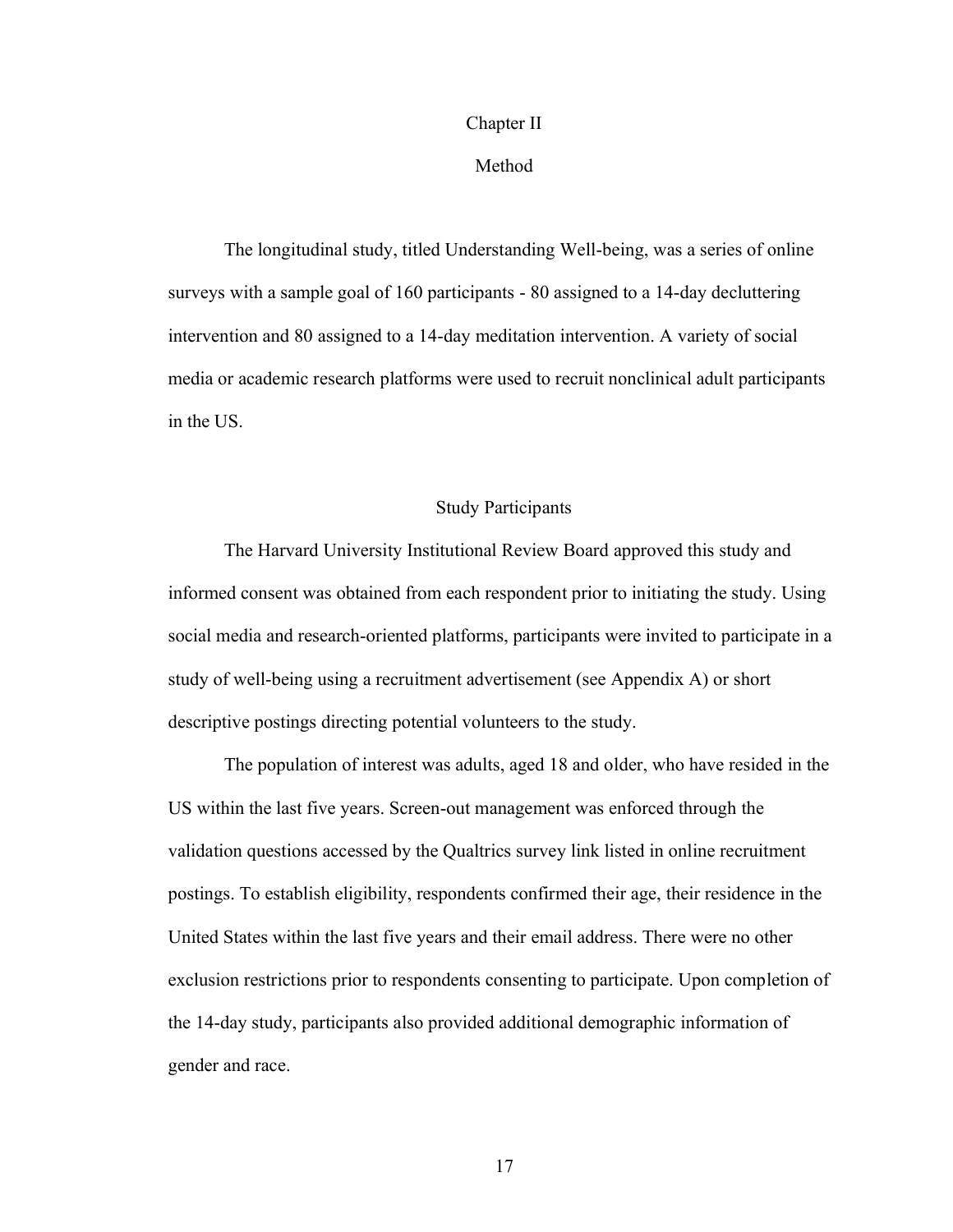#### **Measures**

Data were collected online using self-report questionnaires (explicit measures) to capture the execution of decluttering and mindfulness activities, and to better understand possible changes in well-being from simplifying behavior.

*Well-being Scale*: This 20-item instrument (see Table 1) was developed to measure the dependent variable, subjective well-being, by recording how strongly respondents agree with each statement based on their current experiences. Data were collected from eligible and consenting participants before the decluttering or meditation interventions on Day 1 and again on Day 14, using a Likert-style scale to provide their perspectives in areas such as stress, productivity, sense of purpose, mental clarity and confidence. Participant responses were based on a 7-point rating system ranging from 1 (Strongly Disagree) to 7 (Strongly Agree) to address positive affect such as, "I feel happy" or "I feel productive." Reverse scoring was used for statements referencing negative affect, such as, "I feel disappointed in myself" or "I feel overwhelmed by my possessions." The response scoring, ranging from 20 points (lowest level of subjective well-being) to 140 points (highest level of subjective well-being), assessed the participants' perception of their well-being based on the 20 statements.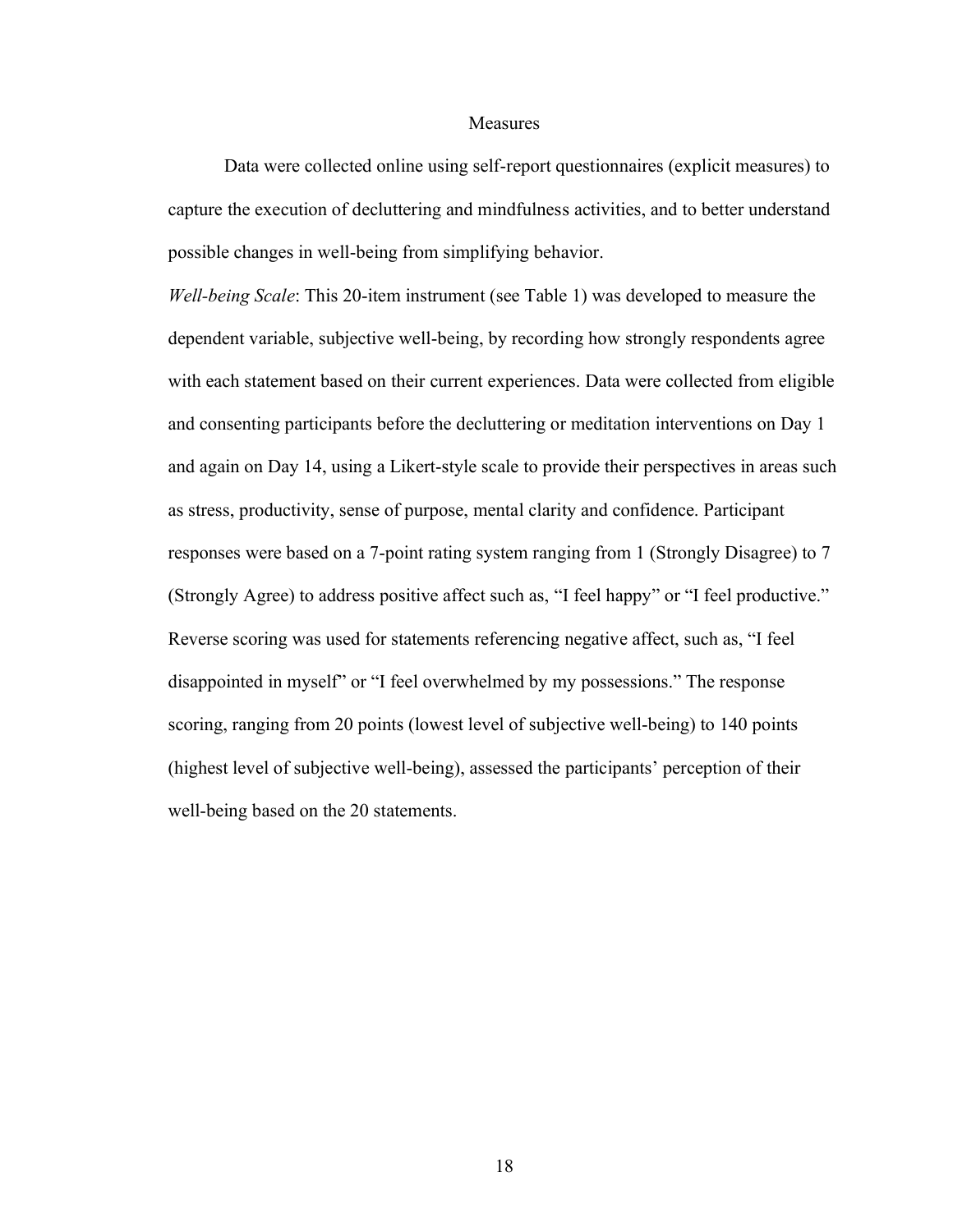|  |  | Table 1. Well-being Scale. |  |
|--|--|----------------------------|--|
|--|--|----------------------------|--|

| Using the scale below, please indicate the response that best characterizes how you feel TODAY. |                      |                |                      |                                     |                         |                |                   |  |  |
|-------------------------------------------------------------------------------------------------|----------------------|----------------|----------------------|-------------------------------------|-------------------------|----------------|-------------------|--|--|
|                                                                                                 | Strongly<br>Disagree | Disagree       | Somewhat<br>Disagree | Neither<br>Agree<br>Nor<br>Disagree | Somewhat<br>Agree       | Agree          | Strongly<br>Agree |  |  |
| I feel stressed.                                                                                | 7                    | 6              | 5                    | 4                                   | 3                       | $\overline{2}$ | $\mathbf{1}$      |  |  |
| I feel I have control of my<br>life.                                                            | $\mathbf{1}$         | $\overline{c}$ | 3                    | $\overline{\mathbf{4}}$             | 5                       | 6              | 7                 |  |  |
| I am disappointed in myself.                                                                    | 7                    | 6              | 5                    | $\overline{\mathbf{4}}$             | $\overline{\mathbf{3}}$ | $\overline{2}$ | $\mathbf{1}$      |  |  |
| I feel generally well rested.                                                                   | $\mathbf{1}$         | $\overline{2}$ | 3                    | 4                                   | 5                       | 6              | $\overline{7}$    |  |  |
| I feel empowered.                                                                               | $\mathbf{1}$         | 2              | 3                    | 4                                   | 5                       | 6              | 7                 |  |  |
| Having material possessions<br>is not important to me.                                          | $\mathbf{1}$         | $\overline{2}$ | 3                    | $\overline{4}$                      | 5                       | 6              | $\overline{7}$    |  |  |
| I feel that I have a sense of<br>purpose.                                                       | $\mathbf{1}$         | $\overline{2}$ | 3                    | 4                                   | 5                       | 6              | 7                 |  |  |
| I feel happy.                                                                                   | $\mathbf{1}$         | $\overline{2}$ | 3                    | $\overline{\mathbf{4}}$             | 5                       | 6              | $\overline{7}$    |  |  |
| I feel productive.                                                                              | $\mathbf{1}$         | $\overline{2}$ | 3                    | $\overline{\mathbf{4}}$             | 5                       | 6              | $\overline{7}$    |  |  |
| I feel attentive to my<br>surroundings.                                                         | 1                    | 2              | 3                    | 4                                   | 5                       | 6              | 7                 |  |  |
| I feel calm.                                                                                    | $\overline{1}$       | $\overline{2}$ | 3                    | $\overline{4}$                      | 5                       | 6              | $\overline{7}$    |  |  |
| I have a sense of mental<br>clarity.                                                            | $\mathbf{1}$         | $\overline{2}$ | 3                    | $\overline{4}$                      | 5                       | 6              | $7\phantom{.0}$   |  |  |
| I feel able to deal with life's<br>challenges.                                                  | $\mathbf{1}$         | $\overline{2}$ | 3                    | 4                                   | 5                       | 6              | 7                 |  |  |
| I feel that I have enough time<br>to do the things I want.                                      | $\mathbf{1}$         | $\overline{2}$ | 3                    | 4                                   | 5                       | 6              | 7                 |  |  |
| I feel confident in myself.                                                                     | $\mathbf{1}$         | $\overline{2}$ | 3                    | $\overline{\mathbf{4}}$             | 5                       | 6              | $\overline{7}$    |  |  |
| I feel overwhelmed by my<br>possessions.                                                        | $7\phantom{.0}$      | 6              | 5                    | $\overline{4}$                      | 3                       | $\overline{2}$ | $\mathbf{1}$      |  |  |
| I feel I make good decisions<br>with my life.                                                   | 1                    | 2              | 3                    | $\overline{\mathbf{4}}$             | 5                       | 6              | 7                 |  |  |
| I am happy in my<br>relationships.                                                              | $\mathbf{1}$         | $\overline{2}$ | 3                    | $\overline{4}$                      | 5                       | 6              | $\overline{7}$    |  |  |
| I enjoy my home environment                                                                     | $\mathbf{1}$         | 2              | 3                    | 4                                   | 5                       | 6              | 7                 |  |  |
| I feel competent when it<br>comes to managing my<br>finances.                                   | $\mathbf{1}$         | $\overline{2}$ | 3                    | 4                                   | 5                       | 6              | 7                 |  |  |

*Note: Highlighted statements represent the specific hypotheses of interest.*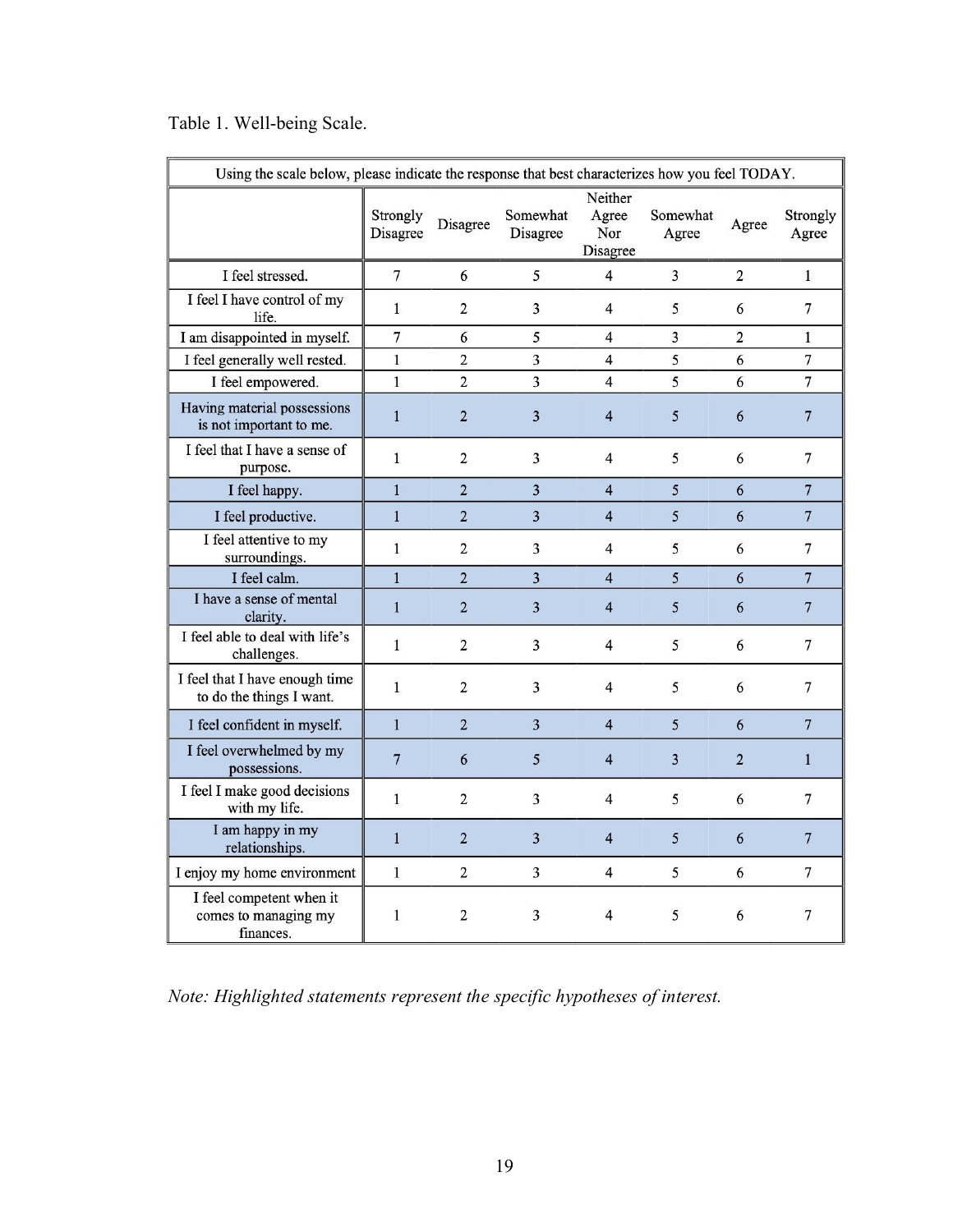*Decluttering intervention and questionnaire:* Respondents randomly assigned to the decluttering intervention were instructed to eliminate items from their personal spaces for period of 14 days, based on an adaptation of the 30-Day Minimalism Game (Fields Millburn & Nicodemus, 2018b). For this treatment, participants were given a one-page document of comprehensive instructions (see Appendix B) directing them to permanently remove at least one item each day from their personal spaces over the 14-day period. They were challenged, but not required, to increase the number of items (i.e., two items for Day 2, 10 items for Day 10) as the study progressed. To promote engagement in the decluttering process and to capture detailed records of their study experiences, participants were instructed to record their daily progress using an online questionnaire after completing each intervention. The questionnaire reported on the length of time spent on the activity, a short description of the items removed from their space and general comments related to their performance of the activity for each day. Participants were also given a list of suggestions regarding possible items for consideration such as office supplies, holiday decorations, or unwanted possessions that will not be used. *Meditation intervention and questionnaire*: Respondents randomly assigned to engage in mindfulness meditation were instructed to complete five different guided exercises sourced from the UCLA Mindful Awareness Research Center (MARC) website (https://www.uclahealth.org/marc/ucla-mindful-app). MARC provides mindfulness educational programing and resources through UCLA's Jane and Terry Semel Institute for Neuroscience and Human Behavior. The guided mindfulness meditation exercises recorded by MARC's Director for Mindfulness Education, Diana Winston, range from three to 12 minutes and were available to download directly from the MARC website or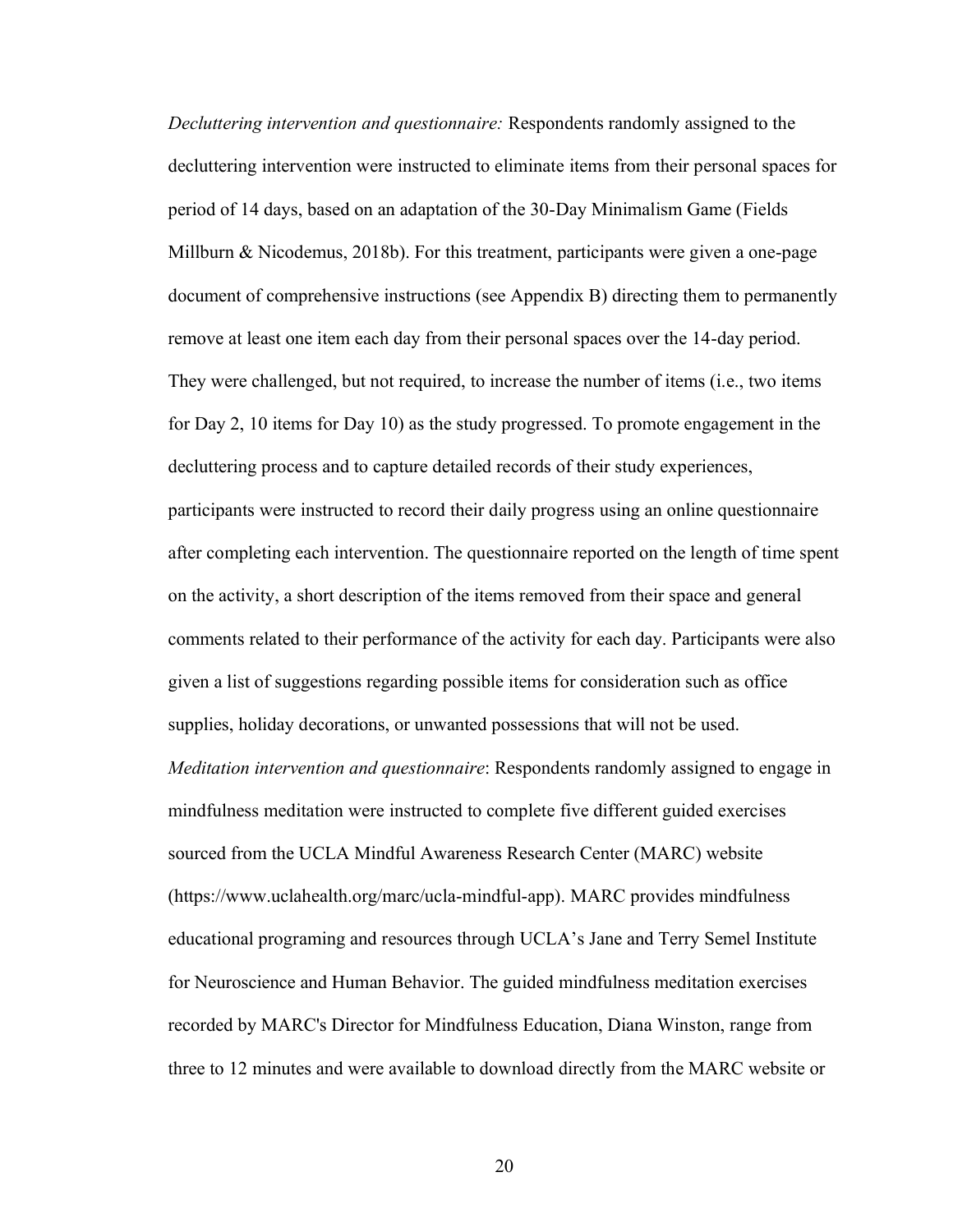the software application using a smartphone, personal computer, laptop or tablet. Participants were then asked to follow the intervention instructions, as shown in Appendix C, to report on their experience by confirming if the meditations were performed as instructed, the length of time spent performing the meditations, and any additional comments the participants wanted to share about their experience. The guided exercises included a 3-minute Body and Sound Meditation, 3-minute Body Scan Meditation, 5-minute Breathing Meditation, 9-minute Loving-Kindness Meditation and 12-minute Breath, Sound, Body Meditation. A short description of each mindfulness exercise is presented in Appendix D.

#### Procedure

Data collection, study protocol and a data cleaning protocol were all executed for the current investigation.

#### Data Collection

The SurveyMonkey online platform was initially proposed for hosting the study survey and data collection. Due to the complex nature of the longitudinal survey and limitations identified with SurveyMonkey software, the Understanding Well-being study was moved to the Qualtrics XM services platform, a data collection tool that is widely used across US academic institutions and was accessed through Harvard University Information Technology. All participants were directed to the study using a direct link to the Qualtrics survey, accessible from any personal electronic device. The Understanding Well-being study was open for participant data collection from March 13, 2020 to May 17, 2020.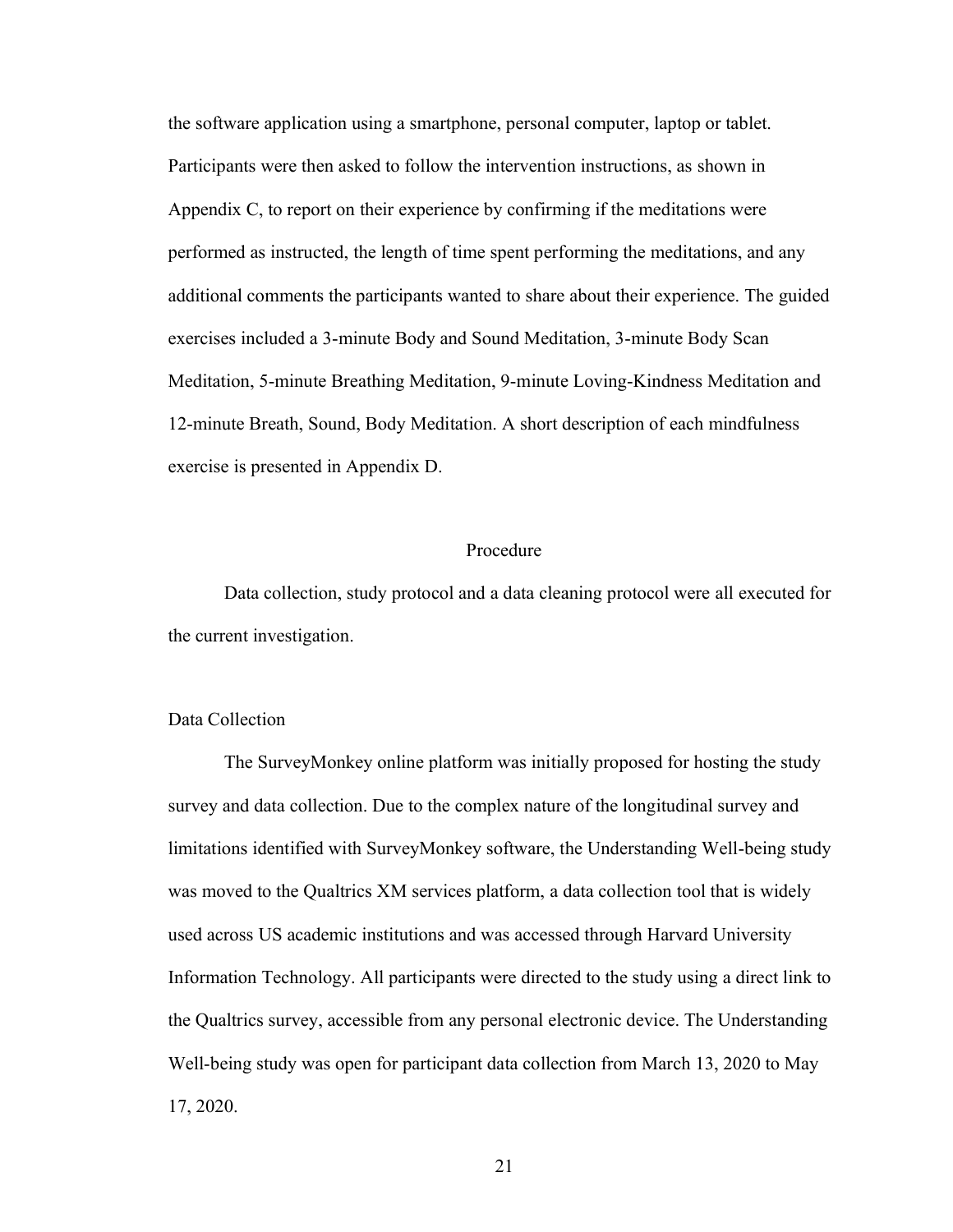Study Protocol

Targeting nonclinical adult populations, the proposed recruitment plan included posting short advertisements to community platforms that attracted adults interested in well-being content including Reddit community pages r/wellbeing, r/todayilearned, r/health, r/askreddit, r/nutrition, r/lifeprotips, and r/shopping, Craigslist volunteer pages and the Buzzfeed Community page. After many of the platforms rejected initial recruitment postings, it became clear that advertising the research project on the sites would not adhere to the community use rules and would be taken down. After identifying additional social media or academic research resources, including Reddit community sites (r/psychologyresearch, r/well-being, r/samplesize and r/studies), LinkedIn, Facebook, Instagram, Twitter, SurveyCircle and the Psychological Research on the Net website, a modification to the study was submitted to the IRB for approval and more respondents were reached without violating platform community posting rules.

Access to the Understanding Well-being study was granted through a Qualtrics survey link that was included within the online recruitment posts on social media and academic research platforms. Respondents were first directed to answer the eligibility questions regarding age and residency in the U.S. Any responses that did not adhere to the screening requirements were recorded and the survey was terminated. All eligible respondents were randomly assigned to a treatment group and provided with a consent form with detailed instructions and incentive information for completing the study including: the study purpose, time commitment for study completion, confidentiality statement, gift card drawing information, and a consent statement to authorize using their submitted data.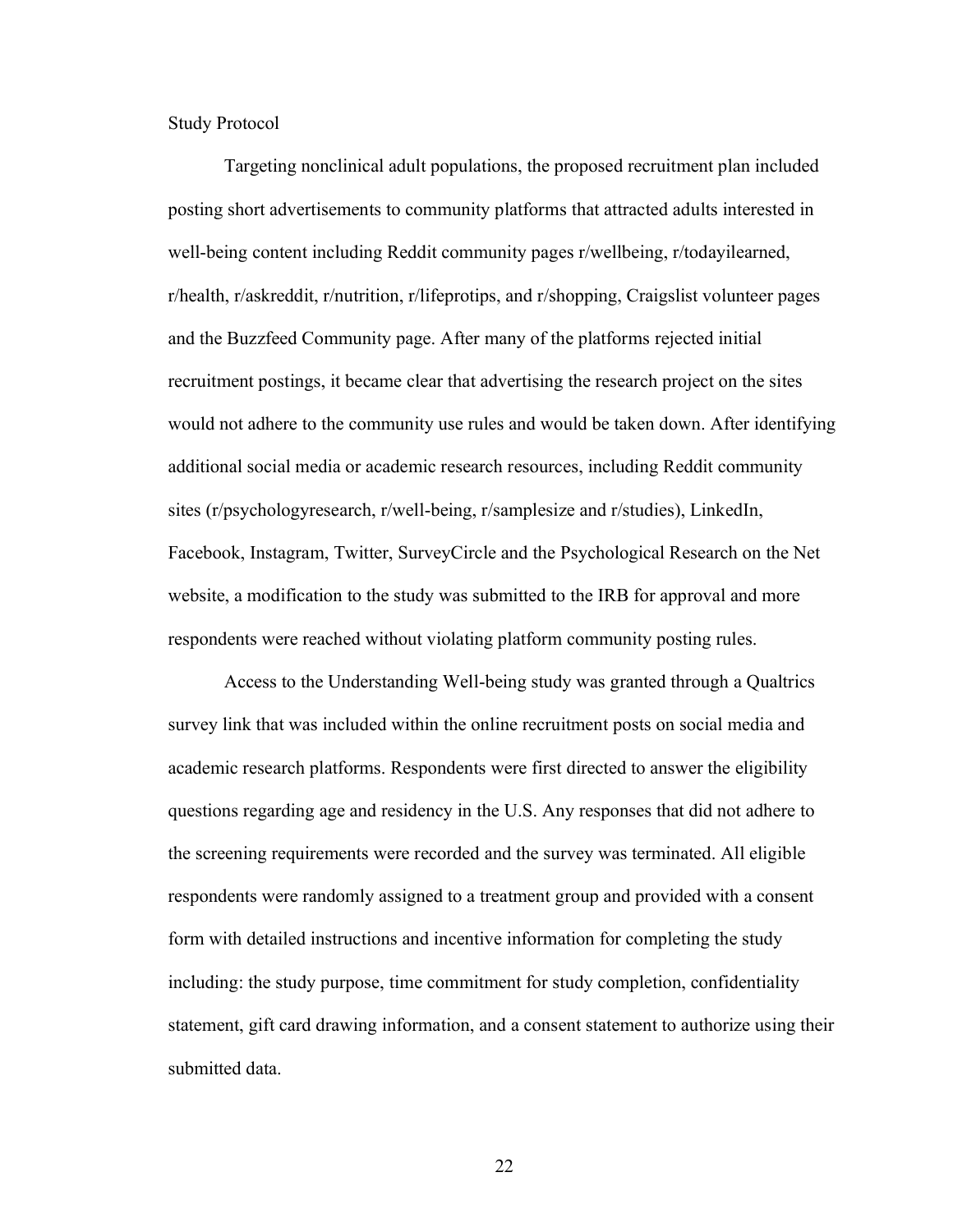Next, the well-being scale and treatment questionnaires were administered once the participants provided consent on Qualtrics. Respondents were asked to complete the decluttering and meditation activities and then immediately answer daily questionnaires to serve as reminders and engagement from Day 2 to Day 13 of the protocol. Anonymous Links were created in Qualtrics for participants to access to the daily questionnaires for the study. Automated emails were sent to participants based on their Login ID (an email address) within 12 hours after their last response was submitted in Qualtrics each day. As they performed on Day 1, participants were instructed to complete the 20-item well-being scale and the three daily questionnaires to fulfill all tasks for completing this study on Day 14. They were also offered an opportunity to enter a raffle to win one of eight \$25 Amazon gift cards for completing the study. Due to the low number of participants that finished the entire study protocol, all respondents who completed the full 14-day study were emailed an electronic gift card on June 1, 2020.

#### Data Cleaning Protocol

Data collection began on March 13, 2020 and ended on May 17, 2020. Once the data collection period concluded, the data were reviewed using the Data and Analysis and Reports sections within the Qualtrics platform. Data entries that were logged during the pre-testing of the survey were immediately removed from the database, along with data that were identified as spam by the Qualtrics system. Respondent entries that were recorded from logging into the same survey multiple times were also removed. One respondent's information was removed because the individual provided incoherent responses for both treatment groups by logging into the study with similar email addresses from different webmail providers. These instances are reflected in "other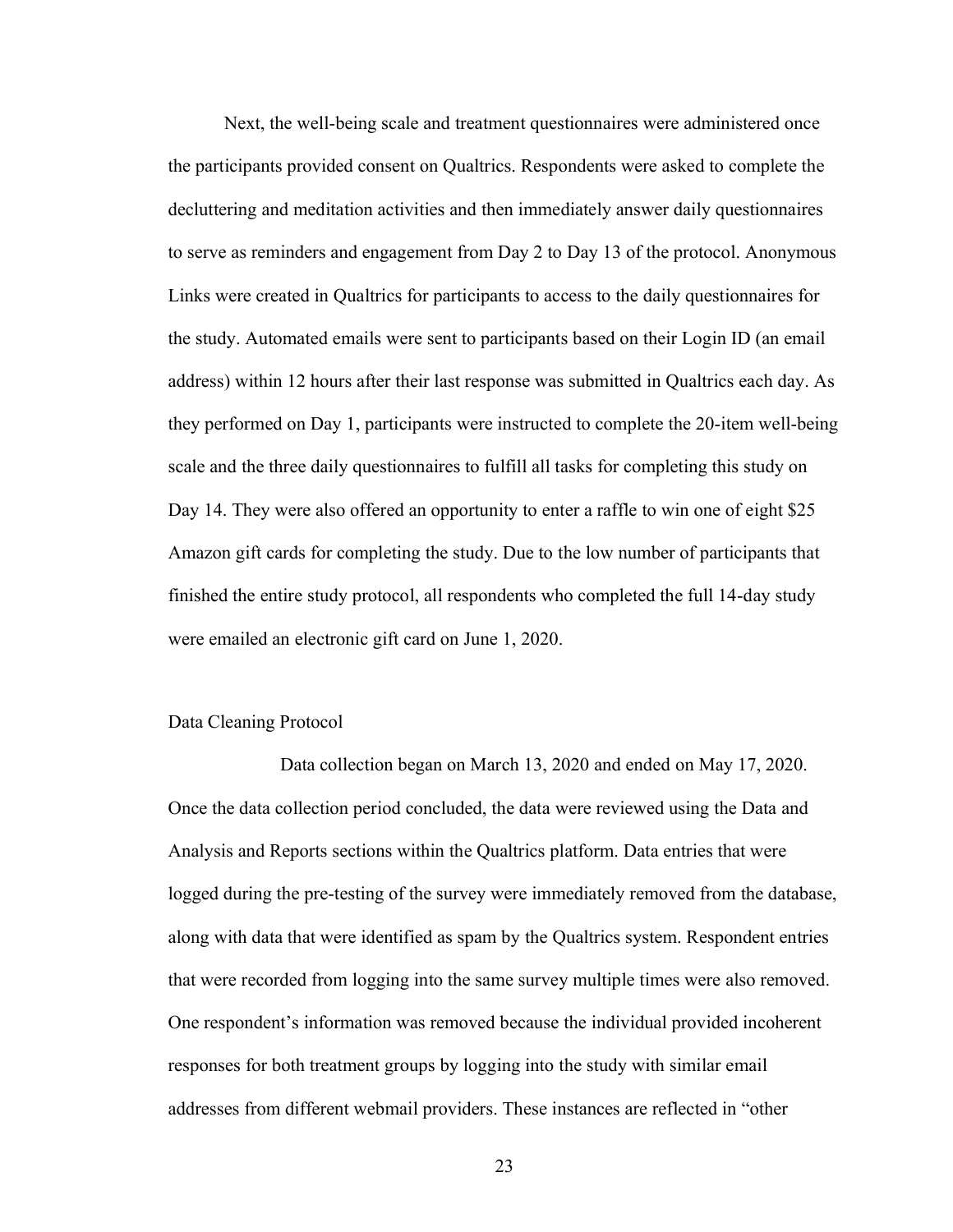reasons" participant count listed in the Understanding Wellbeing CONSORT flow diagram (see Appendix E).

After completion of the data cleaning protocol, a total count of 211 entries were logged for the Day 1 survey from March 13, 2020 to May 12, 2020. Of those entries, 35% of individuals had confirmed their eligibility, but did not go further than the consent form. While 15% were screened out for failing to meet study eligibility requirements, 6% of ineligible participants were under 18, 76% did not reside in the US, and 18% had not resided in the US during the preceding five years.

Forty-three participants (29 decluttering, 14 meditation) completed the full Day 1 treatment. However, only 21 participants (13 decluttering, 8 meditation) returned to complete the protocol for Day 2. Participation was further reduced on Day 3 when only 12 respondents (9 decluttering, 3 meditation) completed the entire protocol. By Day 4, there were only 7 decluttering respondents and 2 meditation respondents. Although the two remaining meditation participants did not continue on to Day 5, the decluttering participant count remained the same until Day 7, when it was further reduced to the six individuals (all within the decluttering treatment) that completed the entire study protocol through to Day 14.

#### Data Analysis

To examine all three of the presented study aims, respondent self-assessments were collected from the 20-item well-being questionnaire for both the decluttering and meditation interventions. However, the early withdrawal of respondents assigned to the meditation intervention was a detriment to providing a suitable comparison for producing substantive inferential statistics related to presented hypotheses, enhancing the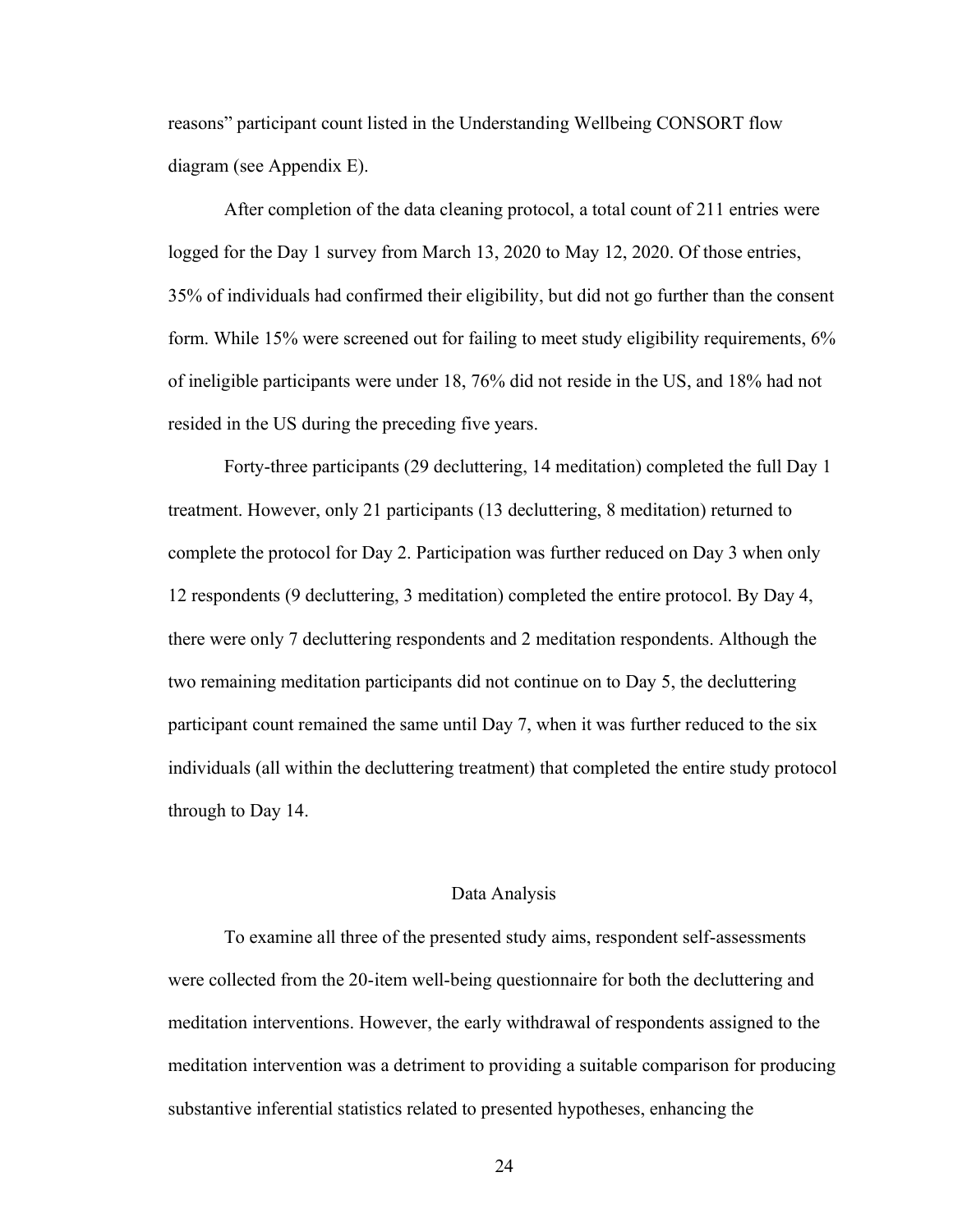understanding of proposed relationships between decluttering and improved well-being. In the following chapter, I provide a descriptive analysis of the available data as well as a selection of participant feedback that was collected from March 13 to May 17, 2020.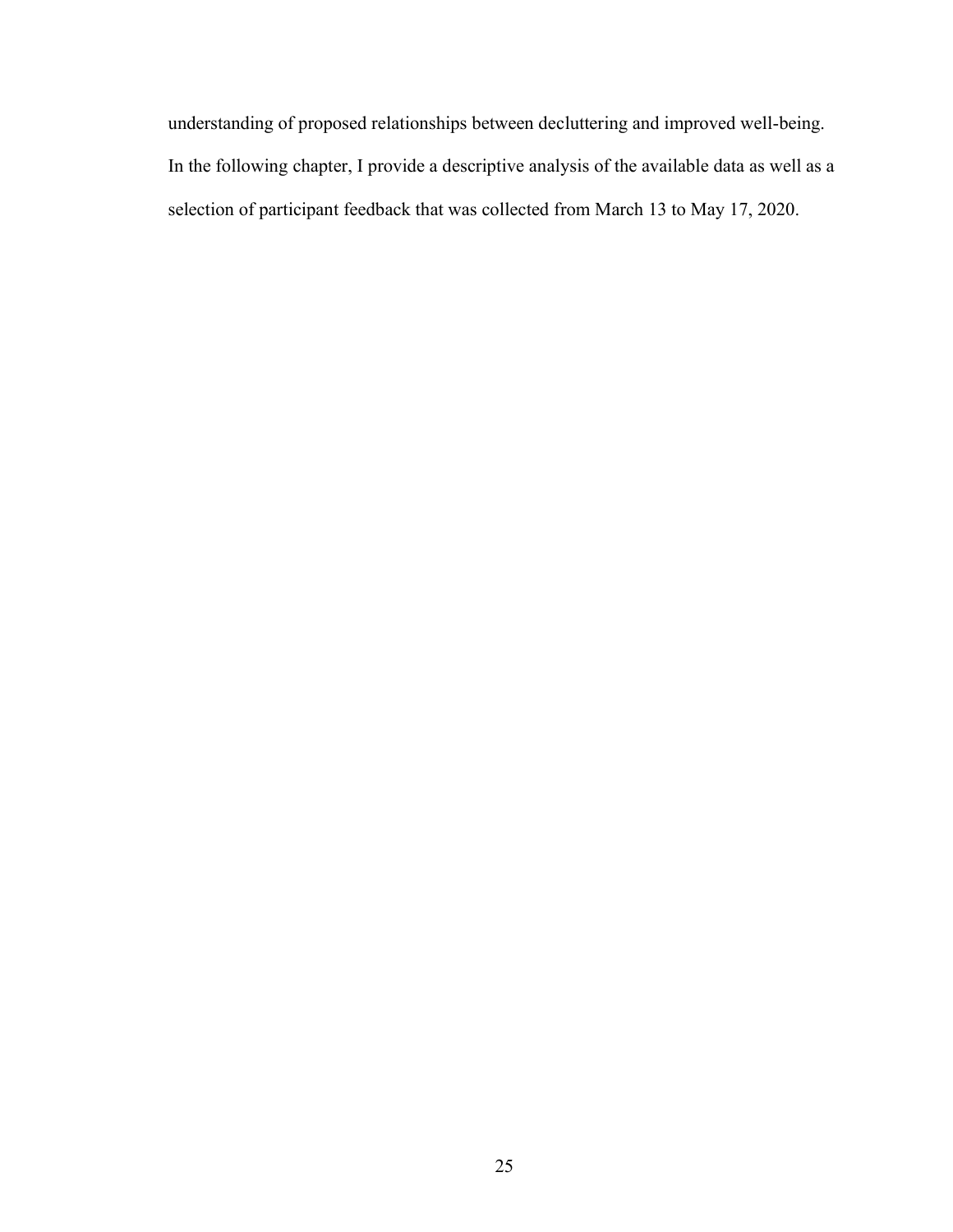#### Chapter III

#### Results

The final sample for the current study included six participants that were all assigned to the decluttering intervention. Consistent with the inclusion criteria for the current study, all of the participants that completed the 14-day protocol were at least 18 years old and had been living in the US within the last five years. The associated demographic information displayed in Table 2 below, represents the small sample comprising of six females, with racial backgrounds split among three groups (Black, White and Multiracial), and representation from three generations - Baby Boomer (one participant at age 69), Generation X (one participant age at 43 and two participants at age 46), and Generation Z (one participants at age 22 and one participant at age 24). All six respondents successfully completed the entire study protocol; however, one respondent performed the 14 decluttering sessions over a shorter period by reporting two sessions per day for five of the nine days participated. This person did not provide additional information as to why she performed the protocol in this manner.

The descriptive analysis was performed on the well-being scale data collected from the six women on Day 1 and Day 14. Table 3 is a presentation of the mean scores from each element included in the 20-item Well-being Scale. Six well-being indicators (stress, productivity, calm, confidence, overwhelm and finance) revealed a decline in mean scores from Day 1 to Day 14, suggesting diminished well-being in these areas for the sample. Three of the well-being criteria that included feeling happy, being attentive to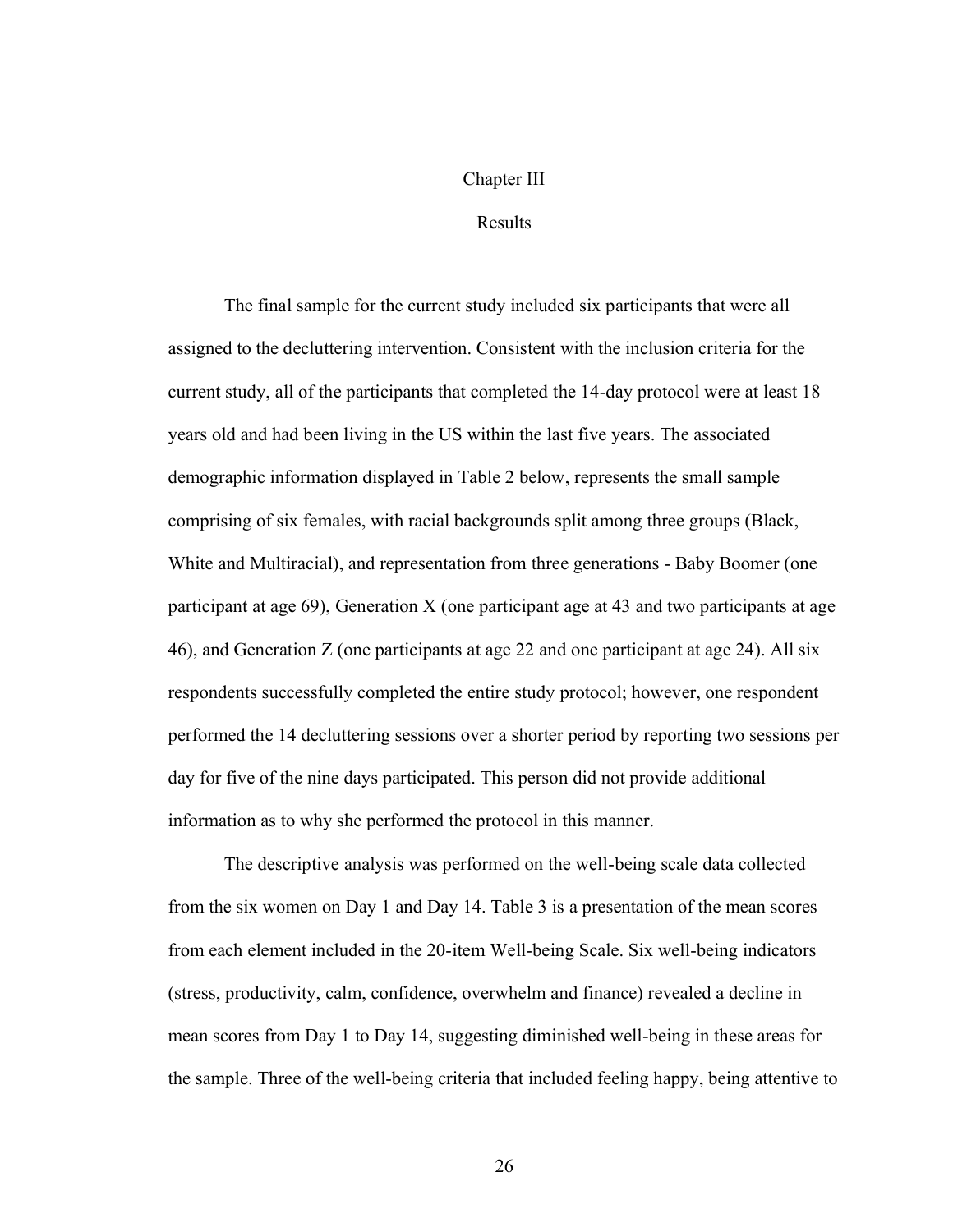surroundings, and feeling able to deal with life challenges, did not record a difference in mean score, suggesting that decluttering had no effect for these aspects of well-being. Finally, the mean scores rose between Day 1 and Day 14 for the remaining eleven wellbeing indicators referencing the following: feeling control, disappointment, well-rested, empowered, a sense of purpose, clarity, having time to do things they want to do, good at decision making, happiness with relationships, enjoying the home environment and not prioritizing material possessions. These results suggest that decluttering may have supported improved well-being for more than half of the measures examined in this study.

For both groups, the daily intervention questionnaires solicited general comments from participants that wanted to volunteer additional feedback regarding their experiences. Seventy-nine general comments were collected in the daily intervention questionnaire section of the study. Fifteen of those remarks were expressed by individuals assigned to the mindfulness intervention. Common themes related to productivity, decision making, and confidence were identified in the feedback from both interventions (see Table 4). On Day 1, the decluttering and meditation participants communicated their enthusiasm immediately following engagement in the activities by describing it as "fun, "felt great," and "simple." As expected, there were individuals assigned to the meditation intervention that disclosed immediate changes in mental and physical state.

Although most of the respondents expressed positive observations, there were a handful of negative responses that referenced respondents feeling out of control due to persistent body pain they were experiencing during meditation exercises. Participants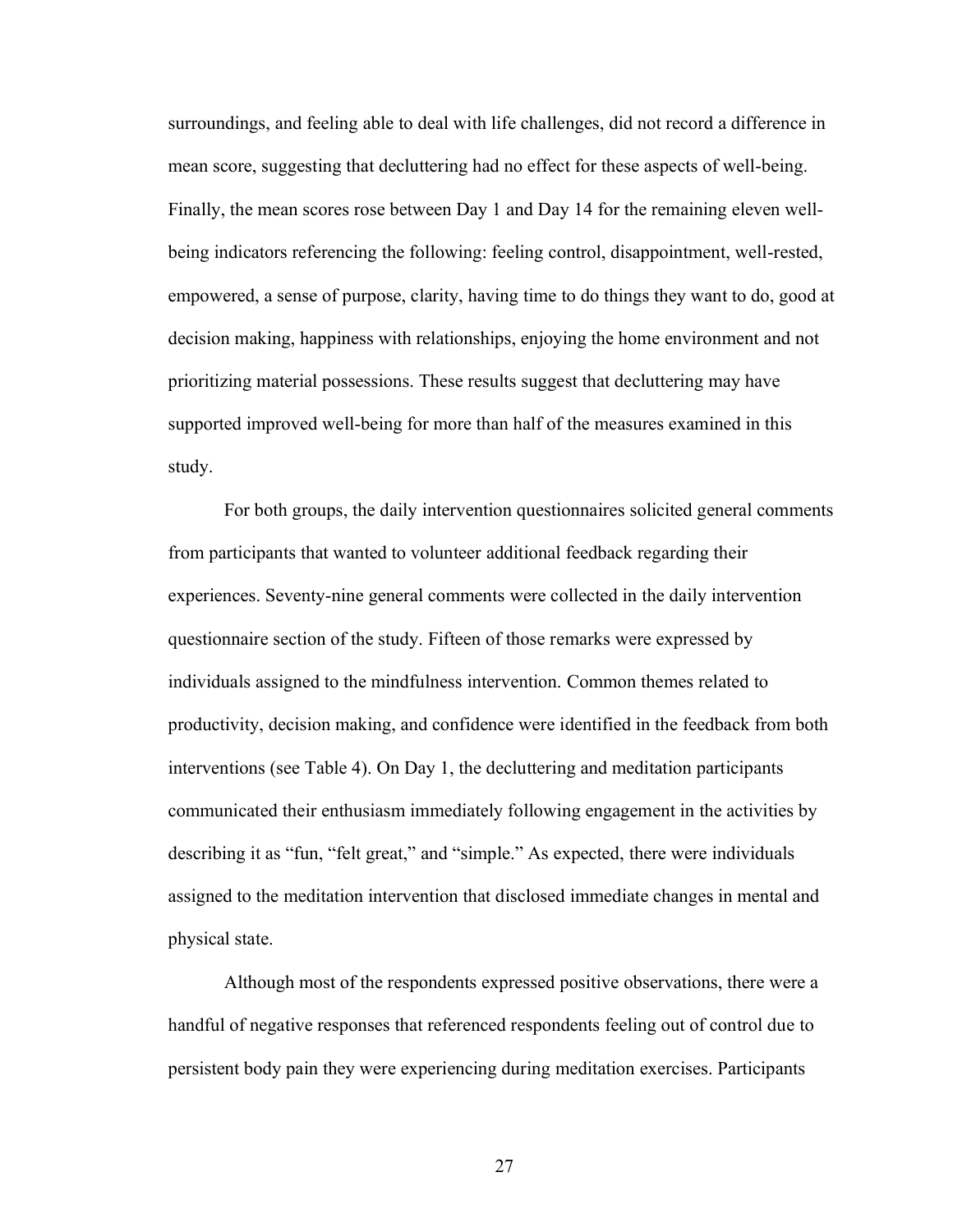also encountered distractions during meditation exercises such as pets or other obligations that detracted attention from decluttering. Additionally, there were instances where participants admitted to almost overlooking the decluttering intervention all together. Although the intervention instructions specifically informed participants to set aside time to complete the intervention, some were challenged in scheduling the activity into their day, which most likely was impacted by COVID-19. Respondents also admitted to the delayed execution of discarding of objects they considered junk or useless for their needs; spending days to weeks not addressing the unwanted items in their spaces. Although the study did not require the participants to strictly follow the number of items to be removed each day, several participants expressed wanting to get rid of additional possessions once the process of decluttering was initiated. Two respondents expressed that decluttering their mismatched or unwanted possessions was "upgrading" their space or transforming their environments. There was only a single comment that referenced the ongoing COVID-19 pandemic and acknowledged the challenge of removing superfluous items from their homes. Due to the imposed shutdowns within most communities across the country, some participants may have experienced unusual challenges in donating reusable items to nonprofits that normally offer those services. Consignment shops, thrift stores and other organizations committed to recycling had to suspend accepting nonmonetary donations due to being understaffed or limitations in resources to safely accommodate services.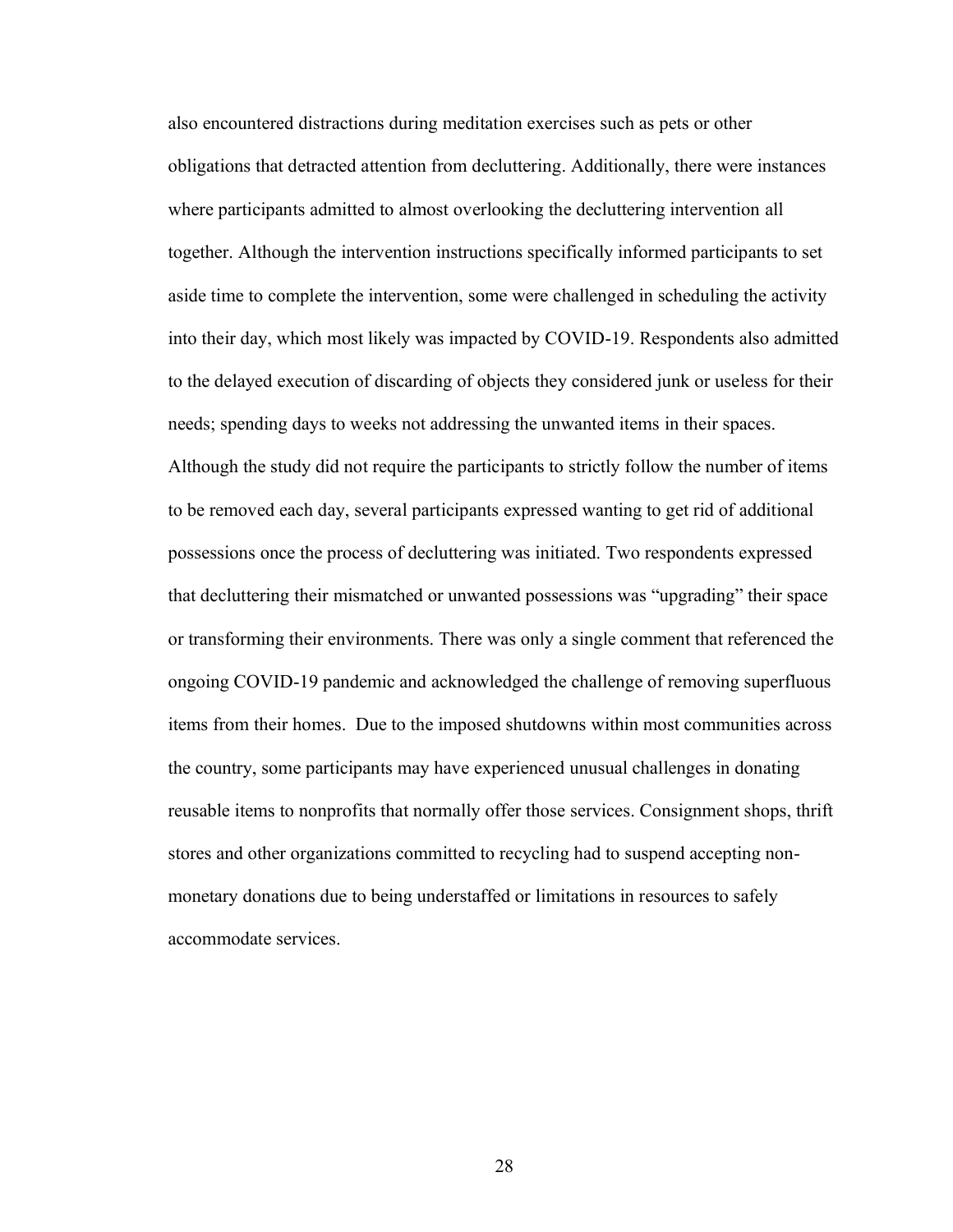# Table 2.

# *Respondent Demographics*

| $=$            |         | Range Minimum Maximum | Mean  | <b>SD</b> |
|----------------|---------|-----------------------|-------|-----------|
| Respondent Age | ົ<br>∠∠ | 69                    | 41.66 |           |

| Gender Identity | $\frac{1}{2}$ | Count |
|-----------------|---------------|-------|
| Female          | 100           |       |
| Male            |               |       |
| Other           |               |       |

| Racial Identity                     | $\frac{0}{0}$ | Count |
|-------------------------------------|---------------|-------|
| <b>Black or African American</b>    | 16.67%        | 1     |
| Multiracial (Asian, Black, White)   | 16.67%        | 1     |
| White                               | 66.67%        | 4     |
| American Indian or Alaska Native    | $0.00\%$      |       |
| Asian                               | $0.00\%$      | ∩     |
| Native Hawaiian or Pacific Islander | $0.00\%$      |       |
| Spanish, Hispanic, or Latino        | $0.00\%$      |       |
| Total                               | 100%          | 6     |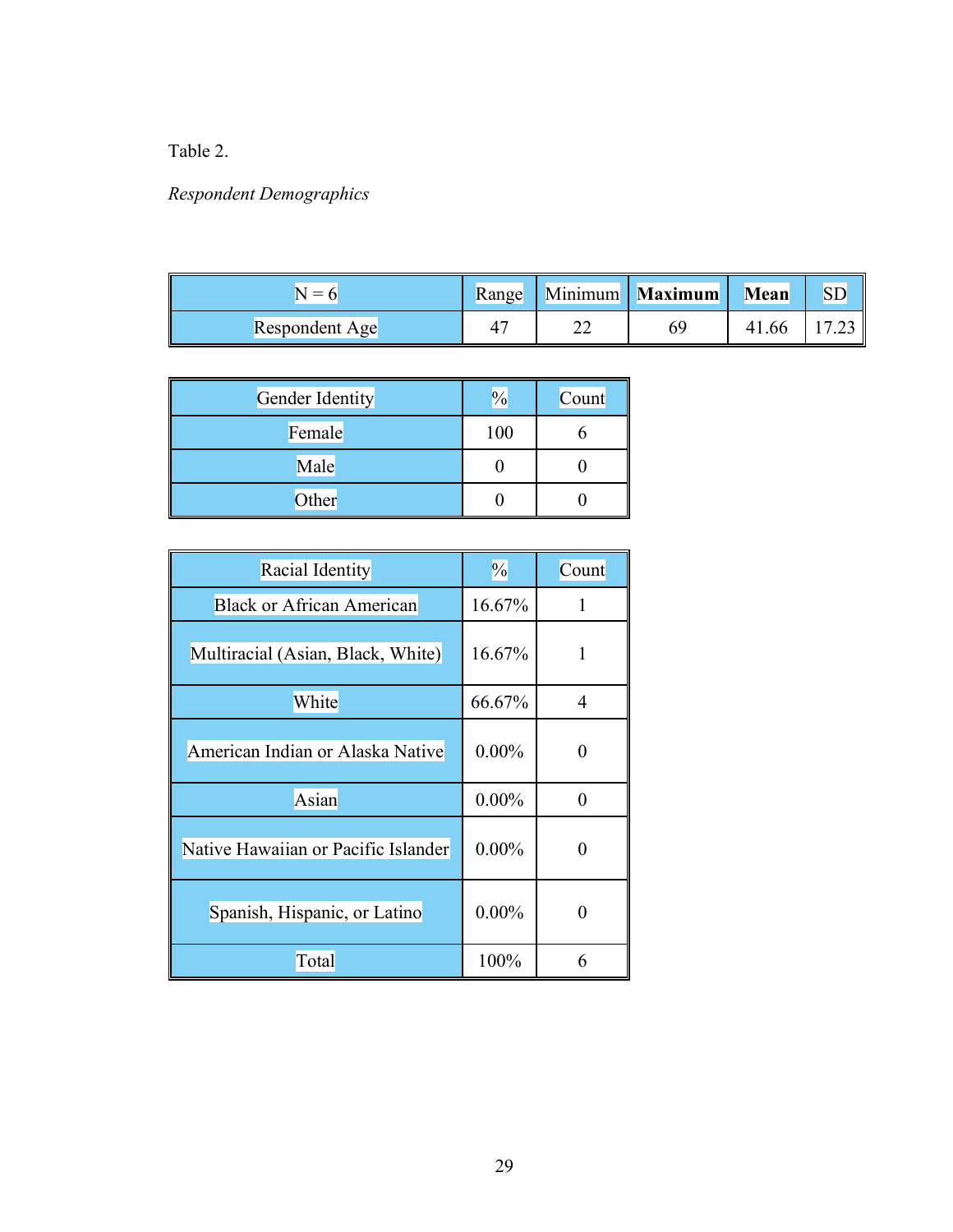# Table 3.

# *Well-being Scale Responses*

| $N = 6$         | Day $1$<br>Mean | Day 1<br>SD | Change               | Day 14<br>Mean | Day 14<br>SD | $N = 6$            |  |
|-----------------|-----------------|-------------|----------------------|----------------|--------------|--------------------|--|
| stress          | 4.83            | 1.72        | ▼                    | 3.67           | 2.34         | stress             |  |
| control         | 4.67            | 1.37        | $\blacktriangle$     | 5.50           | 1.38         | control            |  |
| disappoint      | 5.67            | 1.51        | $\blacktriangle$     | 6.00           | 1.10         | disappoint         |  |
| rested          | 3.17            | 1.60        | ▲                    | 4.33           | 1.51         | rested             |  |
| empowered       | 5.00            | 1.79        | $\blacktriangle$     | 5.50           | 0.55         | empowered          |  |
| possessions     | 4.33            | 1.97        | ▲                    | 4.67           | 1.51         | possessions        |  |
| purpose         | 5.83            | 1.17        | $\blacktriangle$     | 6.17           | 0.75         | purpose            |  |
| happy           | 5.50            | 1.22        | NC                   | 5.50           | 1.38         | happy              |  |
| productive      | 5.83            | 1.17        | $\blacktriangledown$ | 5.50           | 1.52         | productive         |  |
| attentive       | 5.67            | 0.82        | N <sub>C</sub>       | 5.67           | 0.82         | attentive          |  |
| calm            | 5.33            | 1.75        | ▼                    | 5.17           | 1.60         | calm               |  |
| clarity         | 5.17            | 1.60        | ▲                    | 5.33           | 1.75         | clarity            |  |
| life challenges | 5.50            | 1.05        | <b>NC</b>            | 5.50           | 1.76         | life<br>challenges |  |
| time            | 4.33            | 1.51        | ▲                    | 4.67           | 1.03         | time               |  |
| confident       | 5.83            | 0.75        | $\blacktriangledown$ | 5.50           | 1.38         | confident          |  |
| overwhelm       | 5.17            | 2.14        | ▼                    | 5.00           | 2.00         | overwhelm          |  |
| decisions       | 5.83            | 0.75        | $\blacktriangle$     | 6.00           | 0.89         | decisions          |  |
| relationships   | 6.17            | 0.98        | ▲                    | 6.33           | 0.82         | relationships      |  |
| home            | 6.17            | 0.98        | ▲                    | 6.50           | 0.84         | home               |  |
| finance         | 5.83            | 0.41        | V                    | 5.67           | 0.82         | finance            |  |

*Note:* Bolded items reference the three hypotheses presented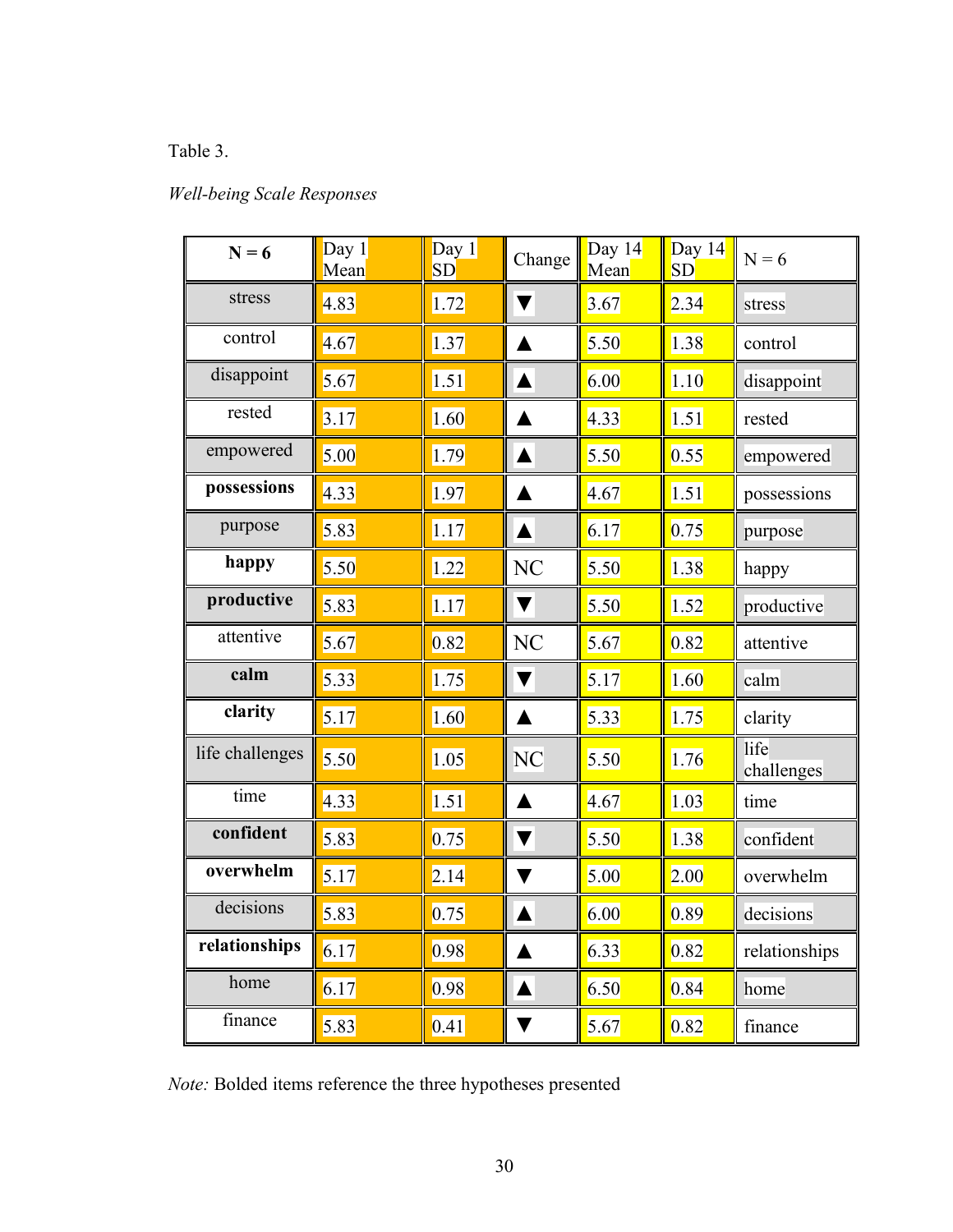Table 4.

Daily Journal Comments

| <b>Participant Comments</b>                                         | Declutter | Meditation |
|---------------------------------------------------------------------|-----------|------------|
| Very simple and easy to do                                          |           | Day 1      |
| Very nice. The woman's voice is relaxing. I like that she           |           |            |
| pointed out that we will try to tell the story, but she also didn't |           |            |
| explicitly chastise you for doing it.                               |           | Day 1      |
| Short but restful.                                                  |           | Day 1      |
| I have a new understanding of my state, I am very confident.        |           | Day 1      |
| I enjoyed the brief body scan and mindfulness of sound.             |           | Day 1      |
| We have been cleaning out the basement and I needed to make         |           |            |
| some decisions about things I have held onto for too long.          |           |            |
| Knowing I had to pick one item made it easier to make a             |           |            |
| decision, which prompted me to decide on more things I can          |           |            |
| live without.                                                       | Day 1     |            |
| Upgrading. It feels good to get rid of mis-matching silverware.     |           |            |
| I am proud of myself for being honest with myself about the         |           |            |
| fact I would not wear that shirt in the future.                     | Day 1     |            |
| Threw away junk mail.                                               | Day 1     |            |
| Mission accomplished. That was easy!                                | Day 1     |            |
| It was a good experience.                                           | Day 1     |            |
| I threw away a wrapper that I have been staring at on my side       |           |            |
| table for the past three days.                                      | Day 1     |            |
| I removed a pair of old tennis shoes I no longer wear. They         |           |            |
| have been sitting by the doorstep of my garage for 2 weeks.         | Day $1$   |            |
| I needed to get rid of some old electronic items for a while.       |           |            |
| After doing this survey and reading the instructions, I felt like   |           |            |
| I had permission to go ahead and toss them out, so I did.           | Day 1     |            |
| I felt good about freeing up space.                                 | Day 1     |            |
| Got rid of old mail and unused bags                                 | Day 1     |            |
| Excited to conquer my bedside table.                                | Day 1     |            |
| Harder for me to be present than yesterday.                         |           | Day 2      |
| Very restful even though I live on a busy street.                   |           | Day 2      |
| Made difficult by my cat.                                           |           | Day 2      |
| I have to resist the temptation to remove everything at once! I     |           |            |
| also think about decluttering constantly now.                       | Day $2$   |            |
| I kept being tempted to get rid of more but know I'll be doing      |           |            |
| more each day.                                                      | Day $2$   |            |
| I removed a shirt with a hole and pair of pants too small.          | Day 2     |            |
| I was prepared for this and pitched some old papers I no longer     |           |            |
| need.                                                               | Day 2     |            |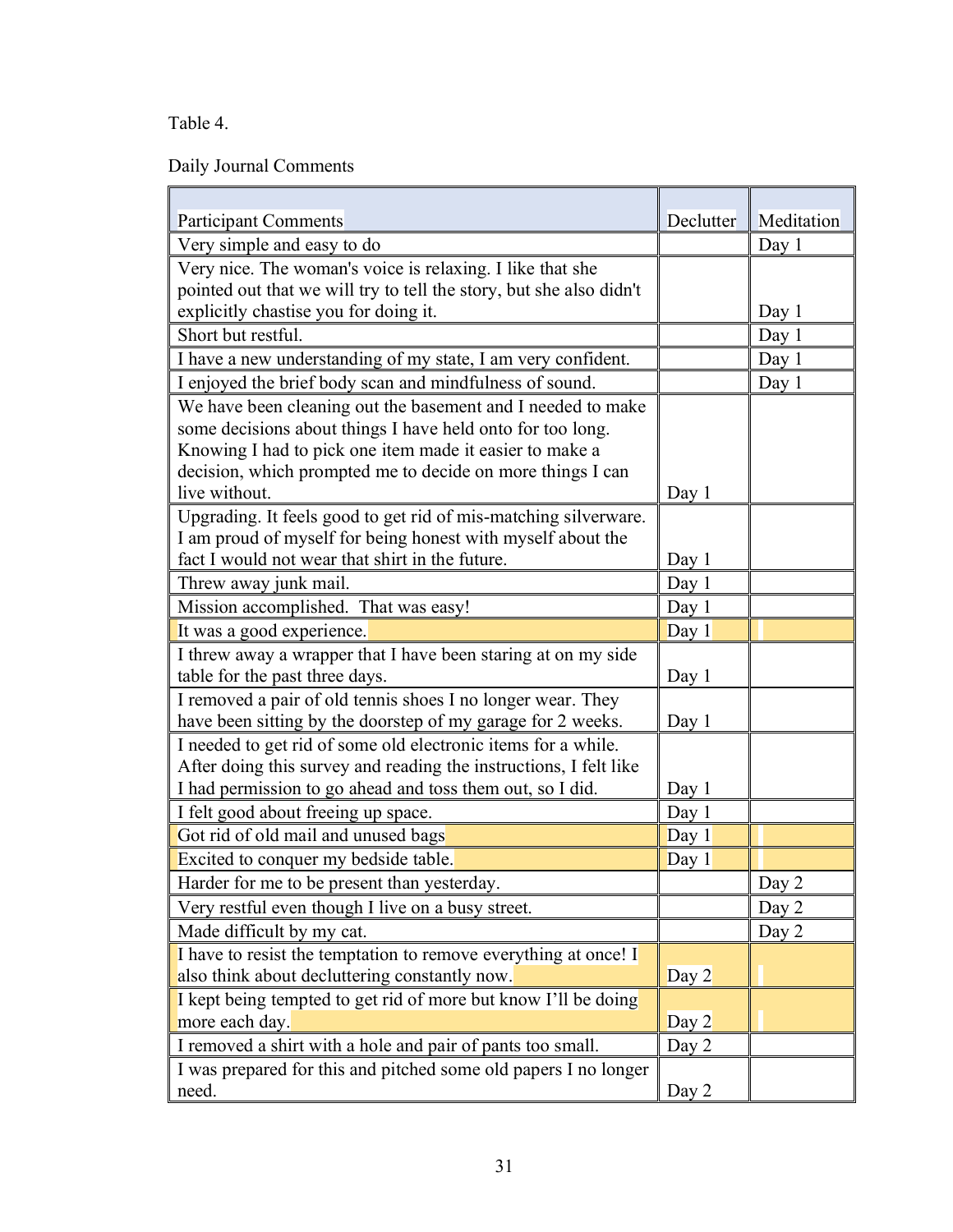| Procrastinated on decluttering today.                              | Day 2    |       |
|--------------------------------------------------------------------|----------|-------|
| Today's processing is very smooth without too much                 |          |       |
| difficulty.                                                        | Day 2    |       |
| I'm familiar with meditation exercises. As I'm getting more        |          |       |
| familiar with the guidance of this one it becomes easier and       |          |       |
| easier to use. Hopefully, someday soon, I will be able to carve    |          |       |
| fifteen minutes or half an hour to devote to a more prolonged      |          |       |
| session.                                                           |          | Day 3 |
| I'm throwing away unneeded mail, magazines, and newspaper          | Day 3    |       |
| Procrastinating and planning on tackling a highly cluttered        |          |       |
| area.                                                              | Day 3    |       |
| Today it took me a lot longer to select which item I wanted to     |          |       |
| remove.                                                            | Day 3    |       |
| I almost forgot to do this. Had a very busy day!                   | Day 3    |       |
| Desk is taking on a new and different appearance.                  | Day 3    |       |
| Today's treatment is very smooth, sorted out some old clothes.     | Day 3    |       |
| This was a large broken chair I needed to haul out to the road.    |          |       |
| It'll be gone tomorrow given the habits of the junk collectors     |          |       |
| where I live. I anticipated this and was ready to remove the       |          |       |
| chair.                                                             | Day 3    |       |
| It was difficult to find any relaxation while trying to ignore the |          |       |
| screaming raging pain coursing through my legs and back.           |          | Day 4 |
| I removed an item from my designated area but then it inspired     |          |       |
| me to extend my decluttering to another area.                      | Day 5    |       |
| I started and just kept on going until area was clean.             | Day 6    |       |
| I am running out of items in my personal space, so I decided to    |          |       |
| declutter my son's art area.                                       | Day $6$  |       |
| Found lots of stuff to get rid of.                                 | Day $9$  |       |
| Cleaned a section of the kitchen.                                  | Day $10$ |       |
| Easily distracted today.                                           | Day 11   |       |
| I traded out my winter clothes for summer wardrobe. It took        |          |       |
| time but I found things I could get rid of. I've enjoyed getting   |          |       |
| rid of some things daily. The only downside is that no charities   |          |       |
| seem to be accepting donated items during COVID 19. Hoping         |          |       |
| I can give away some of these soon! In the meantime, I have        |          |       |
| them all together and items listed, so I'm prepared for pickup.    | Day $14$ |       |
| I lost something and in looking for it prompted me to remove       |          |       |
| clutter.                                                           | Day $14$ |       |
| I really enjoyed this experience and it was easy to do.            | Day 14   |       |

*Note: This table represents a portion of the comments volunteered from Understanding Well-being survey. Highlighted comments are from participants that completed entire 14- Day protocol.*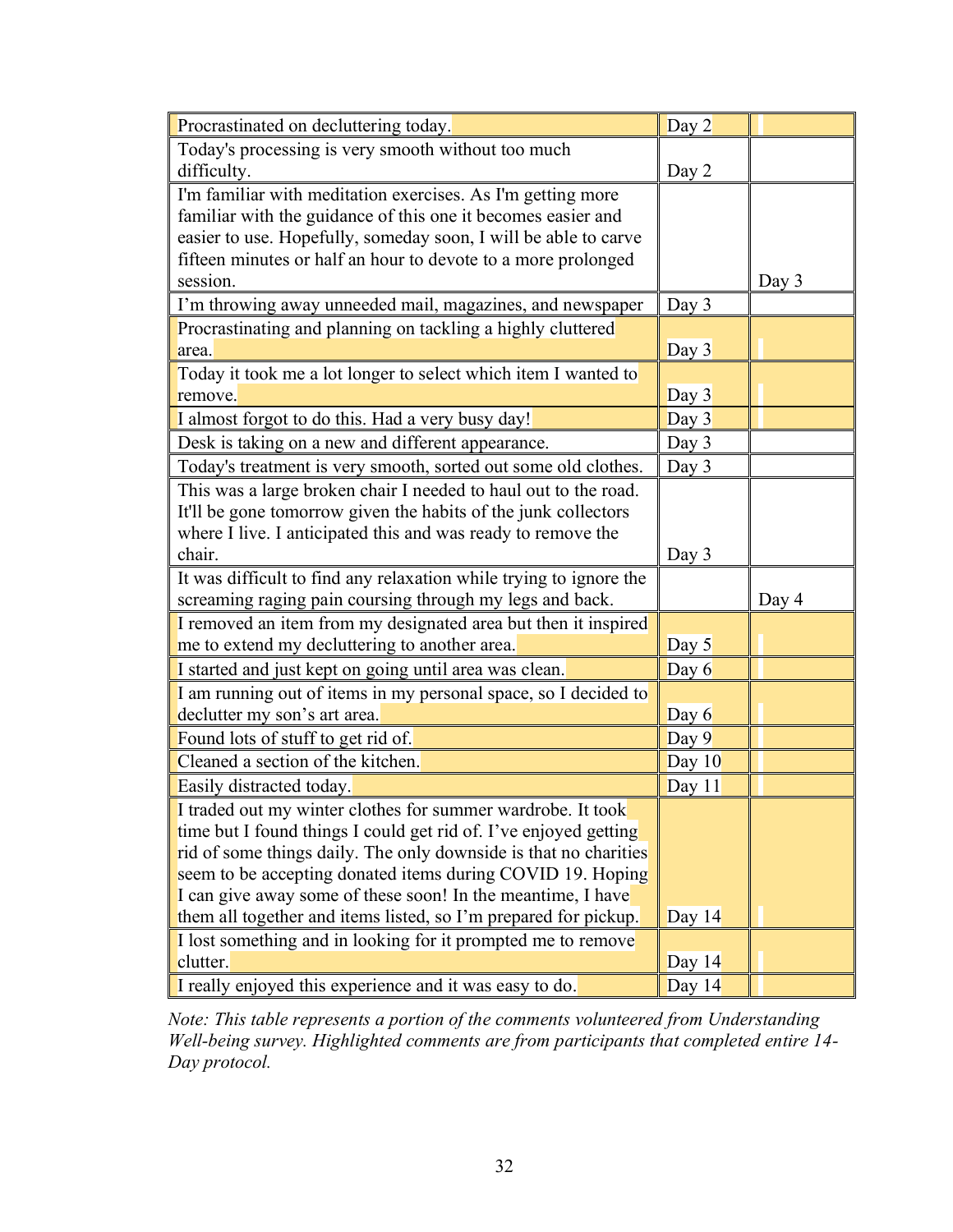# Chapter IV

# Discussion

The aim of the current study was to examine whether the subjective wellbeing of an individual can be significantly modified after a 14-day intervention of decluttering. This investigation expected to find significant changes in well-being in three important ways. First, both decluttering and mindfulness were predicted to be associated with an improvement in overall happiness, calmness, and mental clarity at the end of the intervention period. Second, the study aimed to demonstrate that participants engaging in decluttering behaviors would show greater improvement in confidence, productivity and happiness with their relationships as compared to people practicing in the concurrent mindfulness meditation intervention over a 14-day period. Finally, this investigation expected to show that decluttering respondents would exhibit a greater change in feeling less overwhelmed by their material possessions, as well as, showing a greater change in the importance of having material possessions, compared to the meditation participants at the end of the treatment.

Unfortunately, a number of unexpected issues compromised the study. These issues, discussed in more detail below, included participant recruitment, participant retention, and the global COVID-19 pandemic. Only six participants from the decluttering group provided useable data. In the meditation intervention, only two participants provided any data and no participant remained in the study long enough for post-treatment information to be collected. The small size of the two intervention groups precluded formal data analysis. However, examination of the comments that participants wrote about the study, together with an inspection of the pre- and post-treatment mean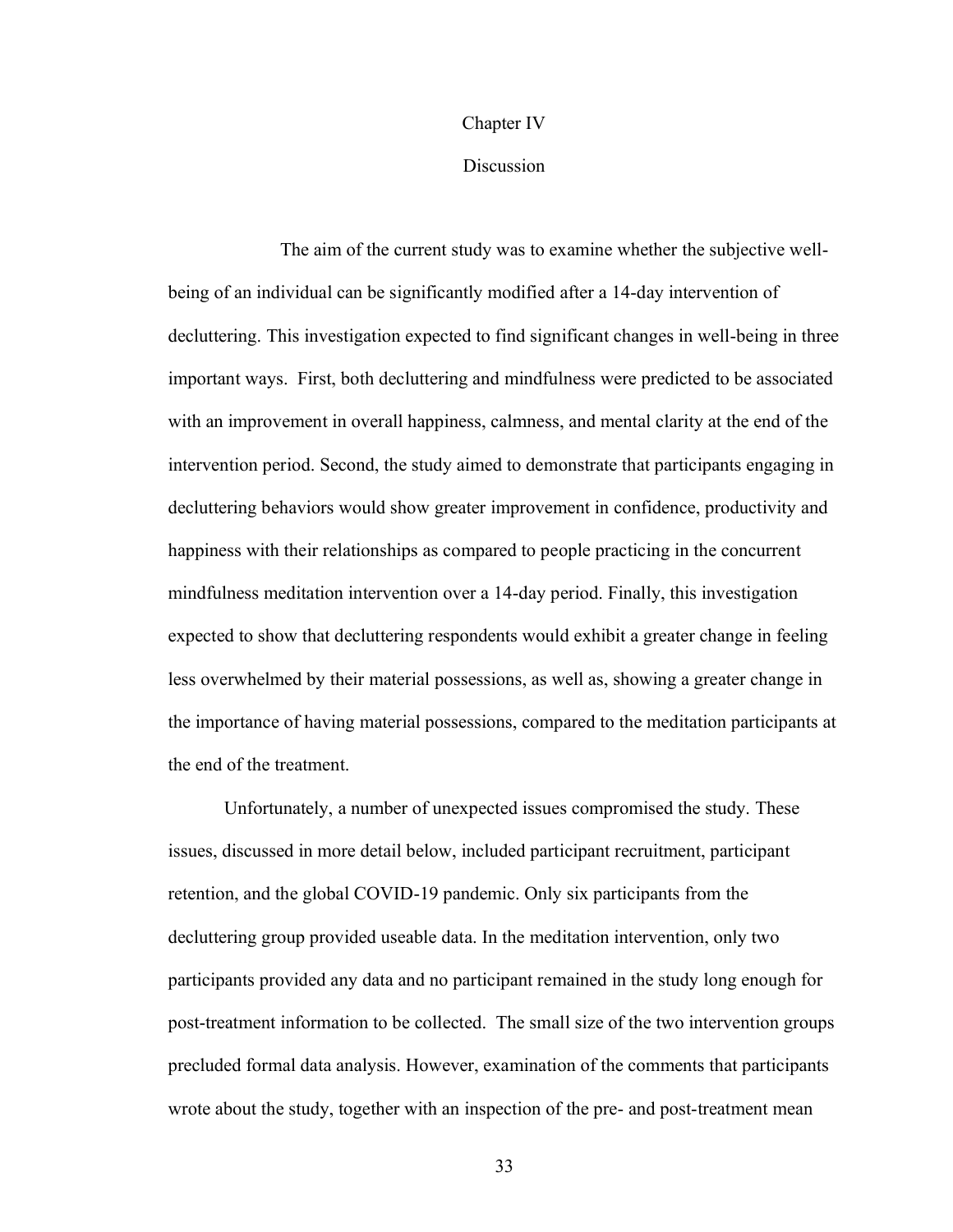scores on the Well-being Questionnaire provide some insights into the potential benefits of both decluttering and meditation.

The participant data reported in the Well-being Scale on Day 1 to Day 14 revealed increases in mean scores (meaning improved well-being) for 11 out of the 20 inventory items assessed by the study. The participant responses to the happiness, calmness and clarity statements revealed unexpected outcomes in different directions. Multiple participants expressed happiness and satisfaction with the decluttering process through their daily feedback entries, yet the mean scores for happiness did not change between Day 1 and Day 14. Additionally, decreased mean scores that referenced feeling calm, confident, and productive were observed for the six participants. The observed decrease in mean scores is at odds with expressions of ease and excitement from multiple respondents that identified conquering their procrastination in disposing things that no longer hold value to them, which is a reflection of past studies (Ferrari et al., 2018; Ferrari & Roster, 2018) suggesting that procrastination may significantly contribute to the growth of clutter.

Although the participants were permitted to remove any number of items throughout protocol, a few of the respondents that completed the 14-Day protocol reported exercising restraint for removing more items than was asked on particular days. The participants in this group also reported decluttering spaces until they were cleared instead of focusing on the number of items they removed. These reports suggest that the respondents were motivated to go beyond their initial goals and were inclined to clear entire areas of their homes once they initiated the decluttering process for that day. However, the statement, "I feel overwhelmed by my possessions," revealed a decline in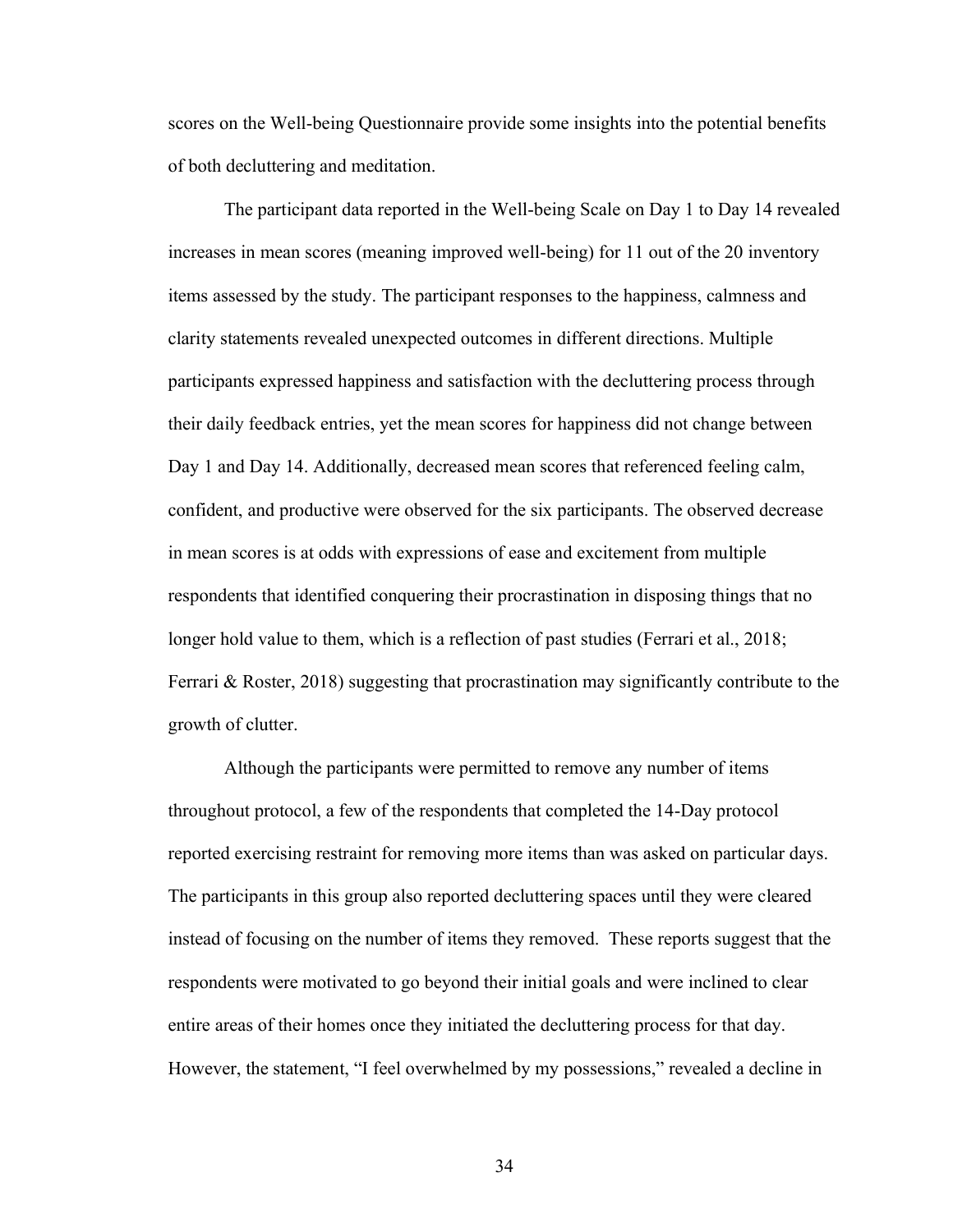the mean score, in opposition to the initial prediction that participants would feel less overwhelmed from decluttering. This outcome may be indicative of the panic and frustration experienced as individuals attempt to manage too many things that are consuming spaces within the household (Belk et al., 2007). As one participant submitted in their daily feedback response, the distress may have been experienced due to trying to detach from particular things that were tied to particular experiences and people from the past or signaled aspirational goals for the future. Additionally, the events associated with the COVID-19 pandemic may have contributed to the drop in the overwhelm mean score, also in line with Belk et al.'s (2007, p. 136) investigation that revealed that major life events (i.e. birth, death, retirement) tend to intensify those same negative responses associated with owning too many possession. This finding could have contributed to decreases in the mean score for stress. Not surprisingly, individuals that were assigned to the mindfulness intervention had specifically referenced their feelings of calm and confidence after completing the meditation exercise.

The three inventory items that referenced feeling in control, empowered, and having purpose, all showed increased mean scores. These results may offer some hope in using decluttering as a practical coping response to the uncertainty that is currently being experienced in the US. Further data analysis revealed that the mean scores did not show any changes for the two statements that addressed the ability to deal with life challenges and being attentive to surroundings. The mean score for mental clarity may suggest that decluttering supports more efficient use of mental energy or diminish decision fatigue caused by disorganized or chaotic environments. Participants expressed that this process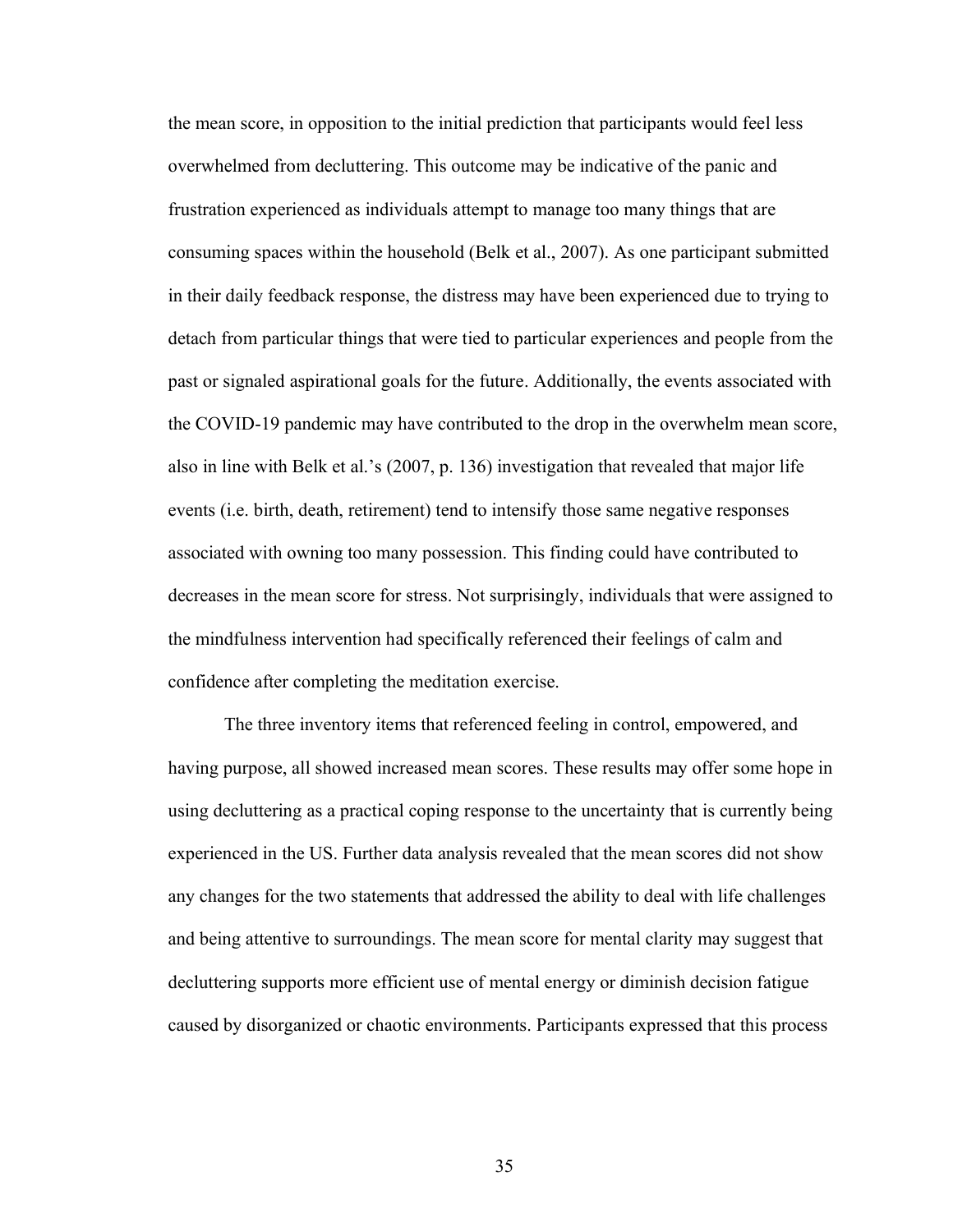gave them "permission" to let things go and implied their decision-making improved through the decluttering process.

Finally, the participant responses expressed increased enjoyment in their home environment. One of the most important outcomes from decluttering is to feel good about the environment you are spending most of your time in. This may be a supportive outcome in addressing well-being for women based on Saxbe and Repetti's (2010) examination highlighting the importance for women to feel good about their home environments to mitigate negative health outcomes.

# Issues with Recruitment and Retention

The recruitment process gained momentum a month after it was initiated. Using SurveyCircle as a recruitment tool was essential in reaching more participants across multiple platforms. Despite successful efforts to recruit over 200 participants to log into the study, 52% of the respondents (after the data cleanup protocol) did not continue with the study beyond reading the initial participation instructions. The current study competed with hundreds of other research participation opportunities that took less time to complete or many offered more lucrative financial incentives.

A major impediment to participant recruitment may have resulted from the timing of the study. On March 11, 2020, the World Health Organization (WHO) declared the 2019 Novel Coronavirus disease (COVID-19 a pandemic (World Health Organization, 2020b). Two days later, on March 13, the U.S. Centers for Disease Control and Prevention (CDC) declared a national emergency following a substantial outbreak in densely populated communities across the country (Center for Disease Control and Prevention, 2020a). Data collection was initiated on the same day, also coinciding with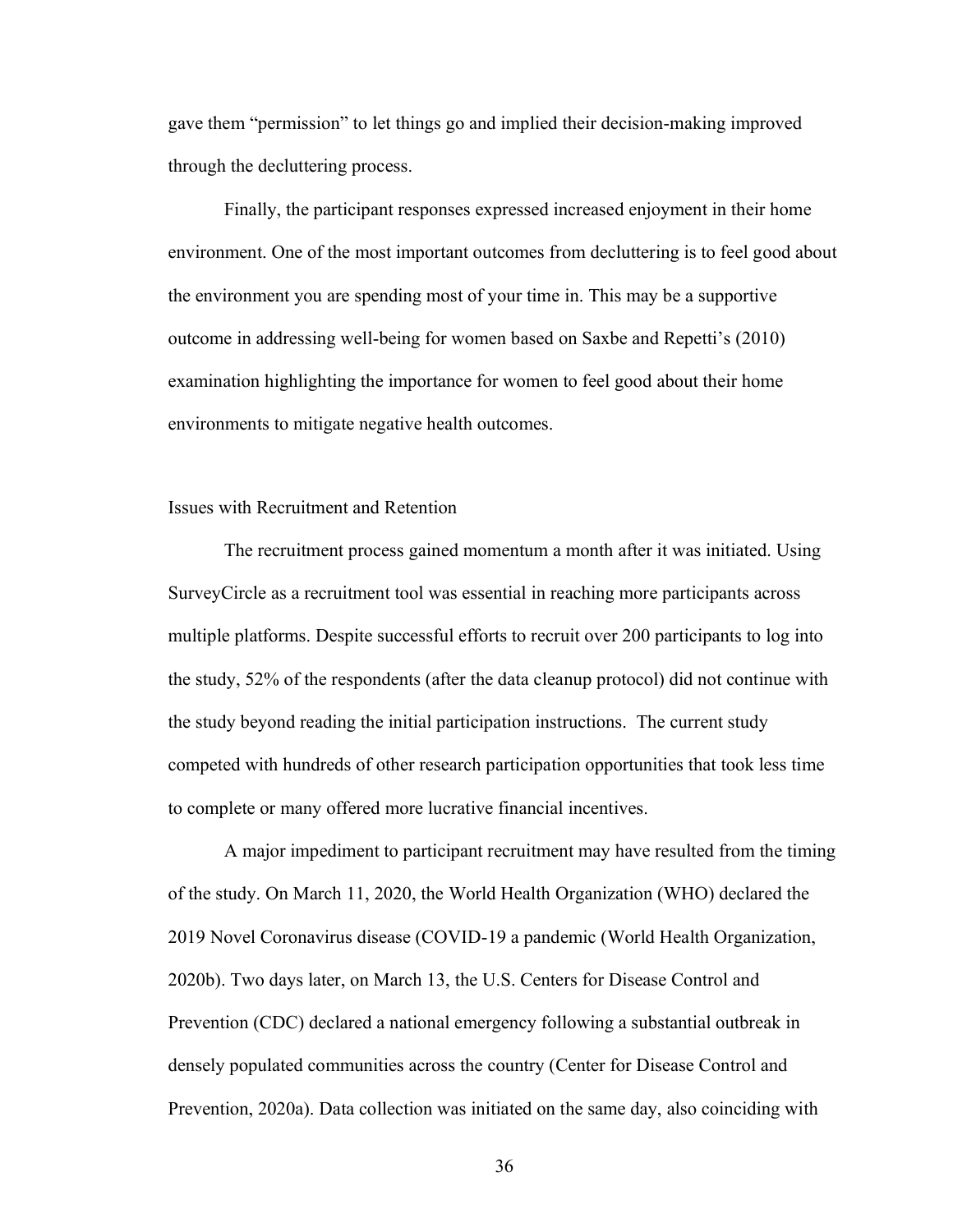lockdown orders imposed in many jurisdictions throughout the country restricting residents, with the exclusion of those deemed to be essential workers, from a substantial portion of their otherwise normal daily activities. The pandemic exposed the ongoing systemic weaknesses of employment, education, and healthcare in the U.S.

The extenuating circumstances resulting from the global pandemic likely had considerable influence on the participants in this study though the unexpected nature of the pandemic precluded this research from compensating for or collecting data about potential effects. Potential ways in which the current study may have been affected are participants' willingness to start or continue their participation in the study, participant baseline stress levels throughout the duration of their participation, and logistical ability to participate when presented with unforeseen challenges such as increased childcare and decreased ability to physically remove items from their space. In addition to impacts on overall follow-through with the study protocol, participant score data may also have been influenced by pandemic-related factors, making any benefits of decluttering difficult to isolate. This may at least partially explain the unanticipated expected changes in some of the mean scores observed in study data (e.g., declining scores associated with productivity, calm, and feeling overwhelm).

Job and housing instability may also have had a role in participants' evaluation of the financial benefit of the study against the time invested in participation. In April, the apartment industry reporting organization, National Multifamily Housing Council (NMHC), reported that the percentage of apartment households that paid rent by April 5 went down 12% compared to payments paid by March 5, based on their survey of 11.4 million professionally managed units across the U.S. On April 30, it was reported that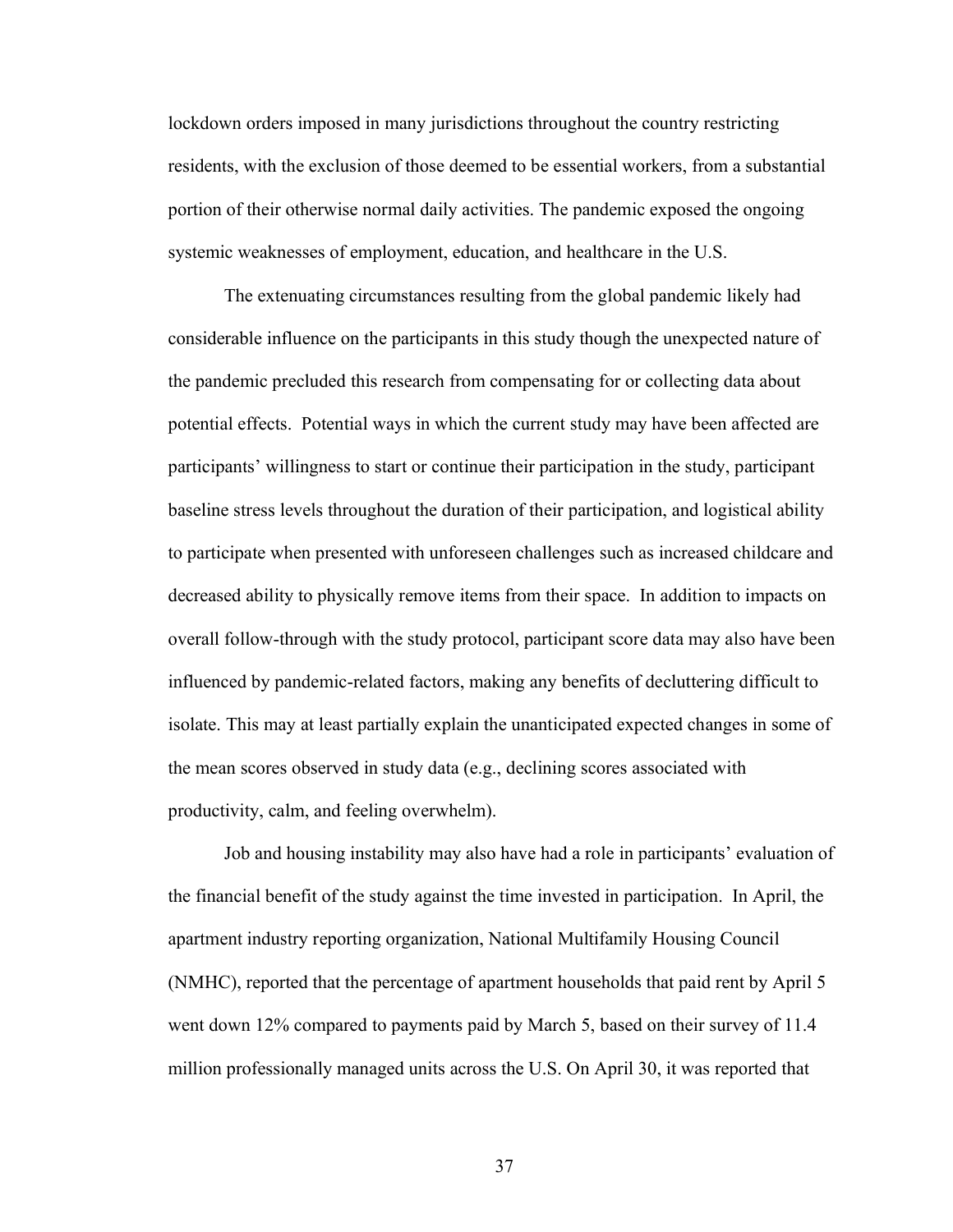about 3.8 million people had filed for unemployment aid since the previous week and approximately 30.3 million people had filed for assistance since the shutdowns began to impact jobs across the country over the prior six weeks (Associated Press, 2020). It is also important to recognize the stress and financial implications from this dramatic change in employment, which again may have contributed the decrease in related mean scores from the questionnaire. Initially, participants may have been more incentivized by monetary compensation especially if there was any loss in their primary income. Although budget constraints did not allow for paying participants large sums of money for their time, offering \$2 - \$3 gift cards to all volunteers instead of offering a chance to win a \$25 gift card may have incentivized more people to continue with the entire study. As the study progressed, time constraints may have precluded their ability to successfully complete the daily exercises.

The sample responses revealed that more participants progressed and completed the decluttering intervention compared to those assigned to the meditation intervention, despite the comparable time commitment and less physical effort needed to complete the mindfulness intervention. There may be a few practical explanations as to why the decluttering intervention motivated more people to complete the entire 14-day protocol. Tidying one's home is socialized as responsible adult behavior and decluttering is easily implemented as part of that routine process. Women tend to consider themselves the primary caretakers of the home and have physiological responses to cluttered or disorganized home environments (Belk et al., 2007; Saxbe & Repetti, 2010). Therefore, it is not an unexpected observation that the entire cohort that completed the 14-day protocol were all women.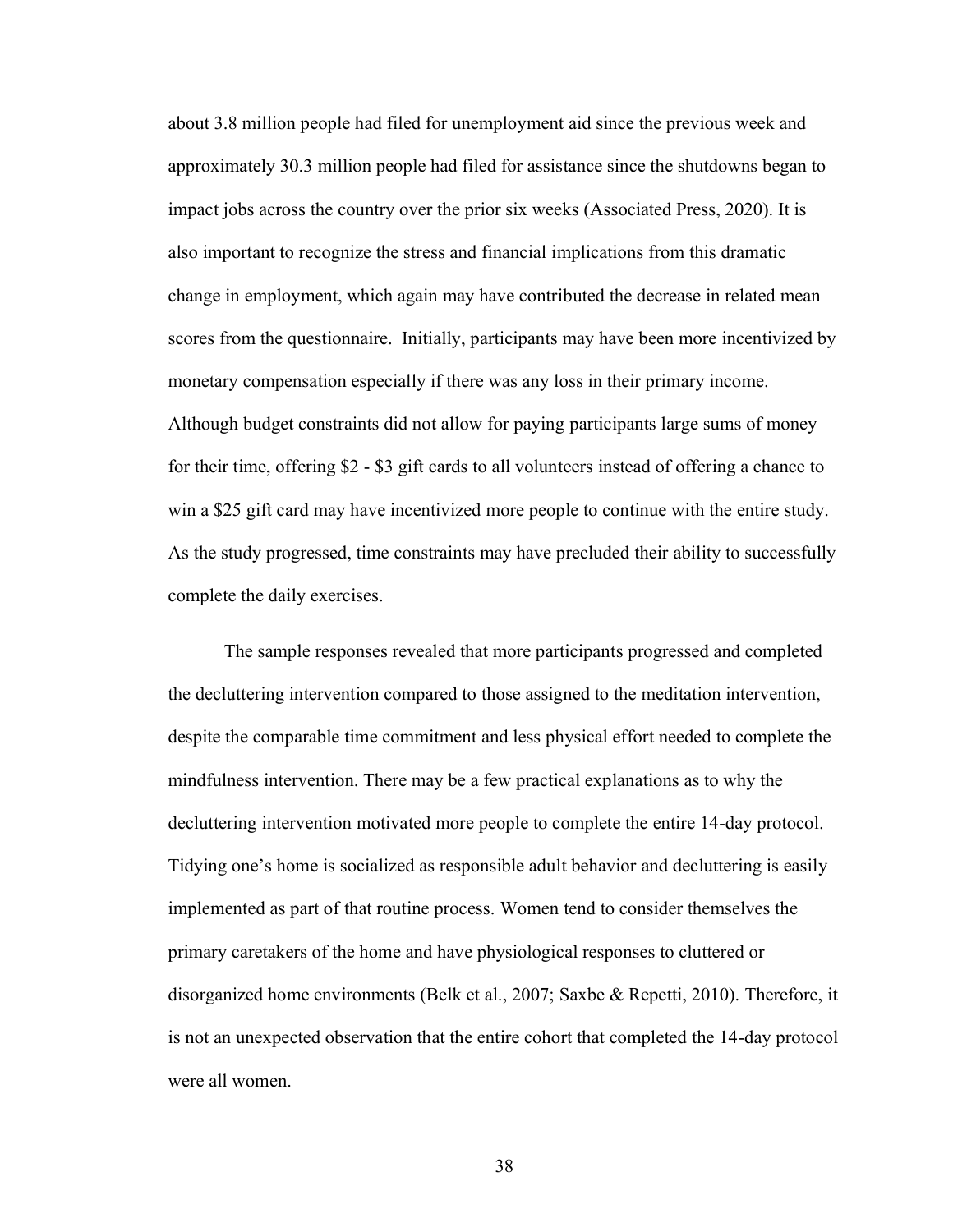There was slight improvement in mean score for statements regarding relationships, suggesting that decluttering potentially enhances relationships. Given that people were spending more time at home with others, the study expected to collect more questionnaire feedback concerning the relationships indicator. However, none of the participants disclosed any specific comments that addressed their perspective in this area. One person, that appears to be the female head of household, mentioned decluttering spaces that were primarily occupied by others within the home. Submitted entries reference decluttering common spaces, such as kitchens and bedrooms. There are two clear examples of the organizational responsibilities that women take on to care for the different areas of the home as one participant describes decluttering her child's bedroom and, on another occasion, clearing out boxes that her husband left in the garage. Half of the decluttering participants fell within the Sandwich Generation, individuals between the ages of 35-54, a period when many adults are dividing their time to care for their children and their elderly parents. There may be significant implications for women that are taking on the responsibility of managing multigenerational households that are filled with possessions. Further investigation of decluttering interventions for caretakers and household members could offer valuable insight into health-related outcomes for these common living arrangements. Removing the burden off of women as sole caretakers and organizers of homes will require a significant culture shift. And the ideal scenario for any home would be to invite all members to actively contribute to decluttering the household. The design of the current study could have been further enhanced by collecting demographic information on Day 1 instead of Day 14. Directing participants to provide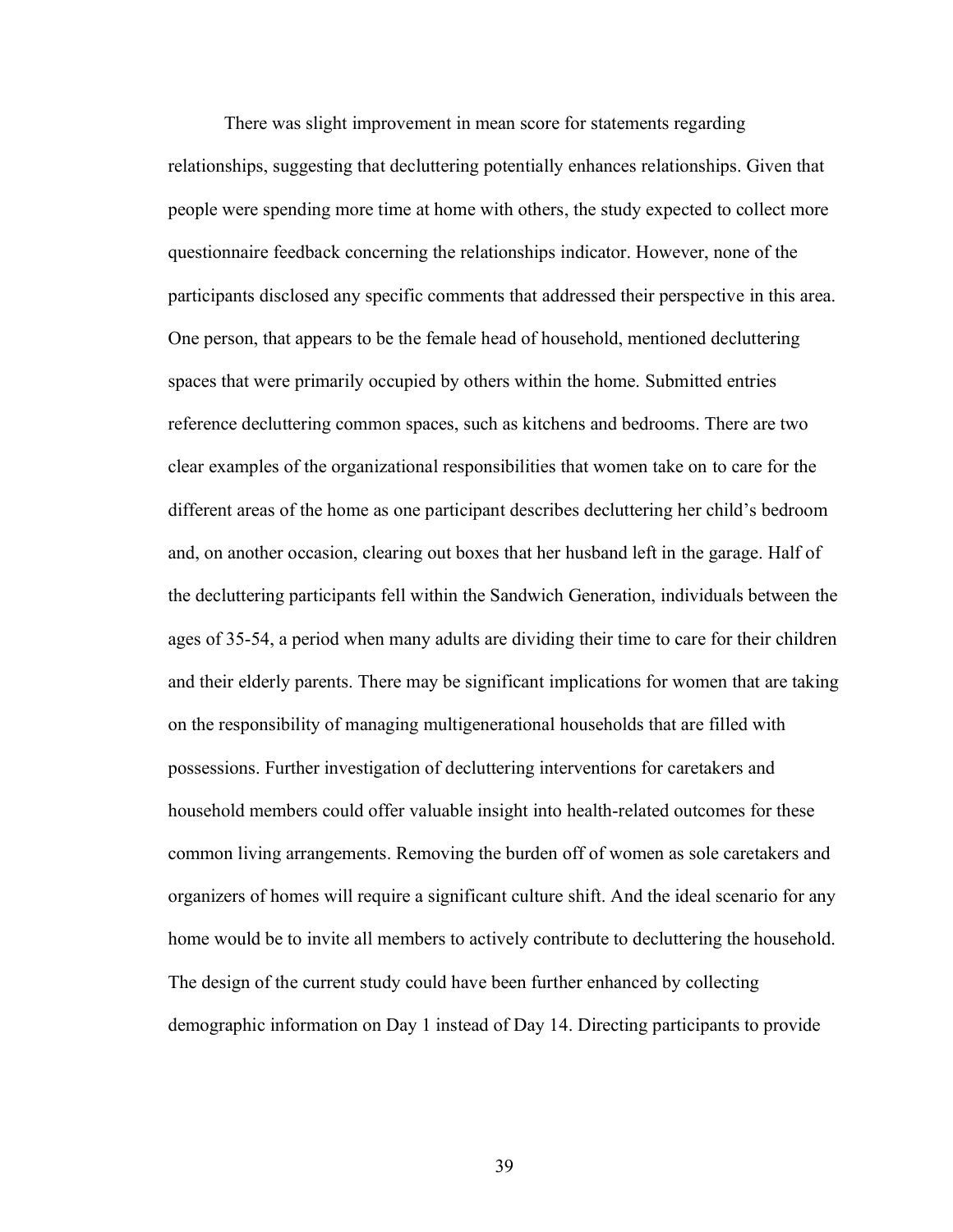more specific information regarding their attitudes towards cleanliness or level of responsibility within their household would have provided some meaningful data.

Prior to the COVID-19 crisis, 78% of US workers reported that they are living paycheck to paycheck just to be able to cover their expenses (CareerBuilder, 2017). A number of American traditions imply that gift giving is the proper approach to showing affection. Additionally, the CareerBuilder report revealed that 13% of the workers stated that they would not be willing to give up buying gifts for other people even with instability with their financial well-being. Not only is this troubling because the giver could be using more money towards basic needs, but this habit also contributes to the accumulation of clutter for the receivers that may keep gifts out of obligation without adding real value into their lives.

Although one could argue that there are many ways to easily incorporate mindful behavior using a variety of techniques, many Americans may struggle with practicing meditation specifically. It is possible that the meditation treatment was perceived as too complicated or not interesting enough for some of the volunteers. If this study was to be redone, a consideration would be to identify different types of mindfulness activities to possibly support better participant retention for the mindfulness intervention. Another possible hurdle may be related to the religious origins of meditation, as some individuals may associate as a specific way to pray and may not feel comfortable participating. Finally, "being busy" or the appearance of constant hustle or productivity is a persistent trait of American culture, wherein some individuals may not see the value in being still for short periods of time and do not value the established benefits of meditation.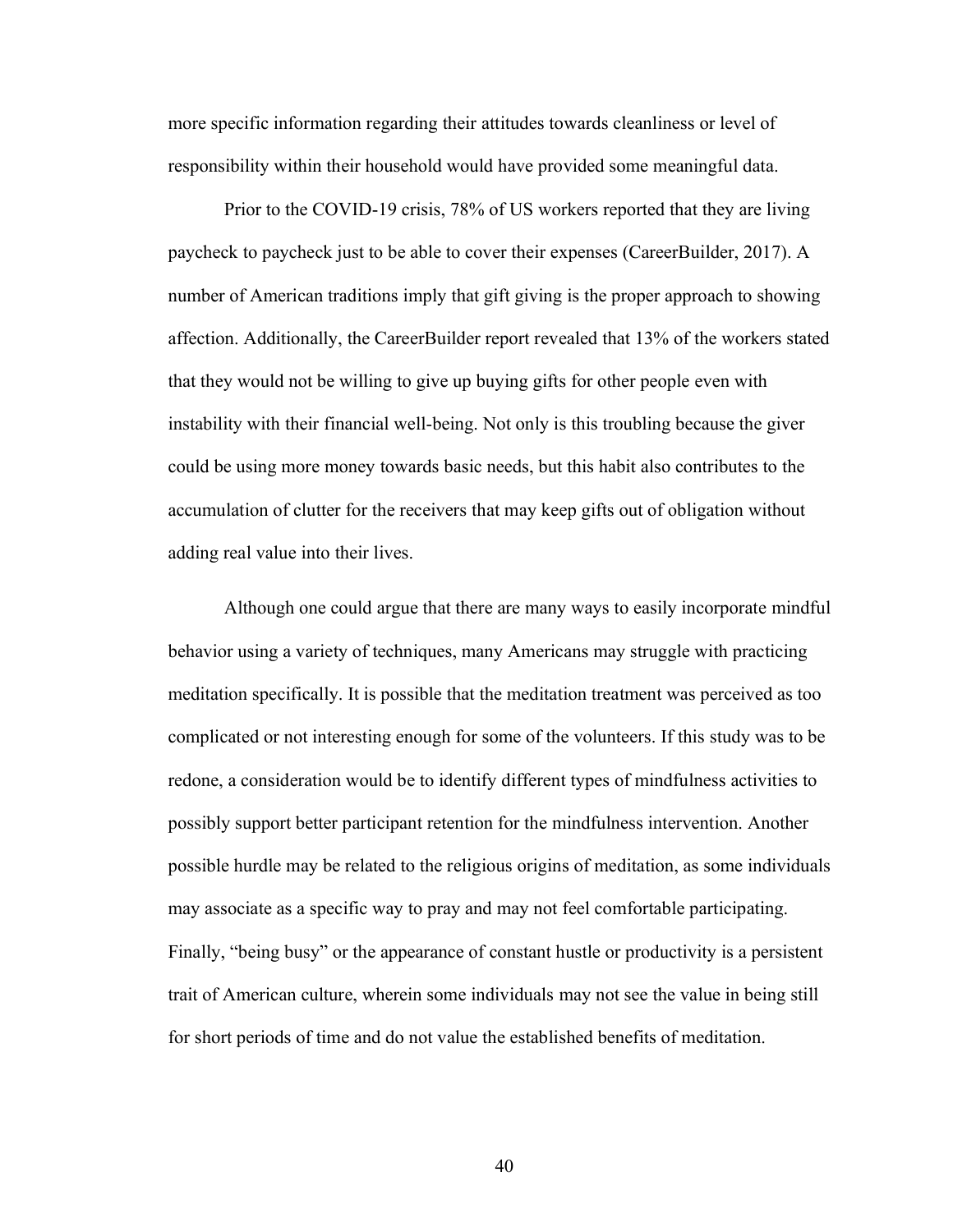There are a few protocol changes or process considerations that could have mitigated the data collection challenges that were experienced, but also significant adaptation in timing appears to be one of the biggest considerations. Extending the data collection window for at least another two months may have enabled a usable population sample for both meditation and decluttering groups over a 14-day period could have been an effective adaptation to the current study. Qualtrics provided some advanced technological support with data collection and management for the complex process of an online longitudinal study. Immediately following the eligibility requirement, the online survey used a randomization process for respondents, which introduced the common issue of failing to adjust treatment assignments (Economides et al., 2018). For the current study, a minimum of two to three weeks would have been needed to identify the unbalanced results skewed toward more decluttering interventions being completed in comparison to the mindfulness interventions. Unfortunately, the randomization process used in the Day 1 survey flow protocol did not allow enough time to make the necessary adjustments to compensate for the lack of completed meditation responses within the two-month data collection window used in this study.

On March 23, a respondent reported not receiving a follow-up email for the Day 2. The study immediately contacted Qualtrics to identify a potential problem with the email trigger function. After further investigation, the respondent confirmed that the email from the study had been sorted into a spam or promotion folder instead of the inbox. To avoid future concerns with this issue, the study updated participants by adding the following detailed message adapted from Rudder Realty website (2020):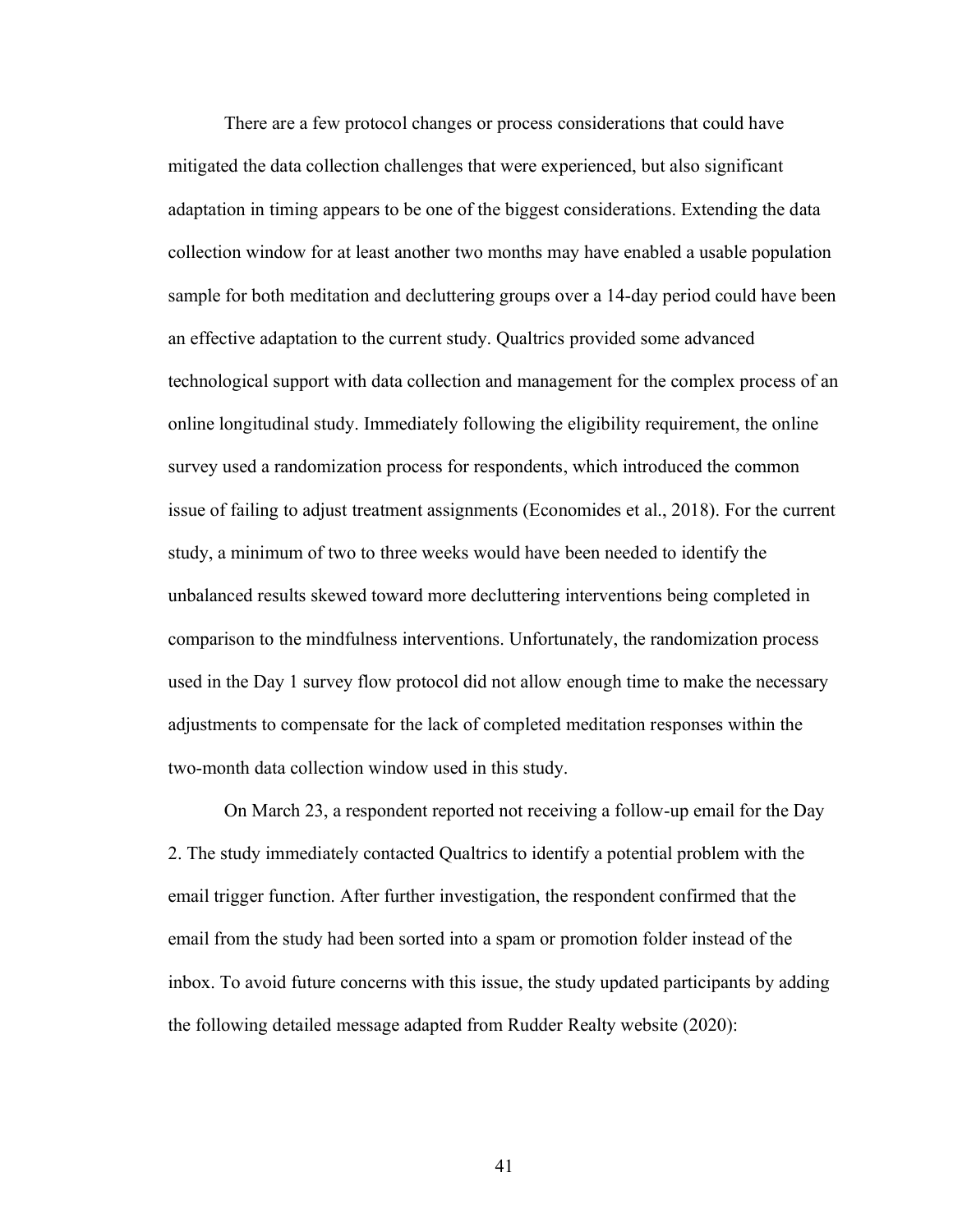Some email providers filter messages based on content, subject line, or the sender's address and may put your email into a bulk or junk mail folder. Please make sure Understanding Well-being Research Team (noreply@qemailserver.com) is on your "approved sender" list or "whitelist" and/or in your "address book." Occasionally an ISP will institute mail controls that block your email completely without your knowledge. We often do not even receive notice of such a block. The only solution to this problem is for you to be aware what triggers your ISPs blockage and make sure they understand you want to receive our email.

A review of the collected data also determined that a small portion of individuals assigned to the meditation treatment only completed four days out the two-week study protocol. Thirteen meditation respondents completed Day 1 and only two of those finished through to Day 4. Technical problems were considered throughout the study despite thorough pre-tests to ensure the entire study could be accessed and collected data as intended. Qualtrics customer support was contacted to re-test and confirmed that there were no technical issues preventing participants from completing the entire study protocol.

The challenge of retaining participants in panel examinations, as experienced in the current study, is a commonly faced by researchers. Producing an online longitudinal survey with platforms such as Qualtrics and SurveyMonkey required advanced technological knowledge and access for adaptive functionality that could enhance the front-end user experience (i.e. offering notifications that do not require email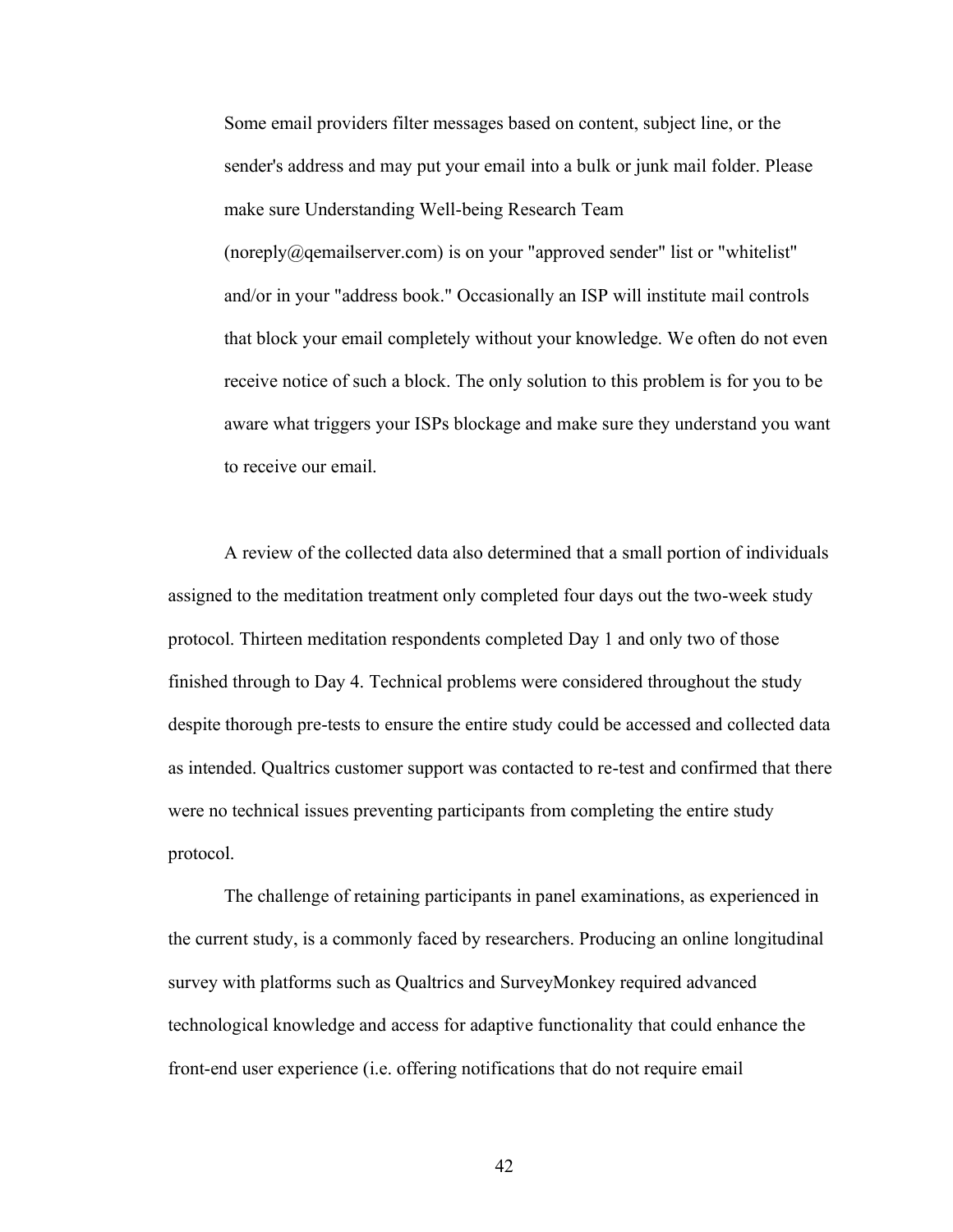communications). There is also room for improved resources for future student researchers looking to create more complex studies by offering more technical support and resources specifically focused on academic research.

#### Future Directions

COVID-19 will have long term implications for how we live, making many individuals feel anxious and powerless. The impact of the ongoing pandemic is a significant consideration for the current study and for future investigations. The mental and physical changes in daily behavior has created ripple effects in how people perceive and utilize their personal spaces and resources. Across the globe, COVID-19 has created a seismic shift in society, forcing many individuals to function completely within the confines of their home, making it a formidable challenge to compete and sustain the attention of participants for a two-week period. If there had more time to properly make adjustments to the daily questionnaire, the current study may have benefited from inquiring specifically about how COVID-19 affected the decision making of participants while addressing the clutter within their home. Regular decluttering may build skills in eliminating the distractions, creating more mental space for better prioritization and mitigate some negative experiences due to the pandemic. Education, goal setting, technology and relationships are areas where the practice of decluttering could be significantly expanded into address daily living with COVID-19.

The safety precautions advised by the CDC and WHO require rigorous attention to cleanliness and order in physical spaces, as they are paramount for diminishing the spread of the virus within homes and for businesses that serve the general public. All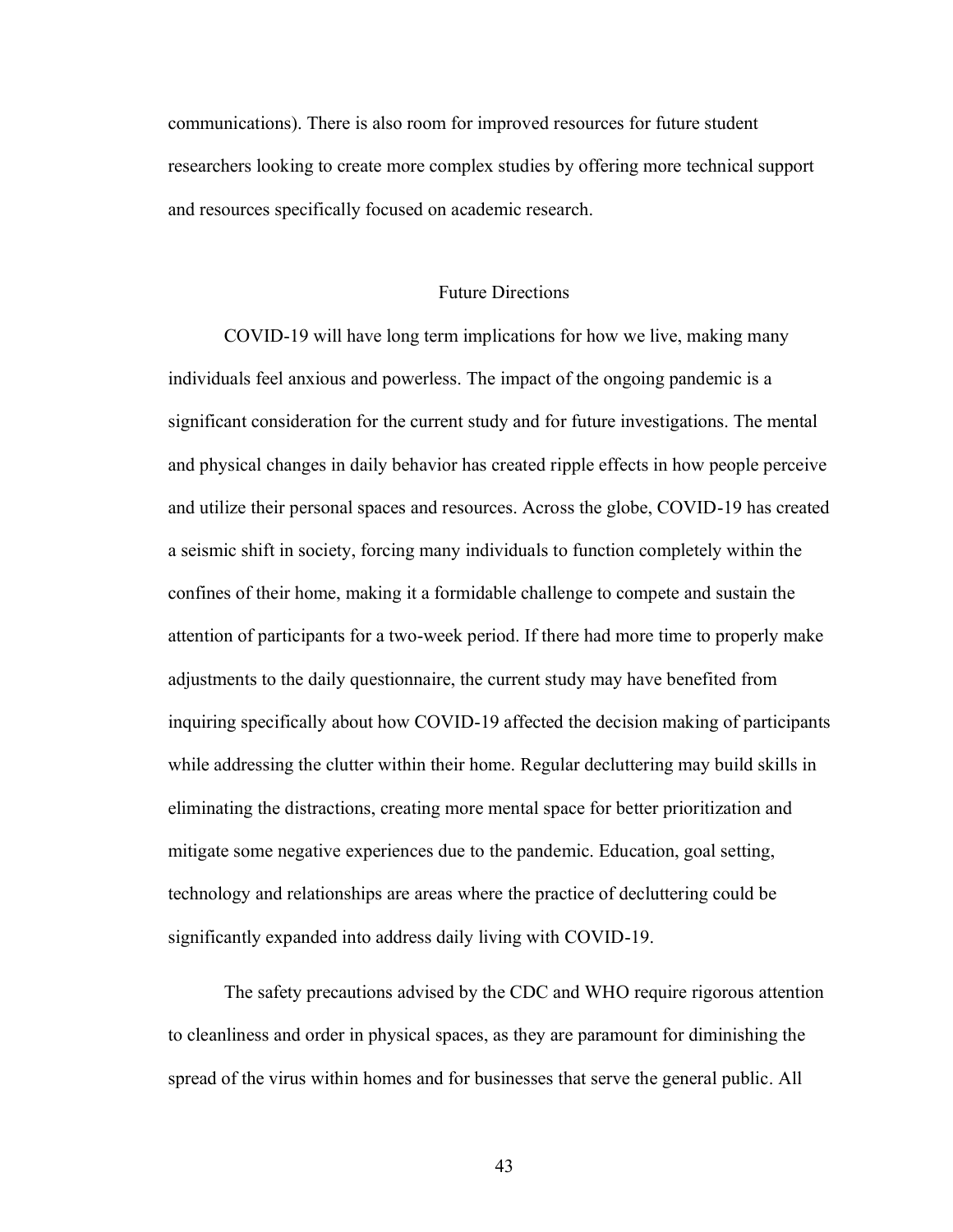individuals were asked to increase handwashing, to stay at home as much as possible and to physically separate from others in public areas as essential behaviors to mitigating the spread of the COVID-19 (Center for Disease Control and Prevention, 2020b; World Health Organization, 2020a). Vulnerable populations, such as older adults or individuals with underlying health conditions, were strongly advised to restrict outdoor activities and to be hypervigilant precautions while out in the general population (Centers for Disease Control and Prevention, 2020). Decluttering and removing items that are not critical in supporting the services to the general public (i.e., public computers, magazines or water machines in waiting rooms) are immediate, measurable and sustainable solutions to ensure higher levels of cleanliness, supports more efficient disinfecting protocols, while optimizing available space to physically distance individuals. Future investigations could identify behavioral changes with customers and employees to simplified spaces. Will new and more stringent habits emerge to declutter handbags or wallets (or even the complete elimination of large bags) for those tasked with running household errands? Will employees be more vigilant with decluttering areas and are they experiencing more or less anxiety in managing these spaces?

As news of the pandemic unfolded in the US, there were many reports of individuals starting to hoard items such as hand sanitizer, surface disinfectant, and even toilet paper. Hoarding is the excessive consumption with difficulty in discarding of possessions, regardless of their value (Substance Abuse and Mental Health Services Administration, 2016). Researchers are already narrowing their investigation to the stockpiling of items such as toilet paper, specifically from this crisis (Garbe et al., 2020). A Google search of COVID toilet paper hoard produced over 1.6 million results related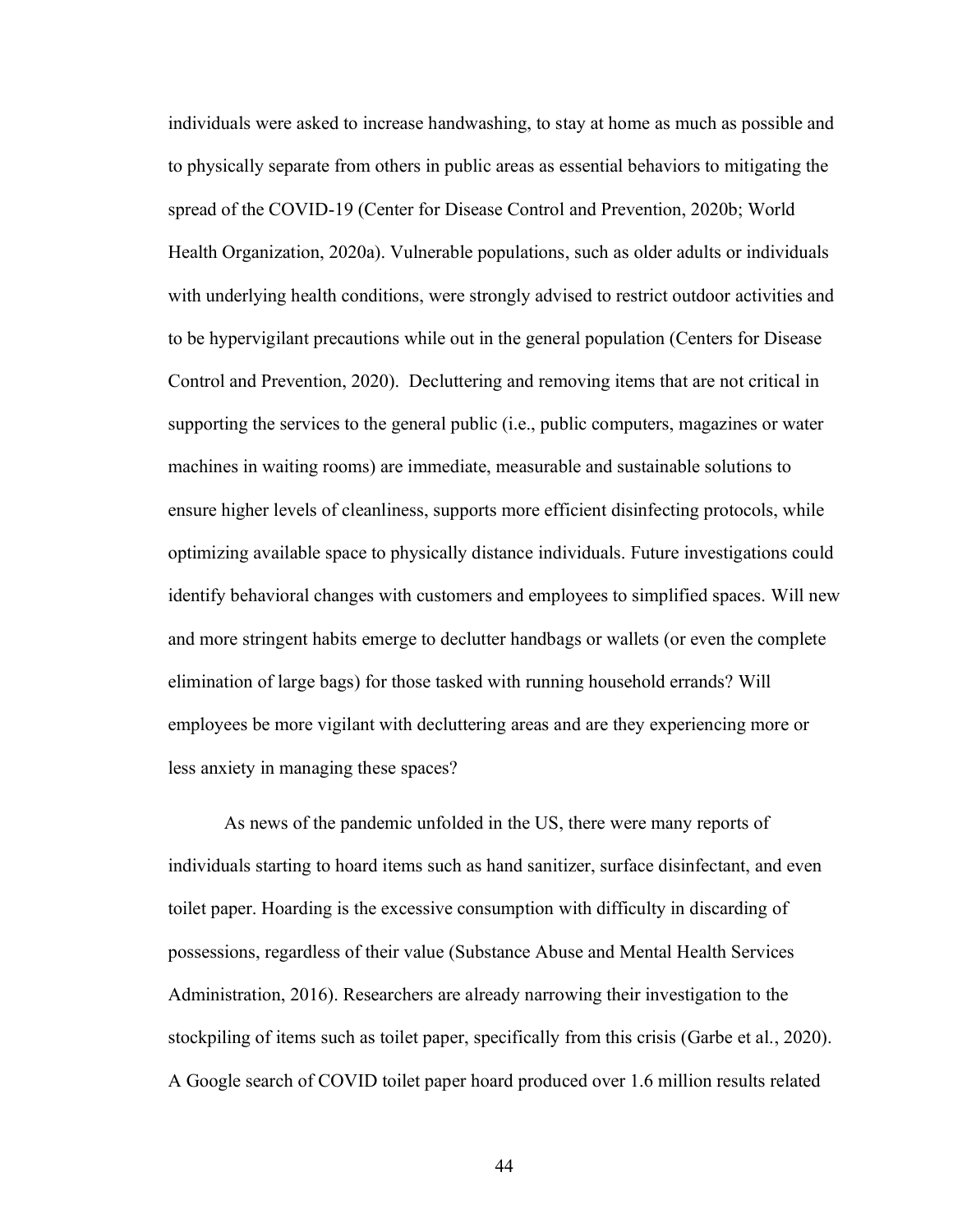to this particular topic on July 4, 2020. An extension of this research could be future investigations related to the decluttering of high-traffic areas, such as kitchens or bathrooms, to examine identify changes in buying decisions, specifically focused on food or other personal care items.

The COVID-19 pandemic has forced many American companies and educational institutions to function entirely online, pushing households to repurpose areas that may accommodate focused work for long periods of time. For example, a decorated corner in the bedroom may be used as an office for online conference conversations with colleagues; or the kitchen table where the family shares meals must also serve as a space where small children engage in online learning. Expanding on the findings of Arnold et al. (2012) regarding the use of space in the home environment, future investigations may provide insight on whether families eliminated or redistributed their possessions to support more efficient use of household spaces. Would the examination reveal decrease in consumption and increase in decluttering of superfluous possessions to support better functionality and safety measures within home?

American classrooms are scheduled to reopen online and in person starting in August 2020; creating more challenges to navigate physical spaces, processes and budgets that have already been stretched beyond a reasonable capacity. For school educators, parents and children, the daunting task of identifying practical resources that will address their concerns is critical for all community stakeholders. Recent research on decluttering educational environments has suggested that visual displays, that are not contributing to the current learning experience, serve as additional distractions for young student, and hinders critical learning in those settings (Fisher et al., 2014). An application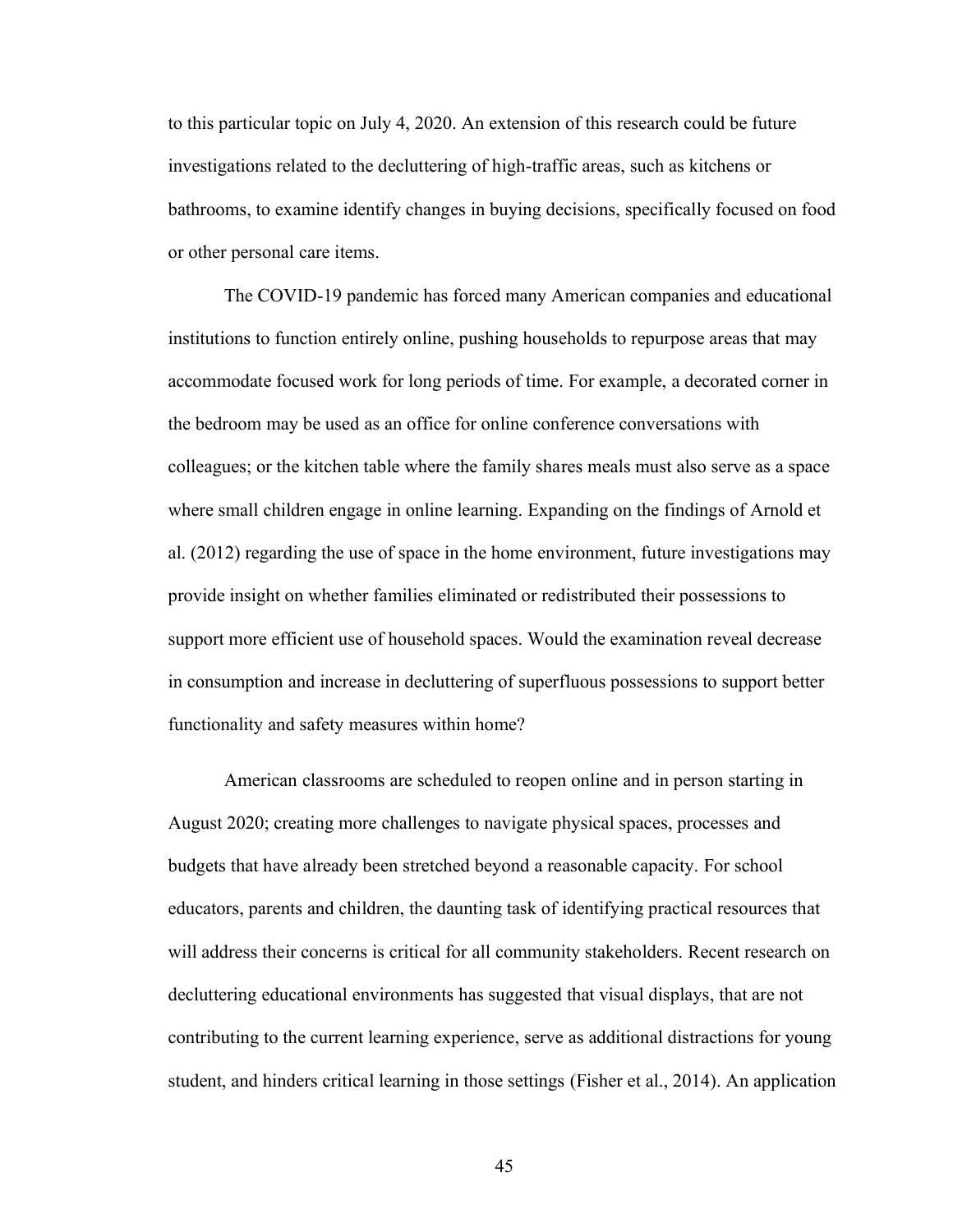of decluttering to pedagogy was featured in a *Harvard Gazette* article where the educational challenges classroom caused by the COVID-19 pandemic are addressed. Walsh (2020) reported on the collaboration between Harvard and MIT that offers support to educators that are feeling overwhelmed and looking for effective tools to navigate modified educational environments. Mehta and Reich's (2020) report suggests decluttering curriculums to ensure optimizing student engagement and reduce some of the pandemic-related challenges educators will face in the coming school year. Educators, parents and students may all benefit from these guidelines to apply in their own learning spaces within their households or elsewhere. It will be imperative to formally investigate how implementing these changes will affect students in the short term and years from now.

Visual clutter and increased use of electronic devices contribute to the fragmented attention that has become common in American culture. Decluttering is an adaptable and practical habit to focus our time, attention, and actions in a number of areas. While the current study may prompt further examination of decluttering physical things in personal spaces, there are also opportunities in challenging individuals to declutter their electronic devices by removing unnecessary games or applications for supporting better psychological well-being. In his popular book, *Deep Work*, Newport (2016) suggests strategically decluttering personal calendars, trivial tasks and technology will be more effective with learning, time prioritization for goal achievement and building expertise. Some participants in the decluttering group expressed their challenges in remembering to complete the activity, referencing their feelings of distraction or procrastination in completing the short task. This suggests that decluttering was not a daily habit for many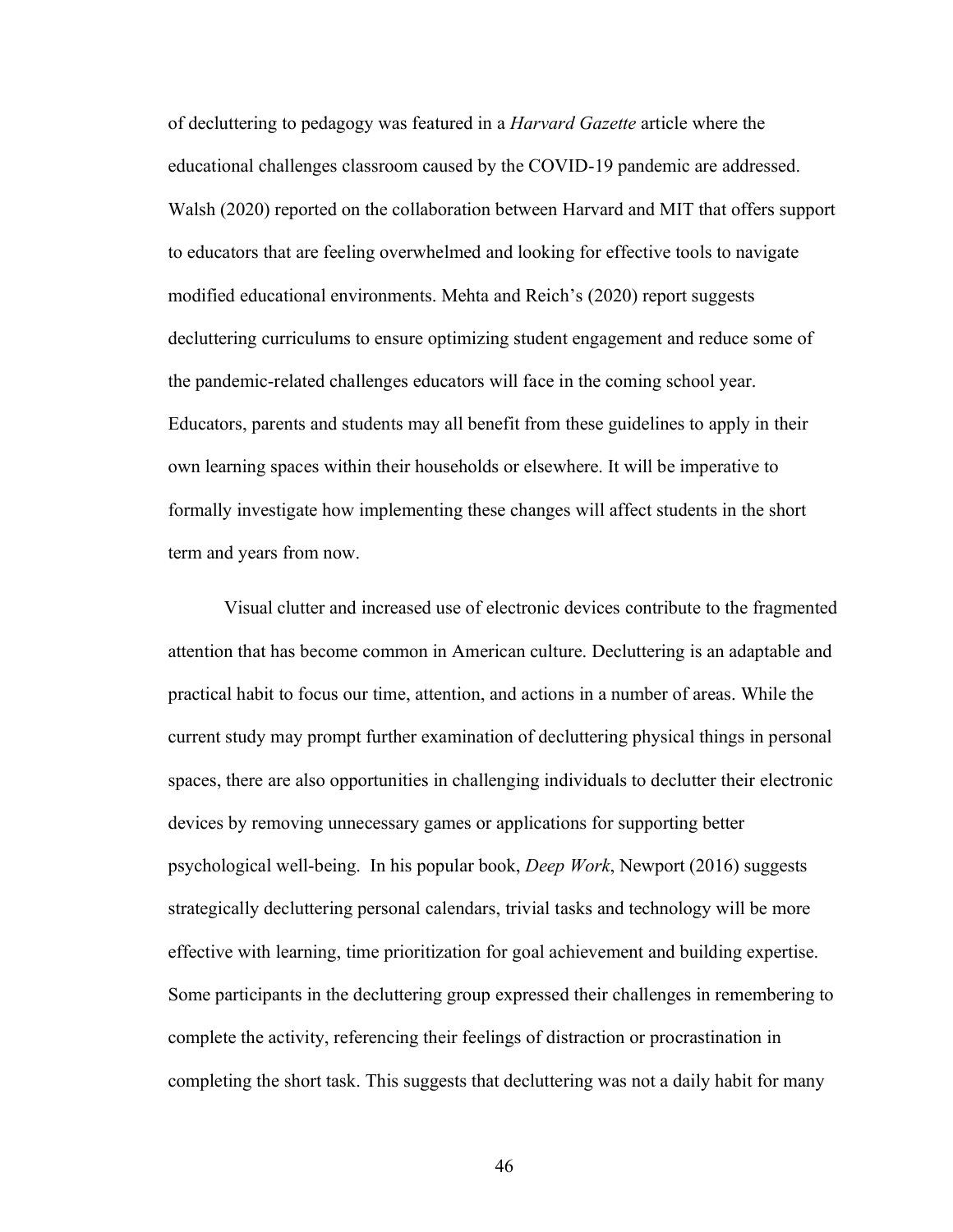of the participants and may require other sources of motivation for people to adopt it as a more frequent routine. Newport (2016) proposes scheduling time to support habitual engagement in deep work; an issue that challenged participants during this study. Technology could be the seen as the cause and the cure to diminishing these negative feelings. Decluttering social media or game applications from mobile devices and removing email or text notifications are just a couple of examples of how individuals may enhance their concentration and distractions or reduce attention residue (Newport, 2016). As a person switches from one task to another but the persistent cognition of the first task continues even after switching to a new task is considered attention residue (Leroy, 2009).

Aside from improvements in physical safety measures and mental well-being, decluttering may identify opportunities to accumulate financial resources. As mentioned earlier, an important way to improve financial competence is to clear spaces to assess resources and avoid duplicating unnecessary purchases. Prior to COVID-19, a number of decluttering advocates promoted selling unwanted possessions for money. Established online marketplaces, such as Craigslist, Etsy, and eBay, may be a motivating factor for individuals to clear their homes. There may have been some improvements in feelings of financial competence if participants showed more interest in selling unwanted things of value and took advantage of the variety of online shopping communities to make money from decluttering their space. However, it is important to also recognize that improved well-being may also be experienced by giving things away to people in need.

It is inevitable that people will consume things that they desire, in addition to things they need, but making more thoughtful or deliberate choices (e.g., supporting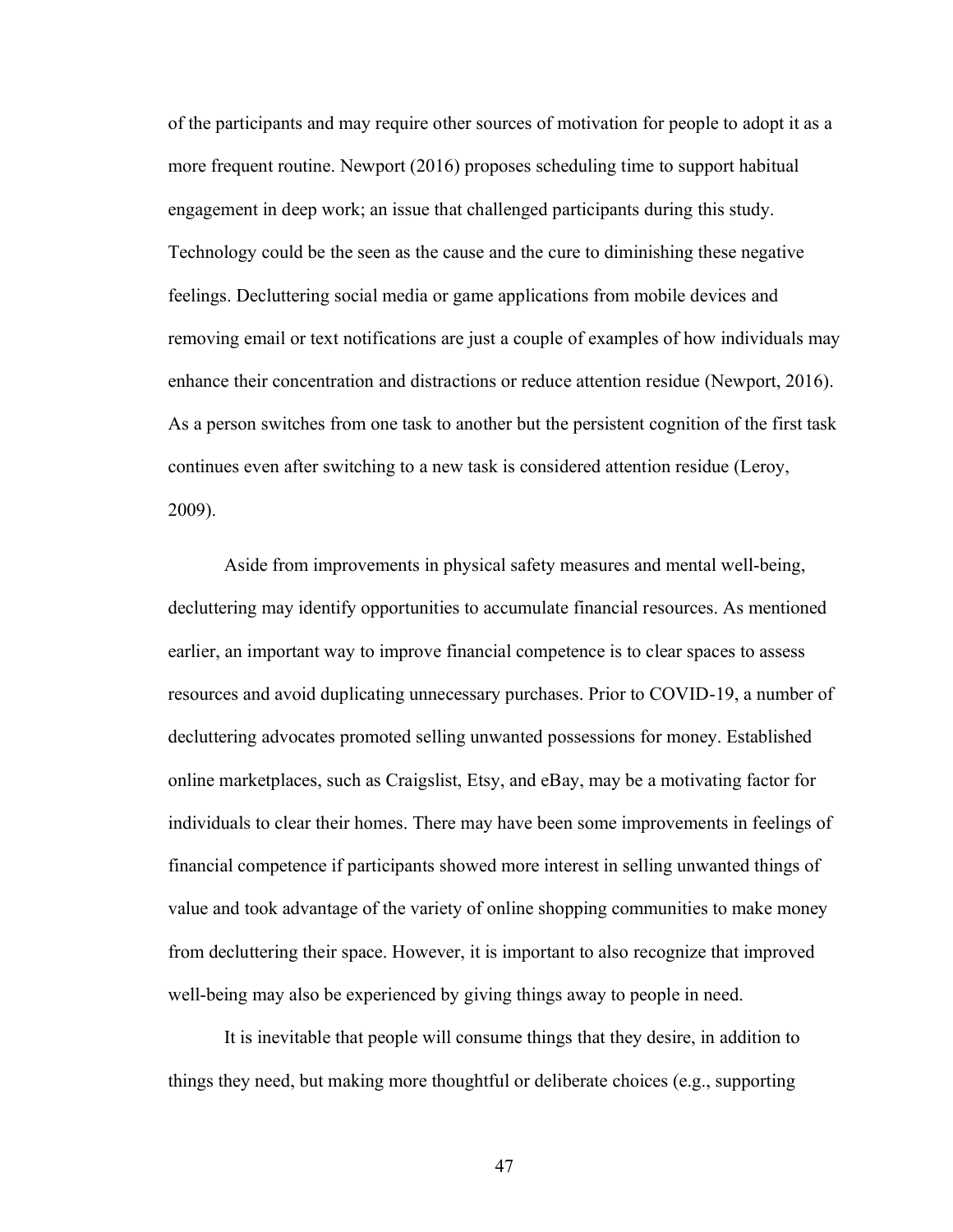small businesses, considering ecologic or financial effects) when making future purchases may support better well-being for both individuals and the community at large. In the US, it is common for national holidays to coincide as peak buying times for consumers. Again, these cultural norms are contributing to more consumption that potentially leads into clutter. A cultural movement in favor of recycling, reusing and decluttering households at these times instead of spending money on new items for may offer more positive long-term changes to build better financial wellness. Further investigation could be helpful in understanding immediate relationship or community outcomes from decluttering.

Prior to the pandemic, there was a growing a trend of people that were willing to drastically change their lifestyle in favor of living simply in a tiny house community. These popular communities offer more affordable options for potential homebuyers in the US. The tiny house movement appeals to individuals that commit to living with mostly the essentials as these homes are typically between 100 to 400 square feet of space (iPropertyManagement, n.d.). This lifestyle challenges individuals to purge most of their belongings and live with much less than the average American; and it also requires fastidious decluttering habits to ensure the space is not overwhelmed with disorder. Sixty-eight percent of the people that owned tiny houses do not have a mortgage payment, significantly higher than the 29.3% of US homeowners (Mitchell, 2013). And even more compelling, 89% of tiny house owners carry less credit card debt than the average American, and 60% of tiny house owners do not have any credit card debt (Mitchell, 2013). Although the transitioning to this lifestyle can be more complex than seeking traditional homes, the tradeoffs for owning tiny homes may offer more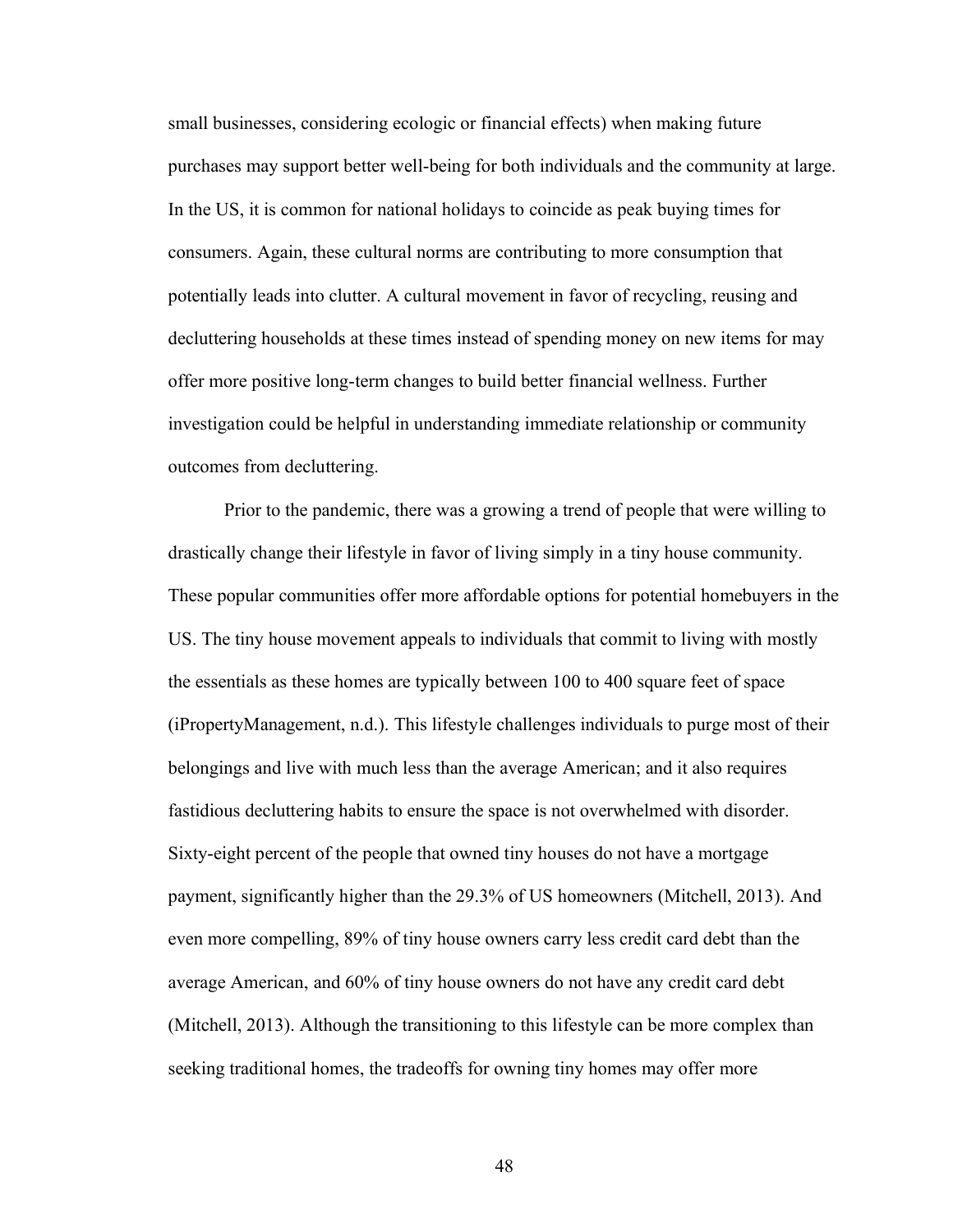opportunities for people to remove themselves from the pressures of maintaining more material distractions to gain more meaningful living experiences that may carry less financial burden.

As previously discussed, there are variety of ways to approach decluttering. For this study, adapting the 30-Day Minimalism Challenge (Fields Millburn & Nicodemus, 2018) was perceived as the least daunting process for novice simplifiers, in comparison with the KonMari Method (Kondo, 2014) or Project 333 (Carver, 2010). Hiring a certified organizer to help with the process would require additional research to assess advantages to the certification and may not be financially feasible. Although all decluttering processes require deliberate execution, the major difference is how time is divided for each approach. The Minimalists' challenge proposes a popular process in adopting new habits in that it supports small, incremental changes that is practiced daily and allows individuals to easily sustain the practice or recover if they lose momentum at any point (Clear, 2018). Future investigations may identify which processes (or combination of approaches) encourages a long-term commitment to habitual decluttering.

Simplicity is not necessarily easy, but it could be beneficial to educate children on the value of being intentional in their interactions with the environments in which they live. The world will depend on significant behavioral changes that to navigate the pandemic safety measures for the variety of environments we encounter. The current COVID-19 crisis may qualify as "a worst-case scenario" to justify holding on to unnecessary possessions, but it may also challenge some to approach decluttering as though their lives depended on it. As the priorities of our physical environments require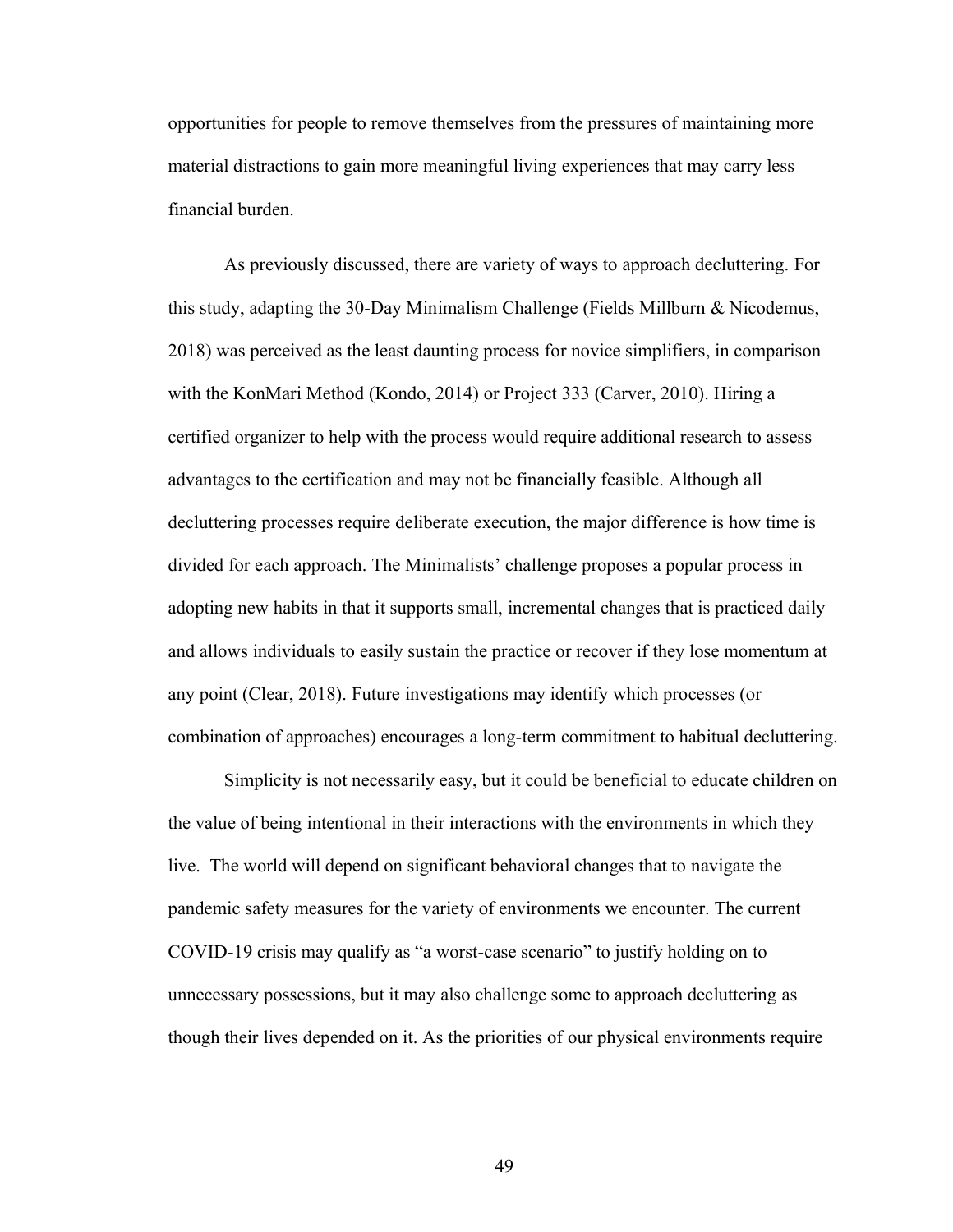new approaches for coexisting safely with others, decluttering may be a useful tool to support better well-being in a number of ways.

Over 80 years ago, Gregg introduced voluntary simplicity to describe a lifestyle focused on deliberate consumption and prioritizing personal values. And today, many individuals are continuing to adopt simplifying behaviors to prioritize current needs within their environment. Further investigations into decluttering may offer measurable support for health and wellness programs for broad audience reach. Similar to practicing mindfulness, decluttering requires being intentional and addressing the current necessities, giving that attention to the things we bring in and acknowledging when something no longer serves a purpose for us. More rigorous quantitative research may productively expand current knowledge and clearly define how to best use simplifying behaviors for a world undergoing dramatic changes in the global response to the COVID-19 pandemic.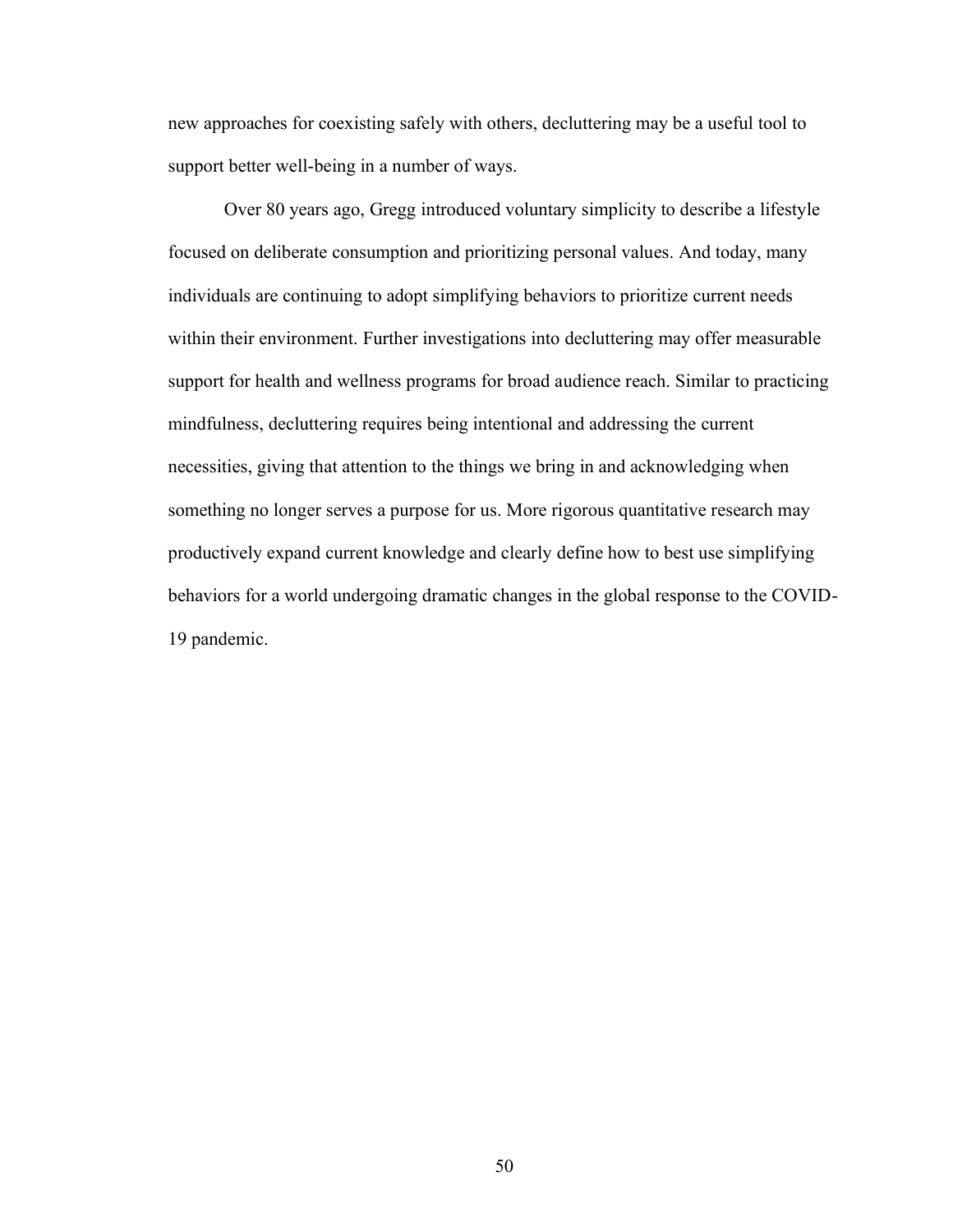#### References

- Alexander, S. (2011). The Voluntary Simplicity Movement: Reimagining the Good Life beyond Consumer Culture. *The International Journal of Environmental, Cultural, Economic & Social Susatinability*, *7*.
- Arnold, J., Graesch, A. P., Ragazzini, E. E., & Ochs, E. (2012). *Life at Home in the Twenty-First Century: 32 Families Open Their Doors*. Cotsen Institute of Archaeology Press at UCLA. https://doi.org/10.2307/j.ctvdjrr2c
- Ballantine, P. W., & Creery, S. (2010). The consumption and disposition behaviour of voluntary simplifier. *Journal of Consumer Behaviour*, *9*, 45–56. https://doi.org/10.1002/cb
- Becker, J. (n.d.). *Ten Ways Minimalism Will Improve Your Life*. Retrieved August 12, 2018, from https://www.becomingminimalist.com/ways-minimalism-will-improvelife/
- Belk, R., Yong Seo, J., & Li, E. (2007). Dirty Little Secret: Home Chaos and Professional Organizers. *Consumption Markets & Culture*, *10*(2), 133–140. https://doi.org/10.1080/10253860701256208
- Bishop, S. R., Lau, M., Shapiro, S., Carlson, L., Anderson, N. D., Carmody, J., Segal, Z. V., Abbey, S., Speca, M., Velting, D., & Devins, G. (2004). Mindfulness: A proposed operational definition. *Clinical Psychology: Science and Practice*, *11*(3), 230–241. https://doi.org/10.1093/clipsy/bph077
- Bradford, A., Broude, S., & Truelove, A. (2018). *Trash in America: Moving From Destructive Consumption to a Zero-Waste System*. Frontier Group. https://frontiergroup.org/reports/fg/trash-america#:~:text=The U.S. produces more than,such as universities and libraries.
- Cardaciotto, L., Herbert, J. D., Forman, E. M., Moitra, E., & Farrow, V. (2008). The assessment of present-moment awareness and acceptance: The philadelphia mindfulness scale. *Assessment*, *15*(2), 204–223. https://doi.org/10.1177/1073191107311467
- Carver, C. (2010). *Project 333 - Simple is the new black.* Be More With Less. https://bemorewithless.com/minimalist-fashion-project-333-begins/
- Center for Disease Control and Prevention. (2018a). *Health-Related Quality of Life (HRQOL ) Well-Being Concepts*. HRQOL Home. https://www.cdc.gov/hrqol/wellbeing.htm#three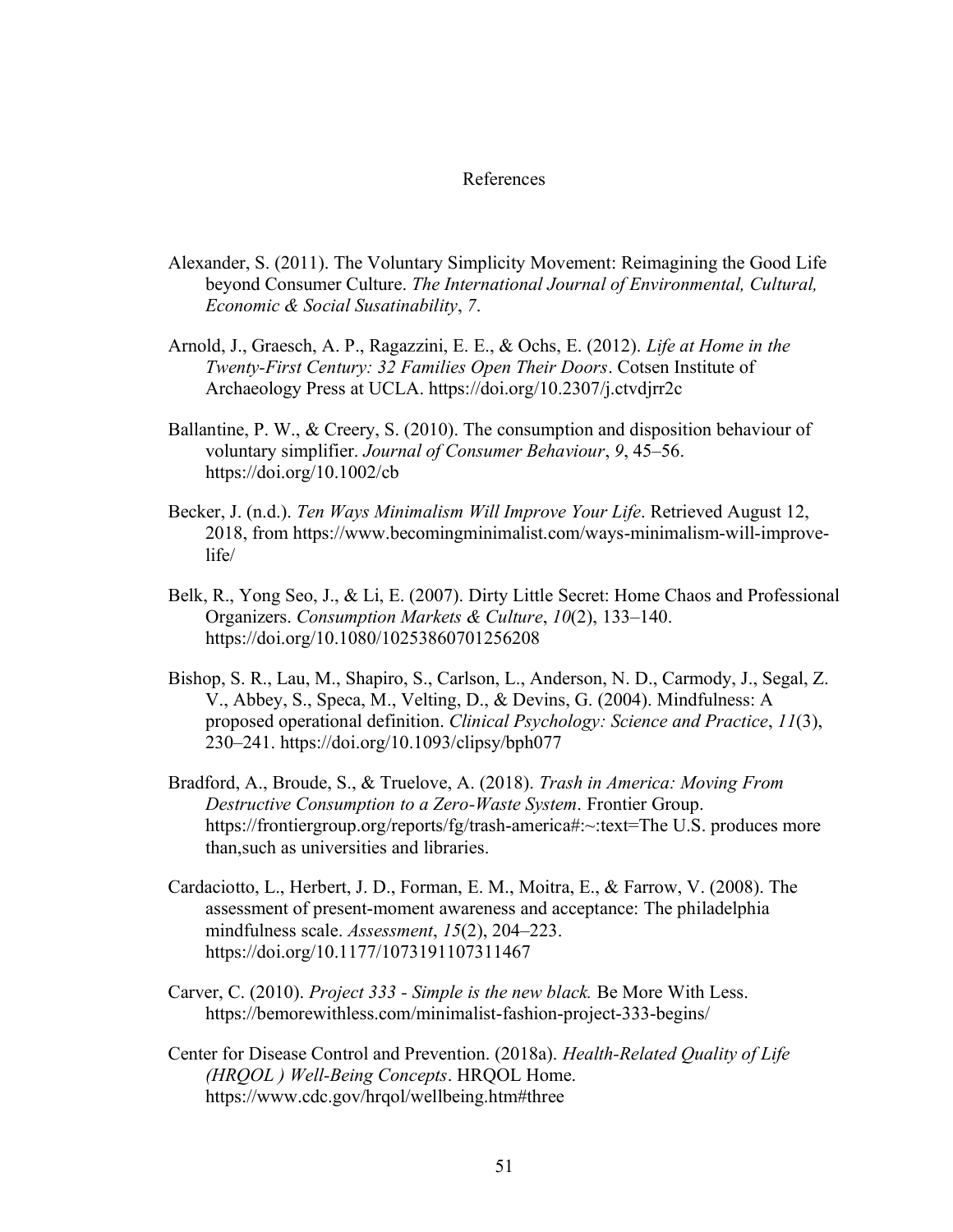- Center for Disease Control and Prevention. (2018b). *HUS 2018 Trend Tables*. https://www.cdc.gov/nchs/data/hus/2018/021.pdf
- Center for Sustainable Systems University of Michigan. (2019). *US Environmental Footprint Factsheet* (Vols. CSS08-08).
- Clear, J. (2018). *Atomic Habits*. Avery, an imprint of Penguin Random House.
- Craig-Lees, M., & Hill, C. (2002). Understanding voluntary simplifiers. *Psychology & Marketing*, *19*(2), 187–209. http://web.a.ebscohost.com.ezproxy.royalroads.ca/ehost/pdfviewer/pdfviewer?vid=4 &sid=9cb7cba8-3c23-4117-a47d-00cf96375d71%40sessionmgr4008
- Csikszentmihalyi, M. (1999). If we Are So Rich, Why Aren't We Happy? *American Psychologist*, *54*(10), 821–827. https://doi.org/10.1037/0003-066x.54.10.821
- Davis, D. M., & Hayes, J. A. (2011). What Are the Benefits of Mindfulness? A Practice Review of Psychotherapy-Related Research. *Psychotherapy*, *48*(2), 198–208. https://doi.org/10.1037/a0022062
- Diener, E. (1984). Subjective Well-Being. *Psychological Bulletin*, *95*(3), 542–575.
- Diener, E., Oishi, S., & Lucas, R. E. (2009). Subjective Well-Being: The Science of Happiness and Life Satisfaction. *The Oxford Handbook of Positive Psychology, (2 Ed.)*, *July*, 1–16. https://doi.org/10.1093/oxfordhb/9780195187243.013.0017
- Diener, E., Oishi, S., & Lucas, R. E. (2012). Subjective Well-Being: The Science of Happiness and Life Satisfaction. *The Oxford Handbook of Positive Psychology, (2 Ed.)*, *November*, 1–16. https://doi.org/10.1093/oxfordhb/9780195187243.013.0017
- Elgin, D. (2010). *Voluntary Simplicity* (2nd Revise). HarperCollins Publishers.
- Elgin, D., & Mitchell, A. (1977). Voluntary Simplicity. *Co-Evolution Quarterly*, *Summer*, 1–30. https://duaneelgin.com/wpcontent/uploads/2010/11/voluntary\_simplicity.pdf
- Ferrari, J. R., Roster, C. A., Crum, K. P., & Pardo, M. A. (2018). Procrastinators and Clutter: An Ecological View of Living with Excessive "Stuff." *Current Psychology*, *37*, 441–444. https://doi.org/10.1007/s12144-017-9682-9
- Ferraro, R., Escalas, J. E., & Bettman, J. R. (2011). Our possessions, our selves: Domains of self-worth and the possession-self link. *Journal of Consumer Psychology*, *21*(2), 169–177. https://doi.org/10.1016/j.jcps.2010.08.007
- Fields Millburn, J. (n.d.). *A Minimalist's Thoughts On Money*. The Minimalists.
- Fields Millburn, J., & Nicodemus, R. (2018). How to Play the 30-Day Minimalism Game [Video File]. In *YouTube.com*. https://www.youtube.com/watch?v=s64GiwN3hCs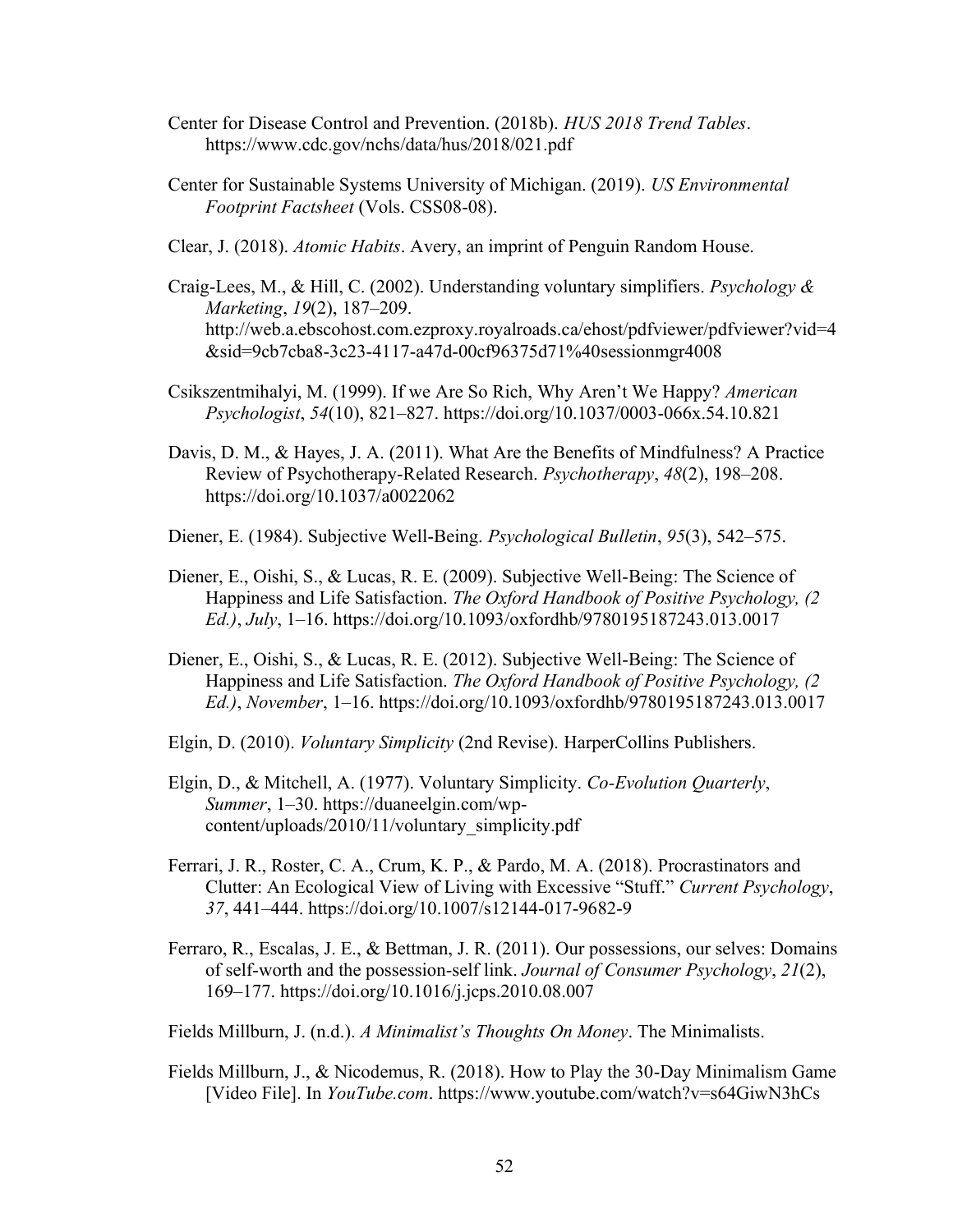- Fisher, A. V., Godwin, K. E., & Seltman, H. (2014). Visual Environment, Attention Allocation, and Learning in Young Children: When Too Much of a Good Thing May Be Bad. *Psychological Science*, *25*(7), 1362–1370. https://doi.org/10.1177/0956797614533801
- Fox, L. (2007). *The Story of Stuff [YouTube video]*. The Story of Stuff Project.
- George, L. S., Rajagopal, M., Pugazhanthi, S. S., George, L. S., Rajagopal, M., & Pugazhanthi, S. S. (2012). A Study on Effectiveness of Meditation on Subjective Wellbeing, Anxiety and Study Habits of Undergraduate Nursing Students. *International Journal of Nursing Education*, *4*(2), 137–140.
- Gregg, R. B. (1936). The Value of Voluntary Simplicity. *Visva-Bharati Quarterly*, 1–16. https://doi.org/10.2214/ajr.11.7118
- Helliwell, J. F., Layard, R., Sachs, J. D., & De Neve, J.-E. (2020). *World Happiness Report*. http://worldhappiness.report/
- Huneke, M. E. (2005). The Face of the Un-Consumer: An Empirical Examination of the Practice of Voluntary Simplicity in the United States. *Psychology and Marketing*, *22*(7), 527–550. https://doi.org/10.1002/mar.20072
- iPropertyManagement. (n.d.). *Tiny House Statistics*. Data and Research.
- Jha, A. P., Stanley, E. A., Kiyonaga, A., Wong, L., & Gelfand, L. (2010). Examining the Protective Effects of Mindfulness Training on Working Memory Capacity and Affective Experience. *Emotion*, *10*(1), 54–64. https://doi.org/10.1037/a0018438
- Kondo, M. (2014). *The Life-Changing Magic of Tidying Up: The Japanses Art of Decluttering and Organizing*. Ten Speed Press.
- Kumar, A., Killingsworth, M. A., & Gilovich, T. (2014). Waiting for Merlot: Anticipatory Consumption of Experiential and Material Purchases. *Psychological Science*, *25*(10), 1924–1931. https://doi.org/10.1177/0956797614546556
- Lark, R. (2020). *Are there 300,000 Things in a Home?* ACP: A Clear Path. https://aclearpath.net/are-there-300000-things-in-a-home/
- Lee, H.-H. M. (2017). In pursuit of happiness : Phenomenological study of the KonMari decluttering method. *Advances in Consumer Research*, *45*, 454–457.
- Leroy, S. (2009). Why is it so hard to do my work? The challenge of attention residue when switching between work tasks. *Organizational Behavior and Human Decision Processes*, *109*(2), 168–181. https://doi.org/10.1016/j.obhdp.2009.04.002
- Livingston, A. (2016). *How to Simplify Your Life With Voluntary Simplicity Benefits & Challenges*. Money Crashers. https://www.moneycrashers.com/simplify-lifevoluntary-simplicity/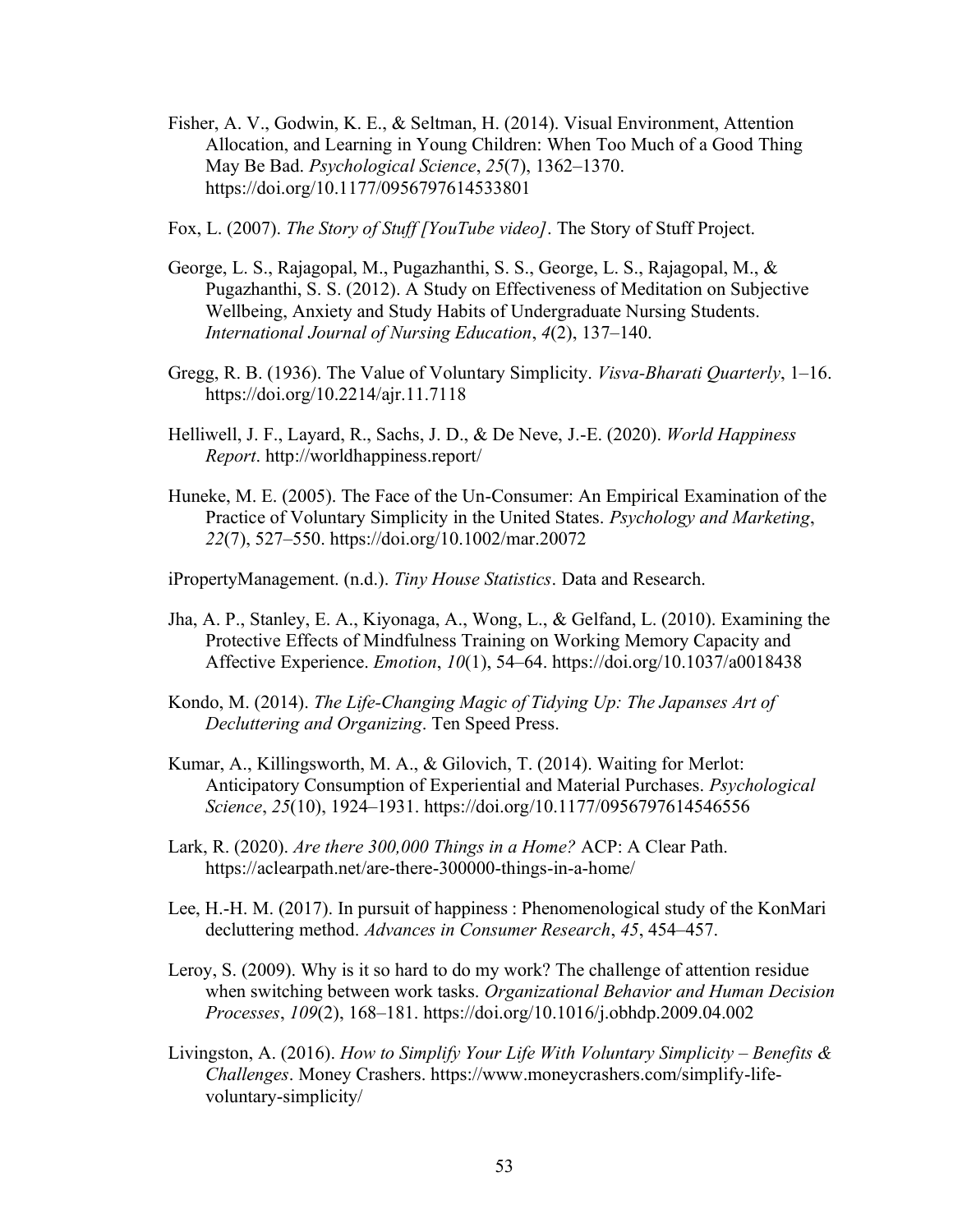- Luttmer, E. F. P. (2005). Neighbors as negatives: Relative earnings and well-being. *Quarterly Journal of Economics*, *120*(3), 963–1002. https://doi.org/10.1162/003355305774268255
- Macvean, M. (2014, March 21). For many people, gathering possessions is just the stuff of life. *Los Angeles Times*. https://www.latimes.com/health/la-xpm-2014-mar-21-lahe-keeping-stuff-20140322-story.html
- Mayo Clinic. (n.d.). *Symptoms and Causes - Obesity*. Retrieved June 1, 2020, from https://www.mayoclinic.org/diseases-conditions/obesity/symptoms-causes/syc-20375742#:~:text=People with obesity are more,Type 2 diabetes.
- McMains, S., & Kastner, S. (2011). Interactions of top-down and bottom-up mechanisms in human visual cortex. *Journal of Neuroscience*, *31*(2), 587–597. https://doi.org/10.1523/JNEUROSCI.3766-10.2011
- McNight, B. (2014). *Dopamine, Anticipation, & Relationships - Robert Sapolsky's Standford Lecture on Human Sexual Behavior [YouTube video]*. https://www.youtube.com/watch?v=ZIRZu1dRp8Q
- Mead, N. L., Baumeister, R. F., Stillman, T. F., Rawn, C. D., & Vohs, K. D. (2011). Social Exclusion Causes People to Spend and Consume Strategically in the Service of Affiliation. *Journal of Consumer Research*, *37*(5), 902–919. https://doi.org/10.1086/656667
- Mehta, J., & Reich, J. (2020). *Imagining September: Principles and Design Elements for Ambitious Schools During COVID-19.* https://doi.org/https://doi.org/10.35542/osf.io/gqa2w
- Mitchell, R. (2013). *Tiny House Infographic - Tiny House and the people who live in them*. https://thetinylife.com/tiny-house-infographic/#!prettyPhoto
- Nelson, M. R., Rademacher, M. A., & Paek, H. J. (2007). Downshifting Consumer = Upshifting Citizen? An Examination of a Local Freecycle Community. *Annals of the American Academy of Political and Social Science*, *611*(1), 141–156. https://doi.org/10.1177/0002716206298727
- Newport, C. (2016). *Deep Work: Rules for Focused Success in a Distracted World.* Grand Central Publishing.
- Newton, B. P. (2009). *What is dopamine ?* Psychology Today. https://www.psychologytoday.com/us/blog/mouse-man/200904/what-is-dopamine
- Pixie Technology Inc. (2017). *Lost and Found: The Average American Spends 2.5 Days Each Year Looking For Lost Items Collectively Costing U.S. Households \$2.7 Billion Annually in Replacement Costs*. Cision PR Newswire. https://www.prnewswire.com/news-releases/lost-and-found-the-average-americanspends-25-days-each-year-looking-for-lost-items-collectively-costing-us-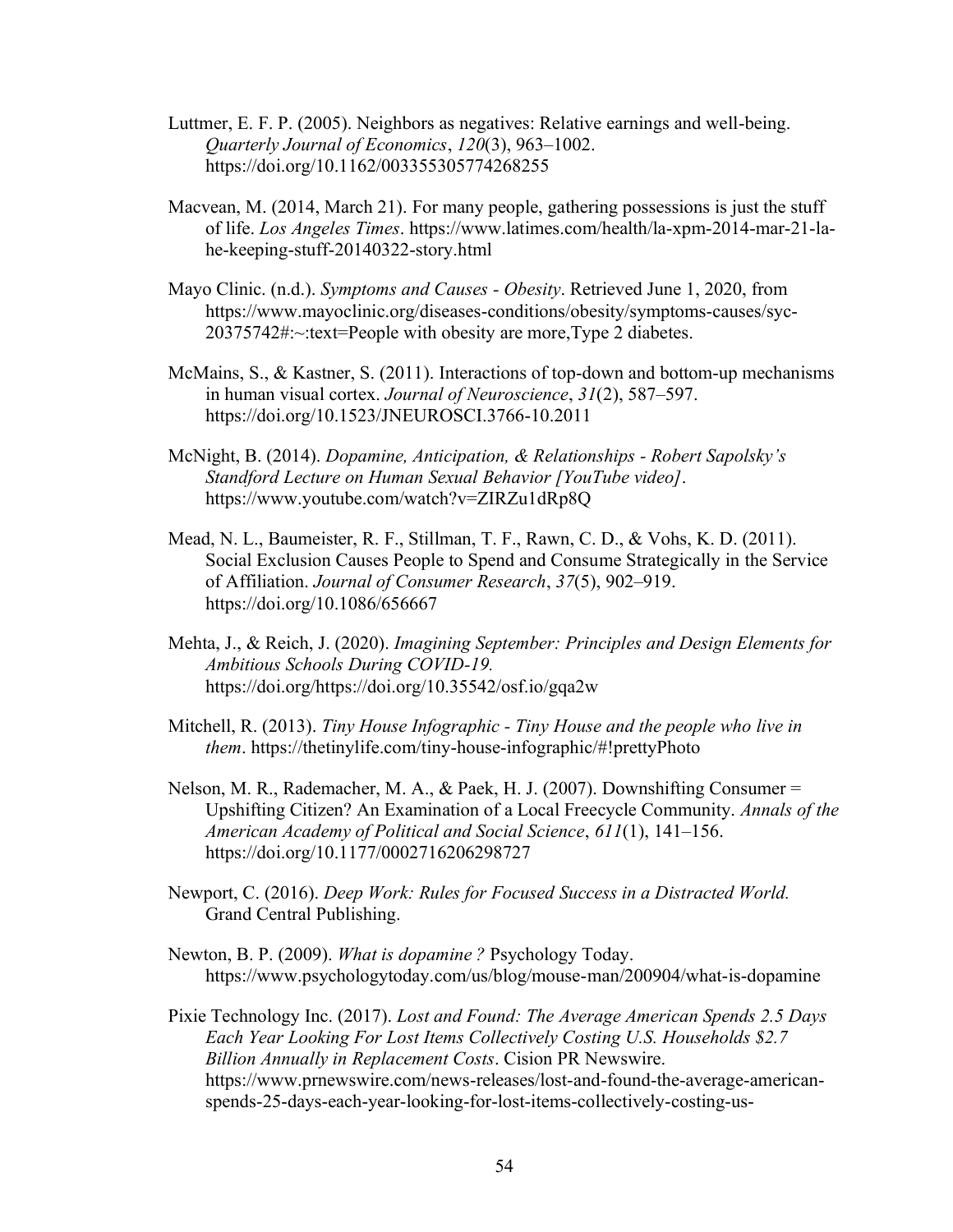households-27-billion-annually-in-replacement-costs-300449305.html

- Pravet, I., & Holmlund, M. (2018). Signing up for voluntary simplicity consumer motives and effects. *Society and Business Review*, *13*(1), 80–99. https://doi.org/10.1108/sbr-10-2017-0075
- Rich, S. A., Hanna, S., & Wright, B. J. (2017). Simply Satisfied: The Role of Psychological Need Satisfaction in the Life Satisfaction of Voluntary Simplifiers. *Journal of Happiness Studies*, *18*(1), 89–105. https://doi.org/10.1007/s10902-016- 9718-0
- Rosenberg, E. L. (2004). Mindfulness and consumerism. In T. Kasser & A. D. Kanner (Eds.), *Psychology and consumer culture: The struggle for a good life in a materialistic world.* (pp. 107–125). American Psychological Association. https://doi.org/10.1037/10658-007
- Roster, C. A., Ferrari, J. R., & Jurkat, M. P. (2016). The dark side of home: Assessing possession "clutter" on subjective well-being. *Journal of Environmental Psychology*, *46*, 32–41. https://doi.org/10.1016/j.jenvp.2016.03.003
- Rudder Realty. (2020). *Please Check Your Spam Folder*. https://ruddertx.com/spamfilter/
- Ruskin, G., & Schor, J. (2005). Every Nook and Cranny : The Dangerous Spread of Commercialized Culture. *Multinational Monitor*, *February*.
- Sanburn, J. (2015, March). America's Clutter Problem. *Time Magazine*. https://time.com/3741849/americas-clutter-problem/
- Saxbe, D. E., & Repetti, R. (2010). No place like home: Home tours correlate with daily patterns of mood and cortisol. *Personality and Social Psychology Bulletin*, *36*(1), 71–81. https://doi.org/10.1177/0146167209352864
- Schor, J. (1998). *The Overspent American: Upscaling, Downshifting, And The New Consumer*. Basic Books.
- Schor, J. (2008). Tackling turbo consumption. *Cultural Studies*, *22*(5), 588–598. https://doi.org/10.1080/09502380802245837
- Sigmon, S. T., Whitcomb, S. R., & Snyder, C. R. (2002). Chapter 2 Psychological Home. In A. T. Fisher, C. C. Sonn, & B. J. Bishop (Eds.), *Psychological sense of community: Research, applications, and implications* (pp. 25–41).
- Simon-Brown, V. (2000). Sustainable living Strategies for breaking the cycle of work and spend. *International Journal of Sustainability in Higher Education*, *1*(3), 290– 297. https://doi.org/10.1108/1467630010378194

Springer, S. (2017, May). Why is it so hard to stop buying more stuff? *Boston Globe*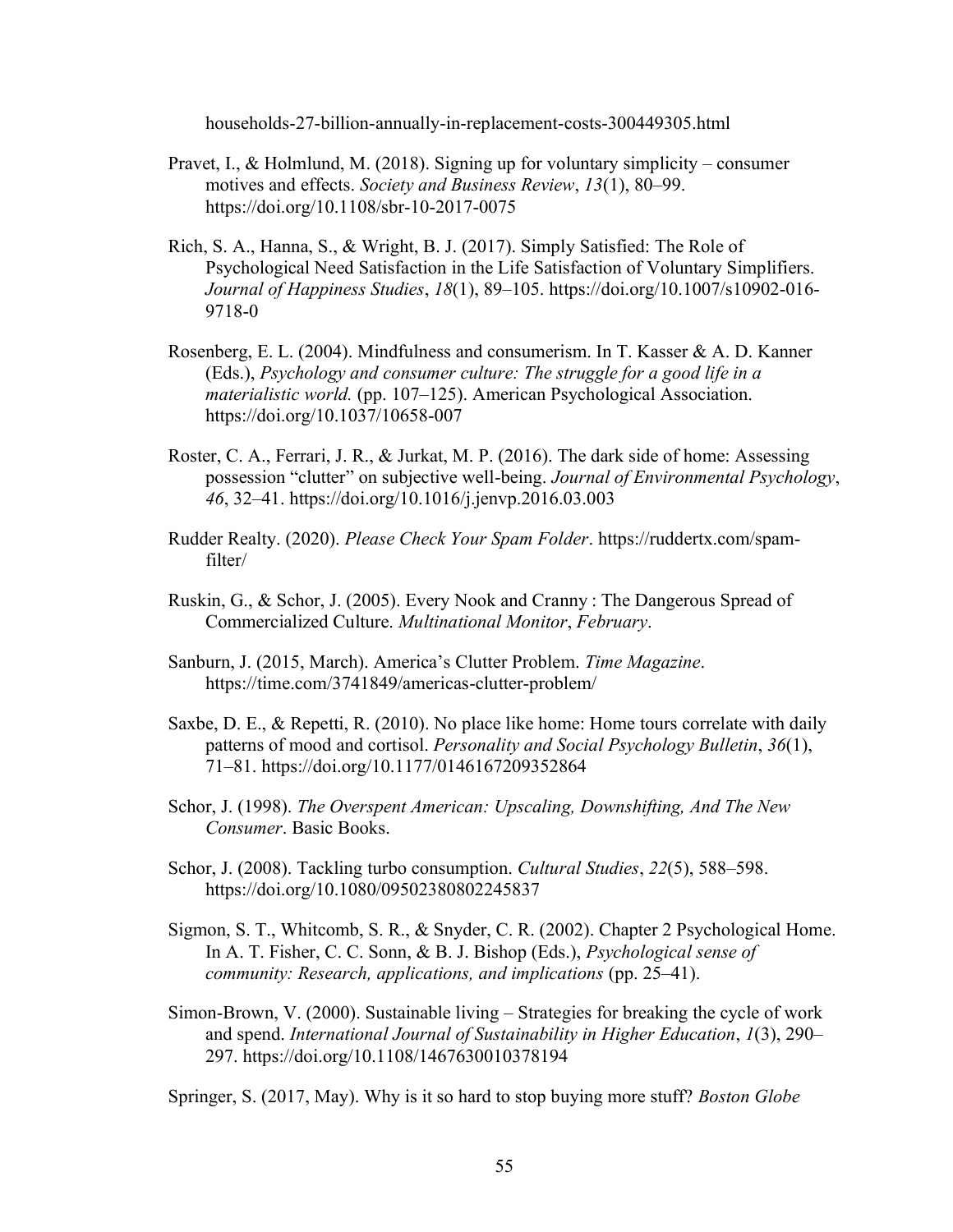*Magazine*. https://doi.org/10.1511/2014.110.346

- Teper, R., Segal, Z. V., & Inzlicht, M. (2013). Inside the Mindful Mind: How Mindfulness Enhances Emotion Regulation Through Improvements in Executive Control. *Current Directions in Psychological Science*, *22*(6), 449–454. https://doi.org/10.1177/0963721413495869
- The Harwood Group. (1995). *Yearning for Balance Views on Consumption Introduction* (Vol. 2008, Issue 4/12/2008). http://www.iisd.ca/consume/harwood.html
- The World Bank. (2018). *Households and NPISHs Final consumption expenditure (current US\$)*. https://data.worldbank.org/indicator/NE.CON.PRVT.CD
- UCLA. (2013). *A Cluttered Life: Middle-Class Abundance*. https://www.uctv.tv/shows/Stuff-A-Cluttered-Life-Middle-Class-Abundance-Ep-1- 24699
- Van Boven, L. (2005). Experientialism, materialism, and the pursuit of happiness. *Review of General Psychology*, *9*(2), 132–142. https://doi.org/10.1037/1089-2680.9.2.132
- Van Boven, L., & Gilovich, T. (2003). To Do or to Have? That Is the Question. *Journal of Personality and Social Psychology*, *85*(6), 1193–1202. https://doi.org/10.1037/0022-3514.85.6.1193
- Vartanian, L. R., Kernan, K. M., & Wansink, B. (2017). Clutter, Chaos, and Overconsumption: The Role of Mind-Set in Stressful and Chaotic Food Environments. *Environment and Behavior*, *49*(2), 215–223. https://doi.org/10.1177/0013916516628178
- Walsh, C. (2020, July 24). Agonizing over school-reopening plans ? Think Marie Kondo. *Harvard Gazette*. https://news.harvard.edu/gazette/story/2020/07/agonizing-overschool-reopening-plans-think-mariekondo/?utm\_source=SilverpopMailing&utm\_medium=email&utm\_campaign=Daily %2520Gazette%252020200727%2520%281%29
- Walther, C. S., Sandlin, J. A., & Wuensch, K. (2016). Voluntary Simplifiers, Spirituality, and Happiness. *Humanity & Society*, *40*(1), 22–42. https://doi.org/10.1177/0160597614565698
- Wansink, B., & Chandon, P. (2014). Slim by design: Redirecting the accidental drivers of mindless overeating. *Journal of Consumer Psychology*, *24*(3), 413–431. https://doi.org/10.1016/j.jcps.2014.03.006
- Weinschenk, S. (2015). *Shopping, Dopamine, and Anticipation*. Psychology Today. https://www.psychologytoday.com/us/blog/brain-wise/201510/shopping-dopamineand-anticipation
- Zhang, J. W., Howell, R. T., & Howell, C. J. (2016). Living in wealthy neighborhoods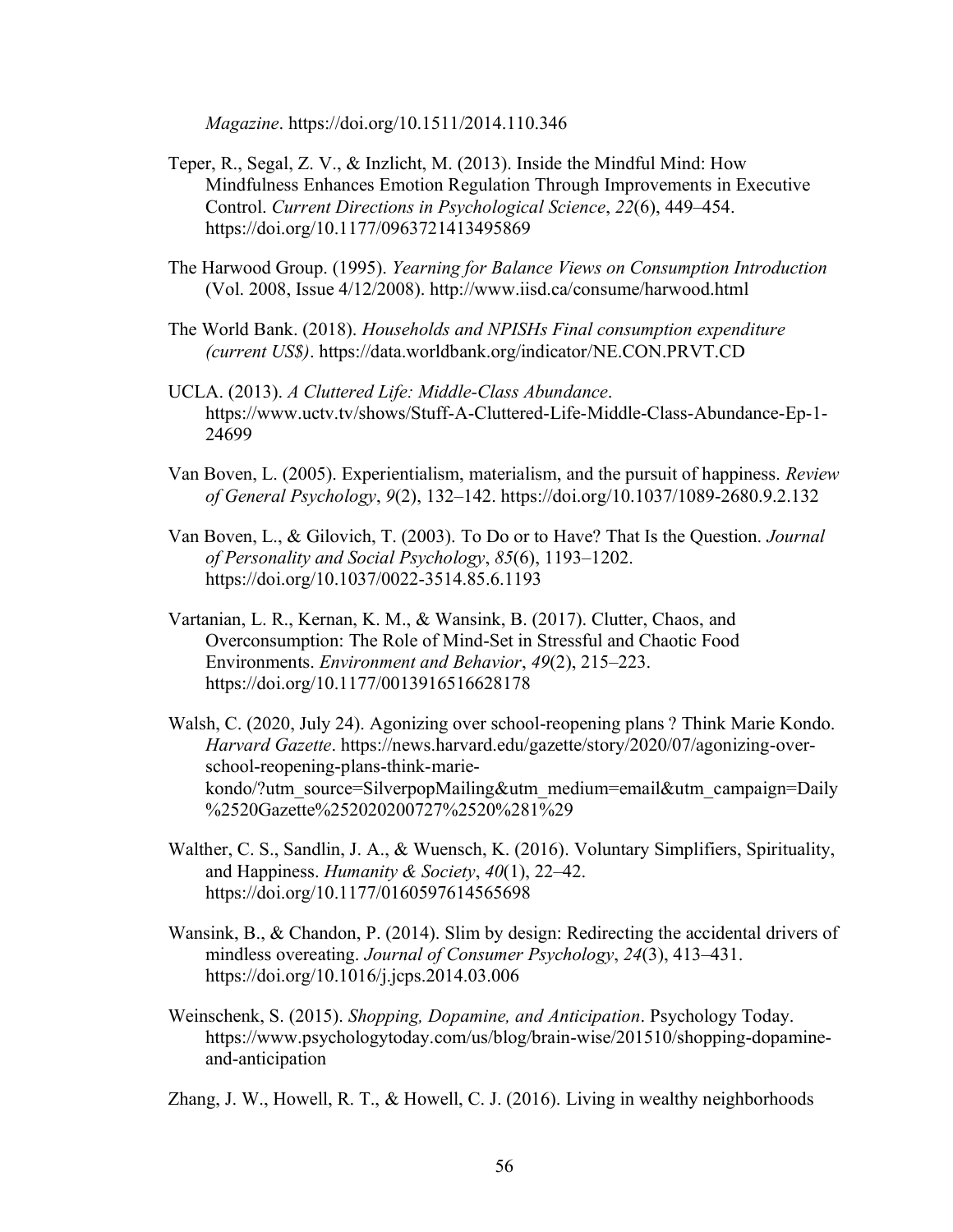increases material desires and maladaptive consumption. *Journal of Consumer Culture*, *16*(1), 297–316. https://doi.org/10.1177/1469540514521085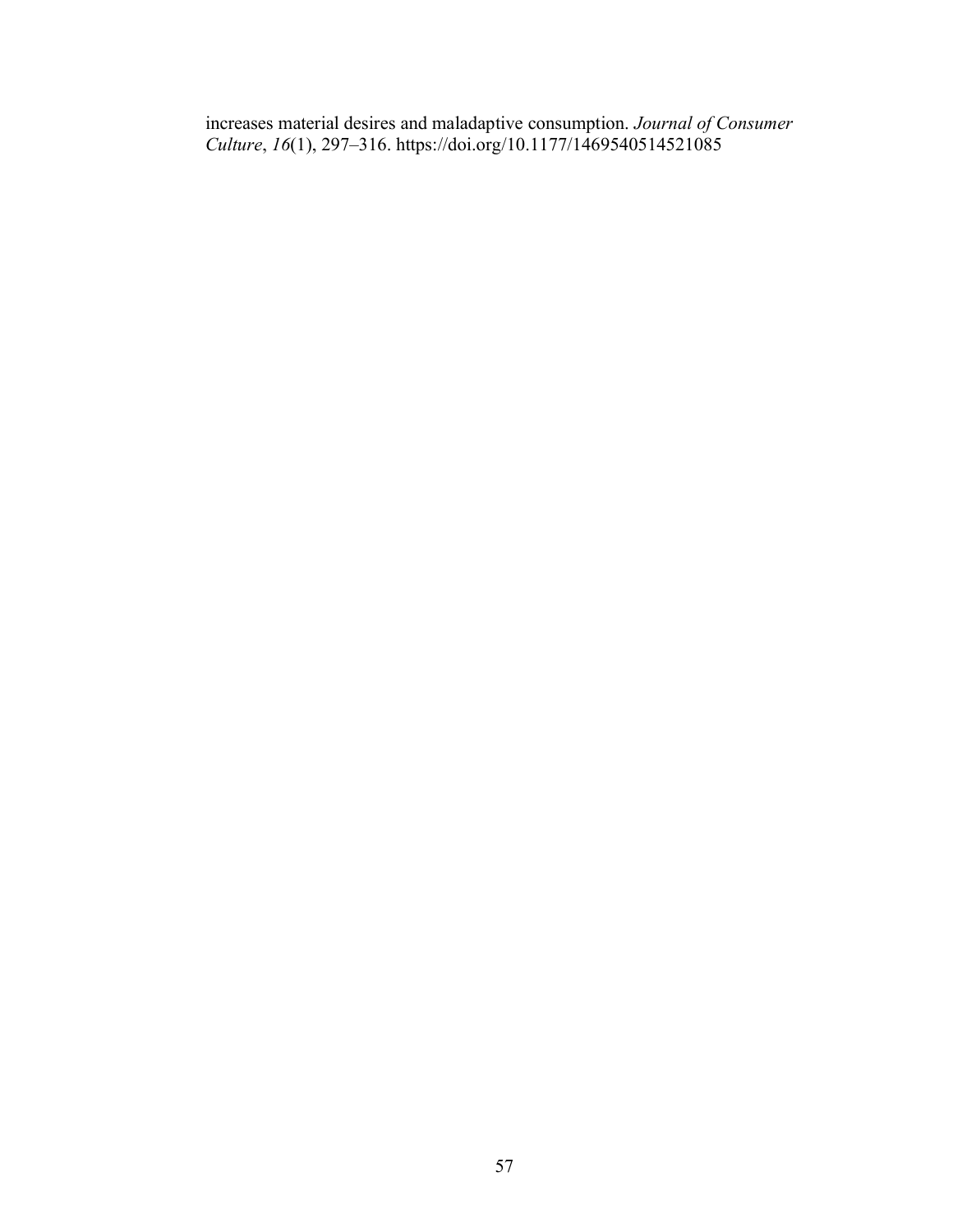# Appendix A

# Recruitment advertisement for social media postings

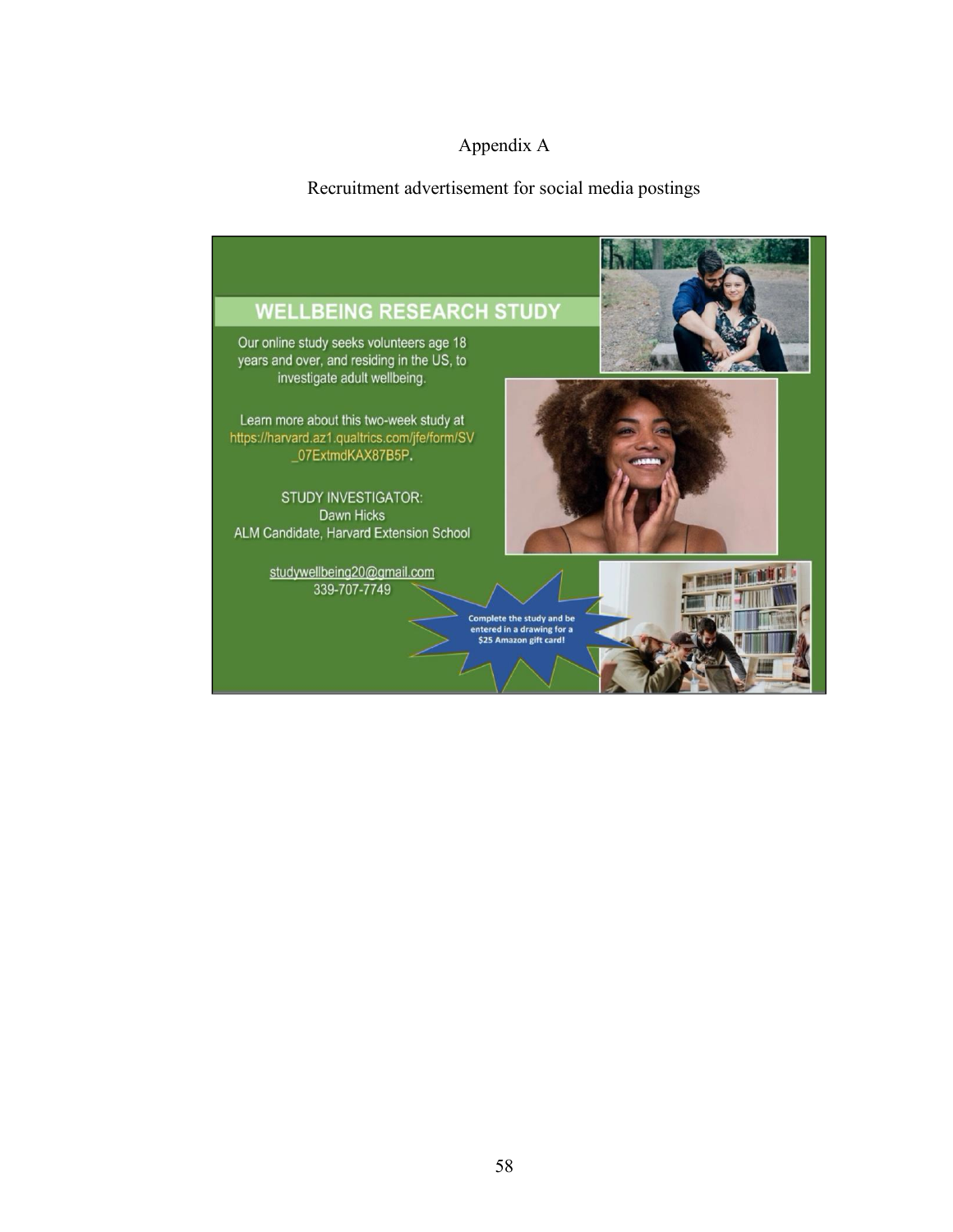#### Appendix B

## Declutter Intervention Instructions

This 14-Day decluttering activity is adapted from the Minimalism Game (Fields Millburn & Nicodemus, 2018). Procedure: Remove unnecessary or unwanted items from your personal space as instructed below. There is a suggestion list you may reference at the bottom of this page. If you are unable to identify the requested number of items for removal, then eliminate at least one object per day throughout the 14-day period. Note: the number of items to remove from personal spaces is based on the individual thing, not the category. For example, eliminating 7 books on Day 7 would be considered successful execution of the task.

In Qualtrics, we also ask for you to respond to the below Daily Check-In Survey after completing each decluttering exercise.

# **Daily Check-in Survey**

- 1. How many items did you remove today?
- 2. How many minutes did it take for you to complete the decluttering exercise today?
- 3. Provide any general comments about today's experience.

# **Decluttering Tasks**

Day 1: Complete Day 1 Well-being Scale before decluttering; remove one unwanted item from your personal space; complete Daily Check-in Survey

Day 2: Remove two items; complete Daily Check-in Survey

Day 3: Remove three items; complete Daily Check-in Survey

Day 4: Remove four items; complete Daily Check-in Survey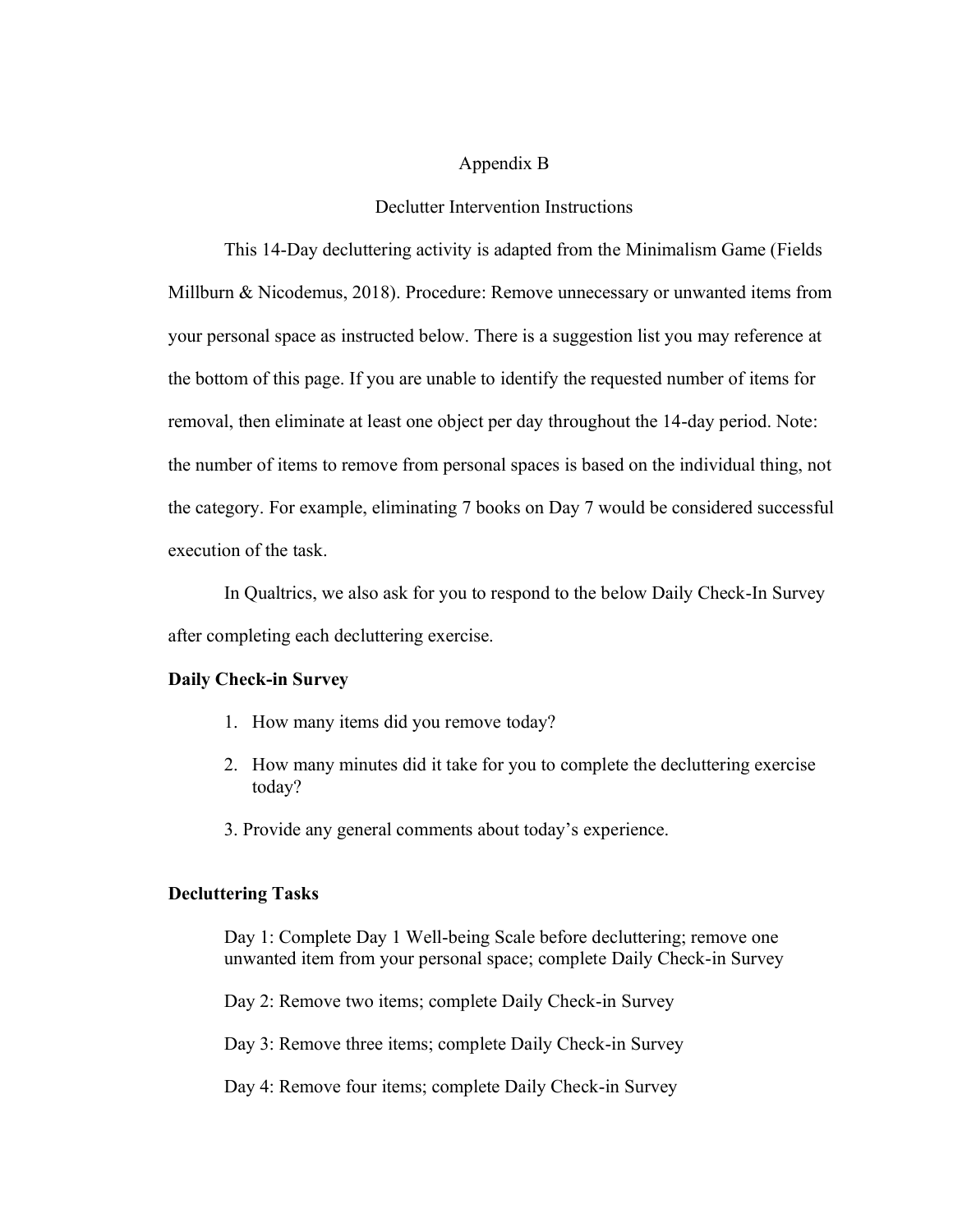Day 5: Remove five items; complete Daily Check-in Survey

Day 6: Remove six items complete Daily Check-in Survey

Day 7: Remove seven items; complete Daily Check-in Survey

Day 8: Remove eight items complete Daily Check-in Survey

Day 9: Remove nine items; complete Daily Check-in Survey

Day 10: Remove ten items; complete Daily Check-in Survey

Day 11: Remove eleven items; complete Daily Check-in Survey

Day 12: Remove twelve items; complete Daily Check-in Survey

Day 13: Remove thirteen items; complete Daily Check-in Survey

Day 14: Submit response the for Day 14 Well-being Scale before completing the final decluttering activity; remove the final fourteen unwanted items from your personal space and submit final response for the Daily Check-in Survey; complete opt-in (or out) of drawing for \$25 Amazon gift card.

#### **Suggested Items for removal:**

Clothing, footwear, old electronic devices or media, kitchen gadgets, dishware,

books, furniture, office supplies, holiday decorations, unused gifts, anything broken,

ripped or unwanted possessions that you will not use.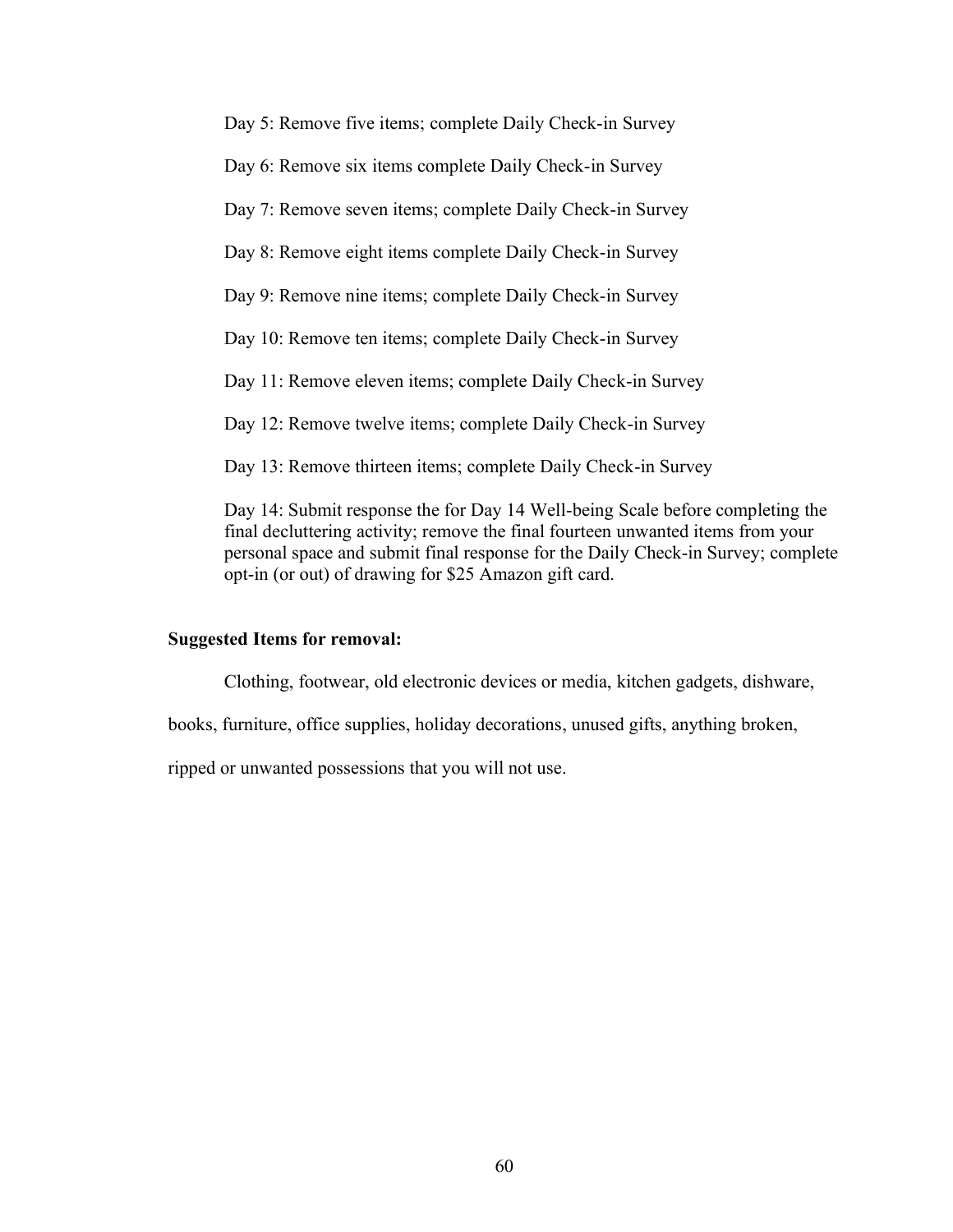#### Appendix C

# Mindfulness Meditation Intervention Instructions

Procedure: On Day 1 and Day 14 of the study, please complete the Well-being Scale, using Qualtrics. For this daily activity, listen to the guided meditations provided in the links below. Be sure to pick a time and space where you will not be interrupted. Meditations may be accessed through the links provided below or through downloading the free UCLA Mindful App.

In Qualtrics, we also ask for you to respond to the below Daily Check-In Survey after completing each meditation exercise.

## **Daily Check-in Survey**

- 1. Did you do the meditation as instructed?
- 2. How many minutes did it take for you to complete your meditation?
- 3. Provide any general comments about today's experience.

#### **Meditation Tasks**

Day 1: Complete Day 1 Well-being Scale before starting meditation; listen to Body and Sound Meditation (3 mins) [Play;](https://www.uclahealth.org/marc/mpeg/Body-Sound-Meditation.mp3) complete Daily Check-in questions

Day 2: Listen to Body and Sound Meditation (3 mins) [Play;](https://www.uclahealth.org/marc/mpeg/Body-Sound-Meditation.mp3) submit response to Daily Check-in Survey.

Day 3: Listen to Body and Sound Meditation (3 mins) [Play;](https://www.uclahealth.org/marc/mpeg/Body-Sound-Meditation.mp3) complete Daily Check-in questions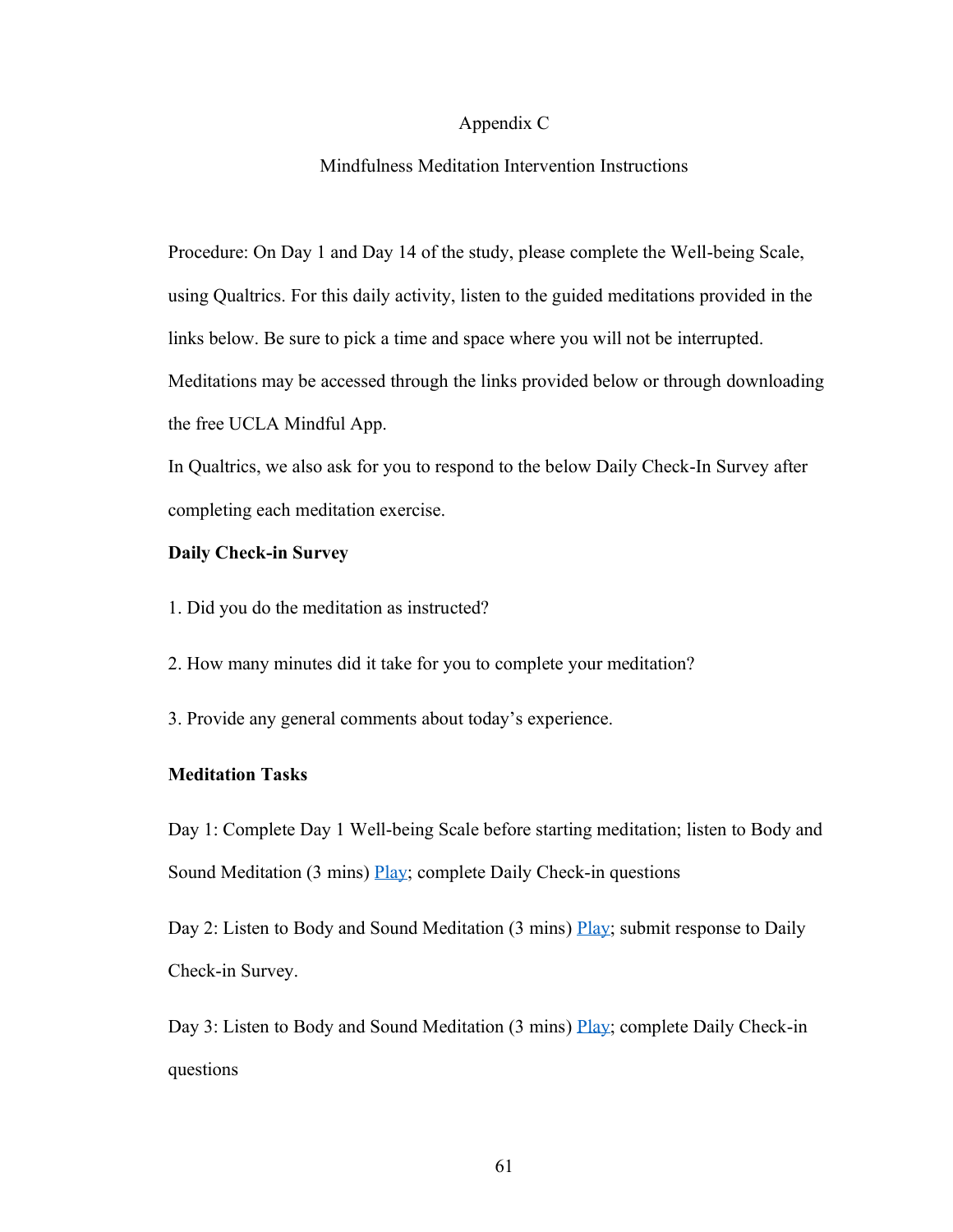Day 4: Listen to Body Scan Meditation (3 mins) [Play;](https://www.uclahealth.org/marc/mpeg/Body-Scan-Meditation.mp3) complete Daily Check-in questions Day 5: Listen to Body Scan Meditation (3 mins) [Play;](https://www.uclahealth.org/marc/mpeg/Body-Scan-Meditation.mp3) complete Daily Check-in questions Day 6: Listen to Body Scan Meditation (3 mins) [Play;](https://www.uclahealth.org/marc/mpeg/Body-Scan-Meditation.mp3) complete Daily Check-in questions Day 7: Listen to Breathing Meditation (5 mins) [Play;](https://www.uclahealth.org/marc/mpeg/01_Breathing_Meditation.mp3) complete Daily Check-in questions Day 8: Listen to Breathing Meditation (5 mins) [Play;](https://www.uclahealth.org/marc/mpeg/01_Breathing_Meditation.mp3) complete Daily Check-in questions Day 9: Listen to Breathing Meditation (5 mins) [Play;](https://www.uclahealth.org/marc/mpeg/01_Breathing_Meditation.mp3) complete Daily Check-in questions Day 10: Listen to Loving Kindness Meditation (9 mins) [Play;](https://www.uclahealth.org/marc/mpeg/05_Loving_Kindness_Meditation.mp3) complete Daily Check-in questions

Day 11: Listen to Loving Kindness Meditation (9 mins) [Play;](https://www.uclahealth.org/marc/mpeg/05_Loving_Kindness_Meditation.mp3) complete Daily Check-in questions

Day 12: Listen to Loving Kindness Meditation (9 mins) [Play;](https://www.uclahealth.org/marc/mpeg/05_Loving_Kindness_Meditation.mp3) complete Daily Check-in questions

Day 13: Listen to Breath, Sound, Body Meditation (12 mins) [Play;](https://www.uclahealth.org/marc/mpeg/02_Breath_Sound_Body_Meditation.mp3) complete Daily Check-in questions

Day 14: Complete the Day 14 Well-being Scale before completing the final meditation; listen to Breath, Sound, Body Meditation (12 mins) [Play;](https://www.uclahealth.org/marc/mpeg/02_Breath_Sound_Body_Meditation.mp3) opt-in (or out) of drawing for \$25 Amazon gift card.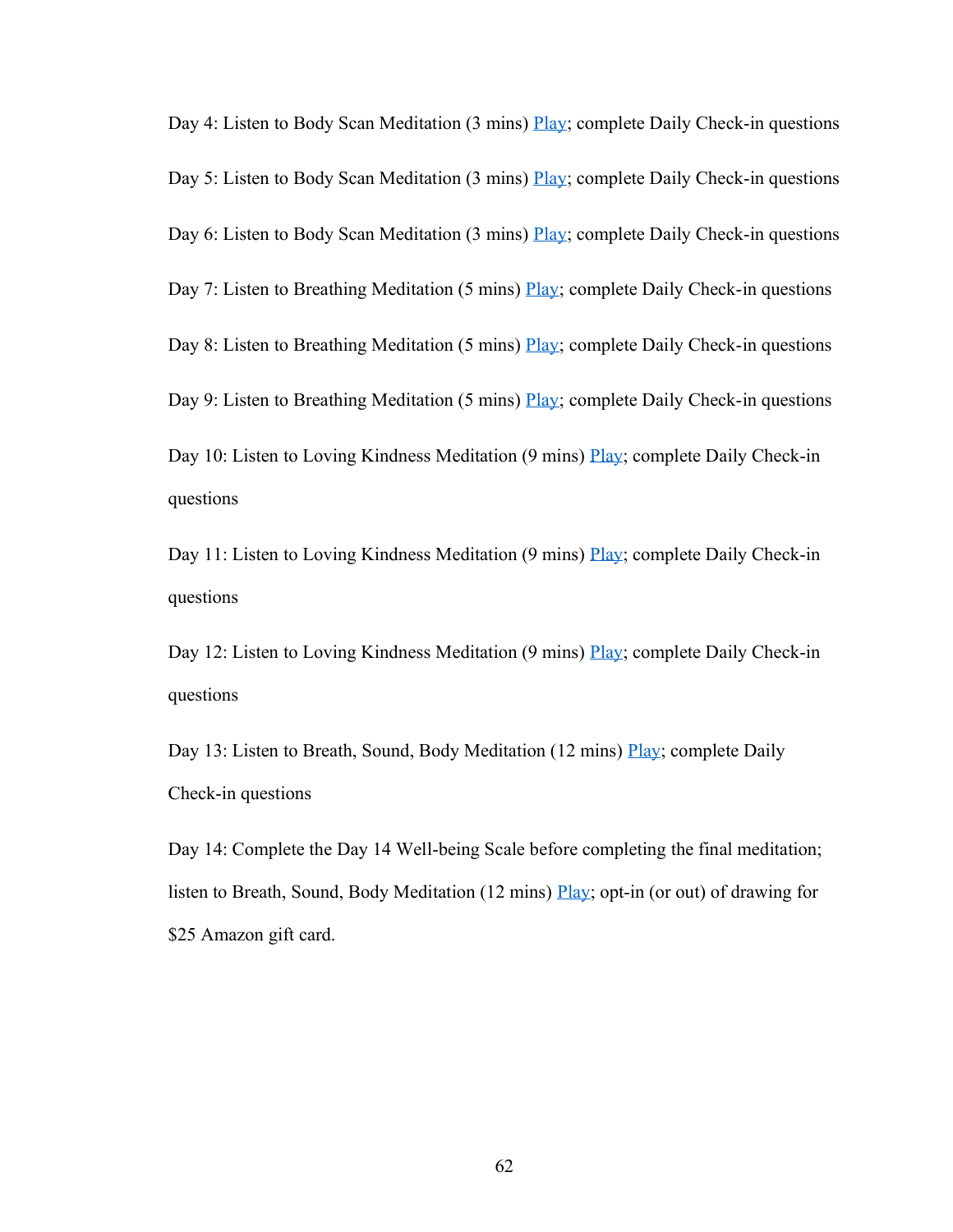#### Appendix D

#### Descriptions for Mindfulness Treatment

- Body and Sound Meditation (total Time 3:06) guidance is focused on slow breathing, body posture and sensations, and environment sounds within the present moment.
- Body Scan Meditation (total time 2:44) guidance is focused first on deep breathing, then participants bring their awareness to parts of the body from the toes to the face.
- Breathing Meditation (total time 5:31) To support relaxation in the present moment, this guided exercise instructs participants to focus on deep breathing and to pay attention to how the body responds the act of deep breathing.
- Loving Kindness Meditation (total time 9:31) the participant is asked to focus on a living being (i.e. a person or a pet) that provides positive emotions to the individual. This time is focused on showing gratitude for knowing this living being that brings happiness; and it is a moment to wish good things for the living being and acknowledge positive emotions.
- Breath, Sound, Body Meditation (total time 12:00) the primary goal for this guided exercise is to support peace and relaxation of practitioners by engaging in deep breathing, awareness of sounds or silence within the environment and addressing body sensations in the present moment.